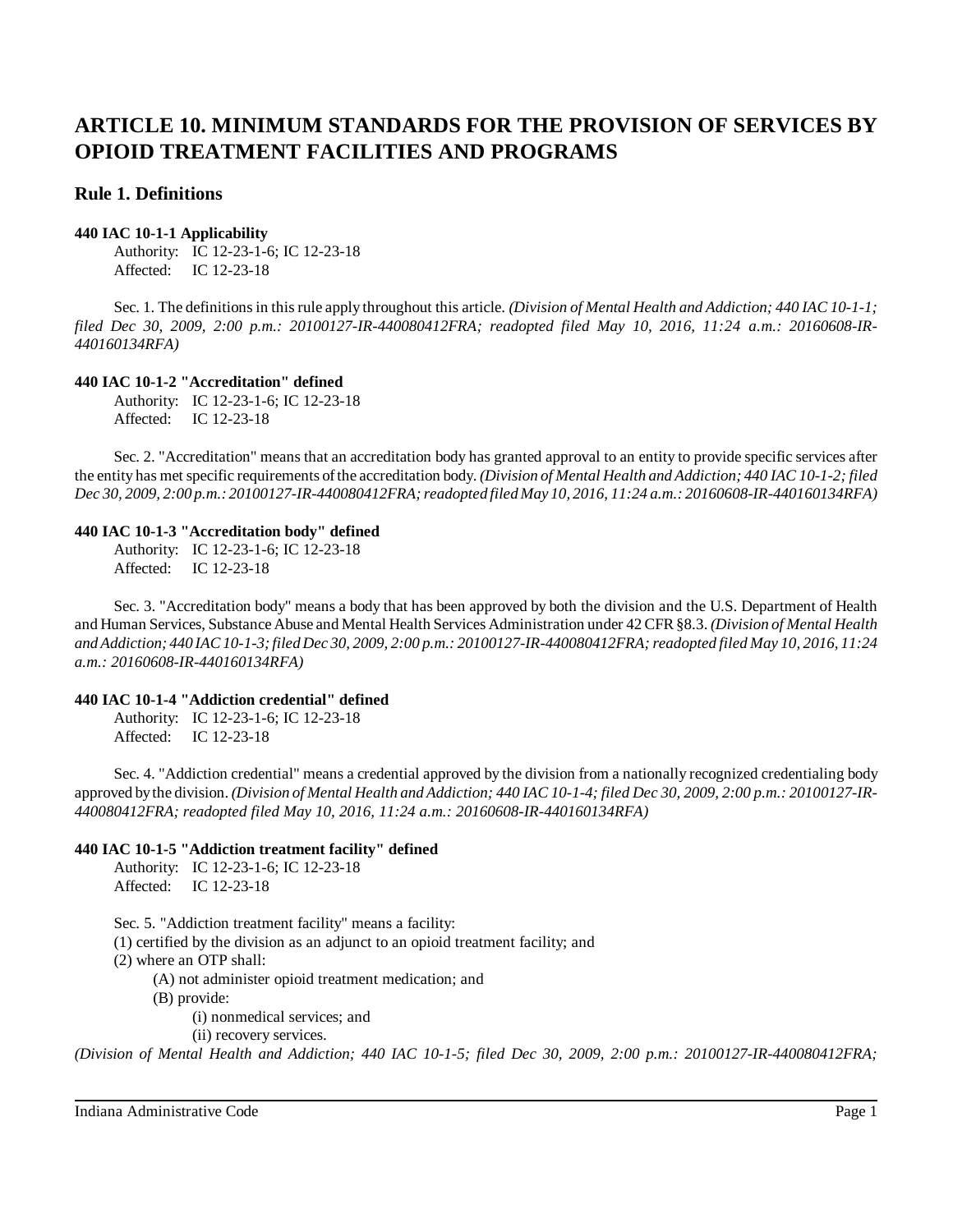*readopted filed May 10, 2016, 11:24 a.m.: 20160608-IR-440160134RFA)*

#### **440 IAC 10-1-6 "Addiction treatment services" defined**

Authority: IC 12-23-1-6; IC 12-23-18 Affected: IC 12-23-18

Sec. 6. "Addiction treatment services" means a broad range of planned and continuing care, treatment, rehabilitation, and recovery, including, but not limited to, counseling, psychological, medical, and social services, designed to influence the behavior of an individual who abuses alcohol or drugs based on an individual treatment plan. *(Division of Mental Health and Addiction; 440 IAC 10-1-6; filed Dec 30, 2009, 2:00 p.m.: 20100127-IR-440080412FRA; readopted filed May 10, 2016, 11:24 a.m.: 20160608-IR-440160134RFA)*

# **440 IAC 10-1-7 "Administration of a drug" defined**

Authority: IC 12-23-1-6; IC 12-23-18 Affected: IC 12-23-18

Sec. 7. "Administration of a drug" meansthe direct application of a drug to the body of a person. *(Division of Mental Health* and Addiction; 440 IAC 10-1-7; filed Dec 30, 2009, 2:00 p.m.: 20100127-IR-440080412FRA; readopted filed May 10, 2016, 11:24 *a.m.: 20160608-IR-440160134RFA)*

# **440 IAC 10-1-8 "Assessment" defined**

Authority: IC 12-23-1-6; IC 12-23-18 Affected: IC 12-23-18

Sec. 8. "Assessment" means procedures by which a counselor and other clinical staff identify and evaluate an individual patient's:

(1) strengths;

(2) weaknesses;

(3) problems; and

(4) needs;

in the development and review of the individualized treatment plan that guides treatment. *(Division of Mental Health and Addiction; 440 IAC 10-1-8; filed Dec 30, 2009, 2:00 p.m.: 20100127-IR-440080412FRA; readopted filed May 10, 2016, 11:24 a.m.: 20160608-IR-440160134RFA)*

# **440 IAC 10-1-9 "Authorized health care professional" defined**

Authority: IC 12-23-1-6; IC 12-23-18 Affected: IC 12-23-18

Sec. 9. "Authorized health care professional" means a physician assistant, a nurse practitioner, or a clinical nurse specialist performing duties within the scope of the individual'slicense and under the supervision of, or under a supervisory agreement with, a licensed physician. *(Division of Mental Health and Addiction; 440 IAC 10-1-9; filed Dec 30, 2009, 2:00 p.m.: 20100127-IR-440080412FRA; readopted filed May 10, 2016, 11:24 a.m.: 20160608-IR-440160134RFA)*

# **440 IAC 10-1-10 "Biopsychosocial history" defined**

Authority: IC 12-23-1-6; IC 12-23-18 Affected: IC 12-23-18

Sec. 10. "Biopsychosocial history" means information from a patient in areas of physical, psychological, and social health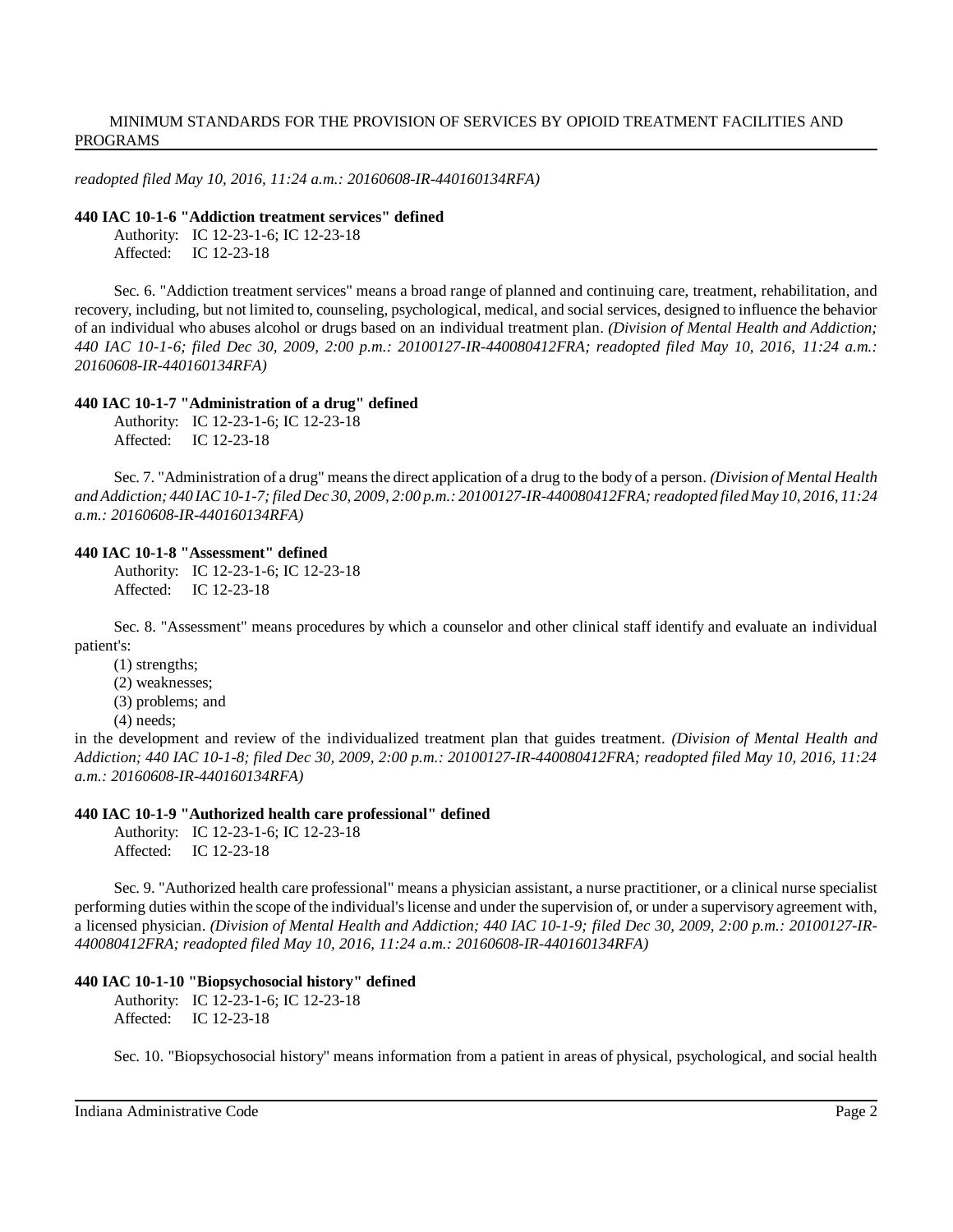and well-being used to assist in the development of an individualized treatment plan. *(Division of Mental Health and Addiction; 440 IAC 10-1-10; filed Dec 30, 2009, 2:00 p.m.: 20100127-IR-440080412FRA; readopted filed May 10, 2016, 11:24 a.m.: 20160608-IR-440160134RFA)*

#### **440 IAC 10-1-10.5 "Buprenorphine" defined**

Authority: IC 12-23-1-6; IC 12-23-18 Affected: IC 12-23-18

Sec. 10.5. "Buprenorphine" means a synthetic opioid agonist –antagonist; the hydrochloride salt is used as an analgesic and as a substitute in themanagement of opioid addiction. It has been approved bythe FDA for detoxification in maintenance treatment of opioid dependence. (Division of Mental Health and Addiction; 440 IAC 10-1-10.5; filed Feb 16, 2015, 1:02 p.m.: 20150318-IR-*440140343FRA; readopted filed May 10, 2016, 11:24 a.m.: 20160608-IR-440160134RFA)*

#### **440 IAC 10-1-11 "Case management" defined**

Authority: IC 12-23-1-6; IC 12-23-18 Affected: IC 12-23-18

Sec. 11. "Case management" meansthe management of patient activitiesidentified in the individualized treatment plan that assist in patient goal attainment, including referrals to other service providers, such as mental health, physical health, housing, education, vocational rehabilitation and other employment services providers, and linking patients to recovery support groups. *(Division of Mental Health and Addiction; 440 IAC 10-1-11; filed Dec 30, 2009, 2:00 p.m.: 20100127-IR-440080412FRA; readopted filed May 10, 2016, 11:24 a.m.: 20160608-IR-440160134RFA)*

#### **440 IAC 10-1-12 "Central registry" defined**

Authority: IC 12-23-1-6; IC 12-23-18 Affected: IC 12-23-18-5.6

Sec. 12. "Central registry" meansthe registrycreated under IC 12-23-18-5.6. *(Division of Mental Health and Addiction; 440* IAC 10-1-12; filed Dec 30, 2009, 2:00 p.m.: 20100127-IR-440080412FRA; readopted filed May 10, 2016, 11:24 a.m.: 20160608-*IR-440160134RFA)*

#### **440 IAC 10-1-13 "Certification" defined**

Authority: IC 12-23-1-6; IC 12-23-18 Affected: IC 12-23-18

Sec. 13. "Certification" means the process used by the division to document an entity's compliance with the statutory and regulatory requirements for operating as a provider of services, including the issuance of a certificate if the entity is found to comply with this article. (Division of Mental Health and Addiction; 440 IAC 10-1-13; filed Dec 30, 2009, 2:00 p.m.: 20100127-IR-*440080412FRA; readopted filed May 10, 2016, 11:24 a.m.: 20160608-IR-440160134RFA)*

### **440 IAC 10-1-14 "Clinical assessment" defined**

Authority: IC 12-23-1-6; IC 12-23-18 Affected: IC 12-23-18

Sec. 14. "Clinical assessment" means an assessment of the effectiveness, safety, and proper dosing of a patient's opioid treatment medication. (Division of Mental Health and Addiction; 440 IAC 10-1-14; filed Dec 30, 2009, 2:00 p.m.: 20100127-IR-*440080412FRA; readopted filed May 10, 2016, 11:24 a.m.: 20160608-IR-440160134RFA)*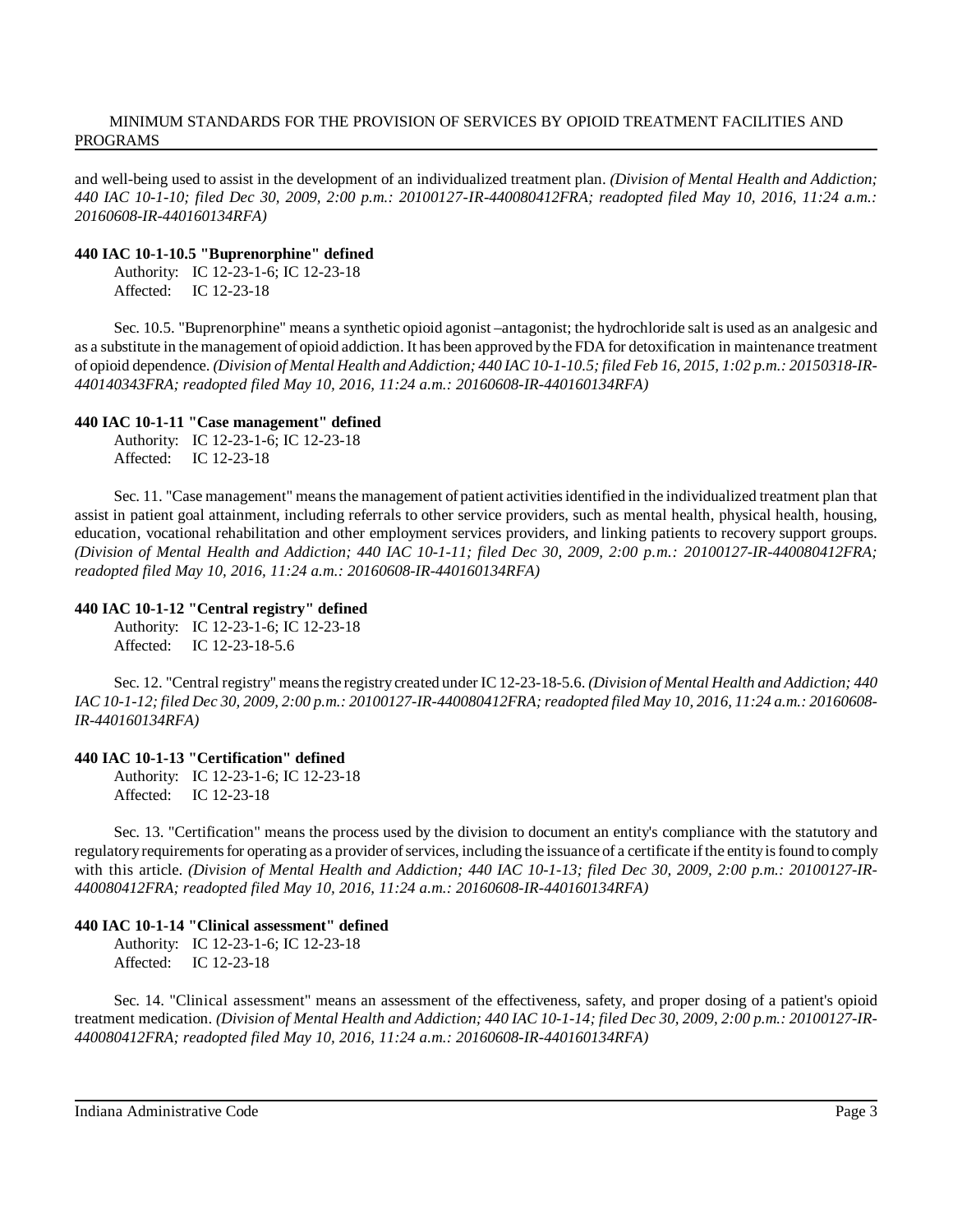#### **440 IAC 10-1-15 "Counseling" defined**

Authority: IC 12-23-1-6; IC 12-23-18 Affected: IC 12-23-18

Sec. 15. "Counseling" means the utilization of skills to assist individuals, families, or groups to achieve objectives through the following:

(1) The exploration of a problem and its ramifications.

(2) The examination of attitudes and feelings.

(3) The consideration of alternative solutions.

*(Division of Mental Health and Addiction; 440 IAC 10-1-15; filed Dec 30, 2009, 2:00 p.m.: 20100127-IR-440080412FRA; readopted filed May 10, 2016, 11:24 a.m.: 20160608-IR-440160134RFA)*

#### **440 IAC 10-1-16 "Detoxification treatment" defined**

Authority: IC 12-23-1-6; IC 12-23-18 Affected: IC 12-23-18

Sec. 16. "Detoxification treatment" means the administering of an opioid treatment medication in decreasing doses to an individual to alleviate adverse physical or psychological effects incident to withdrawal from the continuous or sustained use of an opioid drug and as a method of bringing the individual to a drug-free state within such period. *(Division of Mental Health and* Addiction; 440 IAC 10-1-16; filed Dec 30, 2009, 2:00 p.m.: 20100127-IR-440080412FRA; readopted filed May 10, 2016, 11:24 *a.m.: 20160608-IR-440160134RFA)*

#### **440 IAC 10-1-17 "Division" defined**

Authority: IC 12-23-1-6; IC 12-23-18 Affected: IC 12-7-2-69; IC 12-23-18

Sec. 17. "Division" means the Indiana family and social services administration, division of mental health and addiction. *(Division of Mental Health and Addiction; 440 IAC 10-1-17; filed Dec 30, 2009, 2:00 p.m.: 20100127-IR-440080412FRA; readopted filed May 10, 2016, 11:24 a.m.: 20160608-IR-440160134RFA)*

#### **440 IAC 10-1-18 "Educational services" defined**

Authority: IC 12-23-1-6; IC 12-23-18 Affected: IC 12-23-18

Sec. 18. "Educational services" means services providing information to patients, their families, and other groups concerning topics, including the treatment of opioid addiction, relevant to:

(1) OTP patients;

(2) their families;

(3) significant others; and

(4) the community.

*(Division of Mental Health and Addiction; 440 IAC 10-1-18; filed Dec 30, 2009, 2:00 p.m.: 20100127-IR-440080412FRA; readopted filed May 10, 2016, 11:24 a.m.: 20160608-IR-440160134RFA)*

#### **440 IAC 10-1-19 "Employee" defined**

Authority: IC 12-23-1-6; IC 12-23-18 Affected: IC 12-23-18

Sec. 19. "Employee" means an individual hired by an OTP to work for either of the following: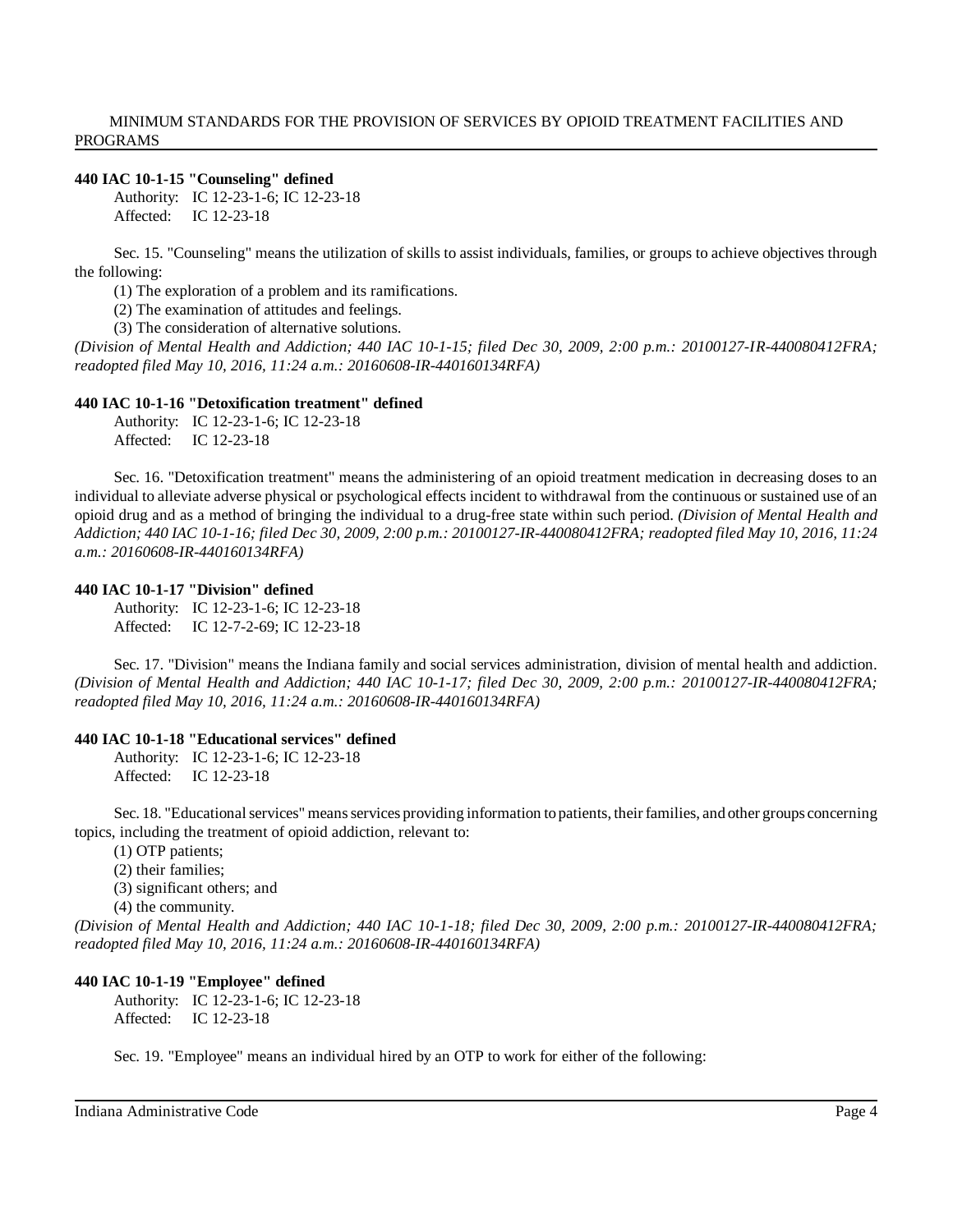(1) Wages or salary.

(2) Pursuant to a contract.

(Division of Mental Health and Addiction; 440 IAC 10-1-19; filed Dec 30, 2009, 2:00 p.m.: 20100127-IR-440080412FRA; *readopted filed May 10, 2016, 11:24 a.m.: 20160608-IR-440160134RFA)*

### **440 IAC 10-1-20 "Entity" defined**

Authority: IC 12-23-1-6; IC 12-23-18 Affected: IC 12-23-18

Sec. 20. "Entity" means:

(1) an individual;

(2) a firm;

(3) a corporation;

(4) a partnership;

(5) an association;

(6) a foundation;

(7) a governmental unit;

(8) a private agency; or

(9) a public agency.

*(Division of Mental Health and Addiction; 440 IAC 10-1-20; filed Dec 30, 2009, 2:00 p.m.: 20100127-IR-440080412FRA; readopted filed May 10, 2016, 11:24 a.m.: 20160608-IR-440160134RFA)*

#### **440 IAC 10-1-21 "Facility" defined**

Authority: IC 12-23-1-6; IC 12-23-18 Affected: IC 12-23-18

Sec. 21. "Facility" means the physical structure, or a subdivision thereof, and the location of the physical structure, or a subdivision thereof, in which opioid treatment services are provided. *(Division of Mental Health and Addiction; 440 IAC 10-1-21; filed Dec 30, 2009, 2:00 p.m.: 20100127-IR-440080412FRA; readopted filed May 10, 2016, 11:24 a.m.: 20160608-IR-440160134RFA)*

# **440 IAC 10-1-22 "Full-time equivalent" defined**

Authority: IC 12-23-1-6; IC 12-23-18 Affected: IC 12-23-18

Sec. 22. "Full-time equivalent" means an employee or contracted employee working forty (40) hours per week. *(Division of Mental Health andAddiction; 440 IAC10-1-22;filed Dec 30, 2009, 2:00 p.m.: 20100127-IR-440080412FRA;readopted filed May 10, 2016, 11:24 a.m.: 20160608-IR-440160134RFA)*

# **440 IAC 10-1-23 "Fund" defined**

Authority: IC 12-23-1-6; IC 12-23-18 Affected: IC 12-23-18-4

Sec. 23. "Fund" means the opioid treatment program fund established under IC 12-23-18-4(b). *(Division of Mental Health and Addiction; 440 IAC 10-1-23; filed Dec 30, 2009, 2:00 p.m.: 20100127-IR-440080412FRA; readopted filed May 10, 2016, 11:24 a.m.: 20160608-IR-440160134RFA)*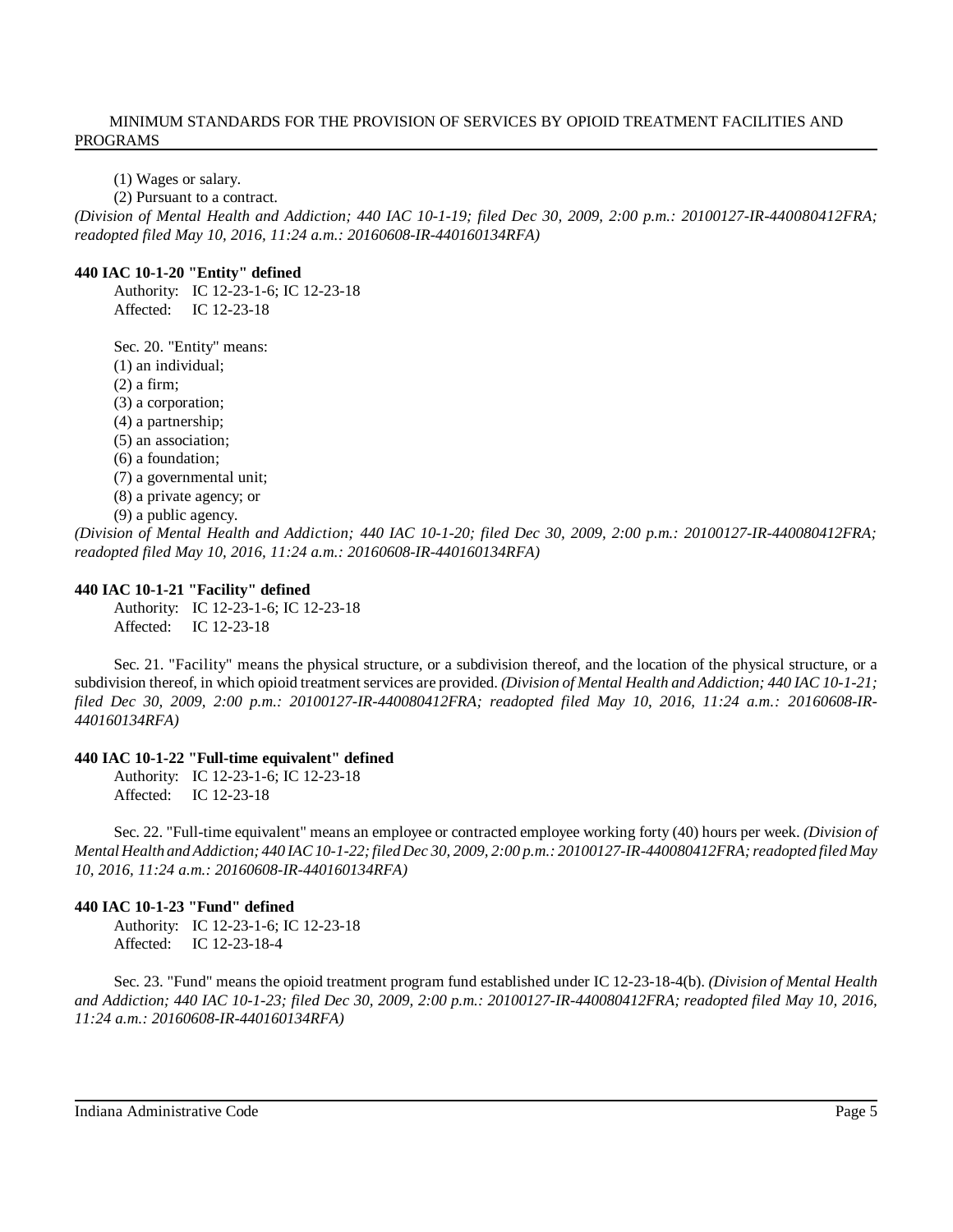# **440 IAC 10-1-23.5 "Guest dose" defined**

Authority: IC 12-23-1-6; IC 12-23-18 Affected: IC 12-23-18-4

Sec. 23.5. "Guest dose" means any dose provided on a temporary basis at a program other than the patient's home clinic. *(Division of Mental Health and Addiction; 440 IAC 10-1-23.5; filed Feb 16, 2015, 1:02 p.m.: 20150318-IR-440140343FRA; readopted filed May 10, 2016, 11:24 a.m.: 20160608-IR-440160134RFA)*

#### **440 IAC 10-1-24 "Incident reporting" defined**

Authority: IC 12-23-1-6; IC 12-23-18 Affected: IC 12-23-18

Sec. 24. "Incident reporting" means an OTP's reporting to the division of an event specified in 440 IAC 10-4-35. *(Division* of Mental Health and Addiction; 440 IAC 10-1-24; filed Dec 30, 2009, 2:00 p.m.: 20100127-IR-440080412FRA; readopted filed *May 10, 2016, 11:24 a.m.: 20160608-IR-440160134RFA)*

### **440 IAC 10-1-24.5 "Indiana scheduled prescription electronic collection and tracking" or "INSPECT" defined**

Authority: IC 12-23-1-6; IC 12-23-18 Affected: IC 12-23-18; IC 25-1-13-3

Sec. 24.5. "Indiana scheduled prescription electronic collection and tracking" or "INSPECT" has the same meaning as defined in IC 25-1-13-3. (Division of Mental Health and Addiction; 440 IAC 10-1-24.5; filed Feb 16, 2015, 1:02 p.m.: 20150318-*IR-440140343FRA; readopted filed May 10, 2016, 11:24 a.m.: 20160608-IR-440160134RFA)*

#### **440 IAC 10-1-25 "Induction" defined**

Authority: IC 12-23-1-6; IC 12-23-18 Affected: IC 12-23-18

Sec. 25. "Induction" means the introduction of the initial dose of opioid treatment medication. *(Division of Mental Health and Addiction; 440 IAC 10-1-25; filed Dec 30, 2009, 2:00 p.m.: 20100127-IR-440080412FRA; readopted filed May 10, 2016, 11:24 a.m.: 20160608-IR-440160134RFA)*

#### **440 IAC 10-1-25.5 "Informed consent" defined**

Authority: IC 12-23-1-6; IC 12-23-18 Affected: IC 12-23-18

Sec. 25.5. "Informed consent" means the following information shall be provided to the patient:

(1) A description of any reasonably foreseeable risks or discomforts to the patient.

(2) A description of any benefits to the patient that may reasonably be expected from treatment.

(3) A disclosure of appropriate alternative procedures or courses of treatment, if any, that might be advantageous to the patient.

*(Division of Mental Health and Addiction; 440 IAC 10-1-25.5; filed Feb 16, 2015, 1:02 p.m.: 20150318-IR-440140343FRA; readopted filed May 10, 2016, 11:24 a.m.: 20160608-IR-440160134RFA)*

#### **440 IAC 10-1-25.7 "Initial assessment" defined**

Authority: IC 12-23-1-6; IC 12-23-18 Affected: IC 12-23-18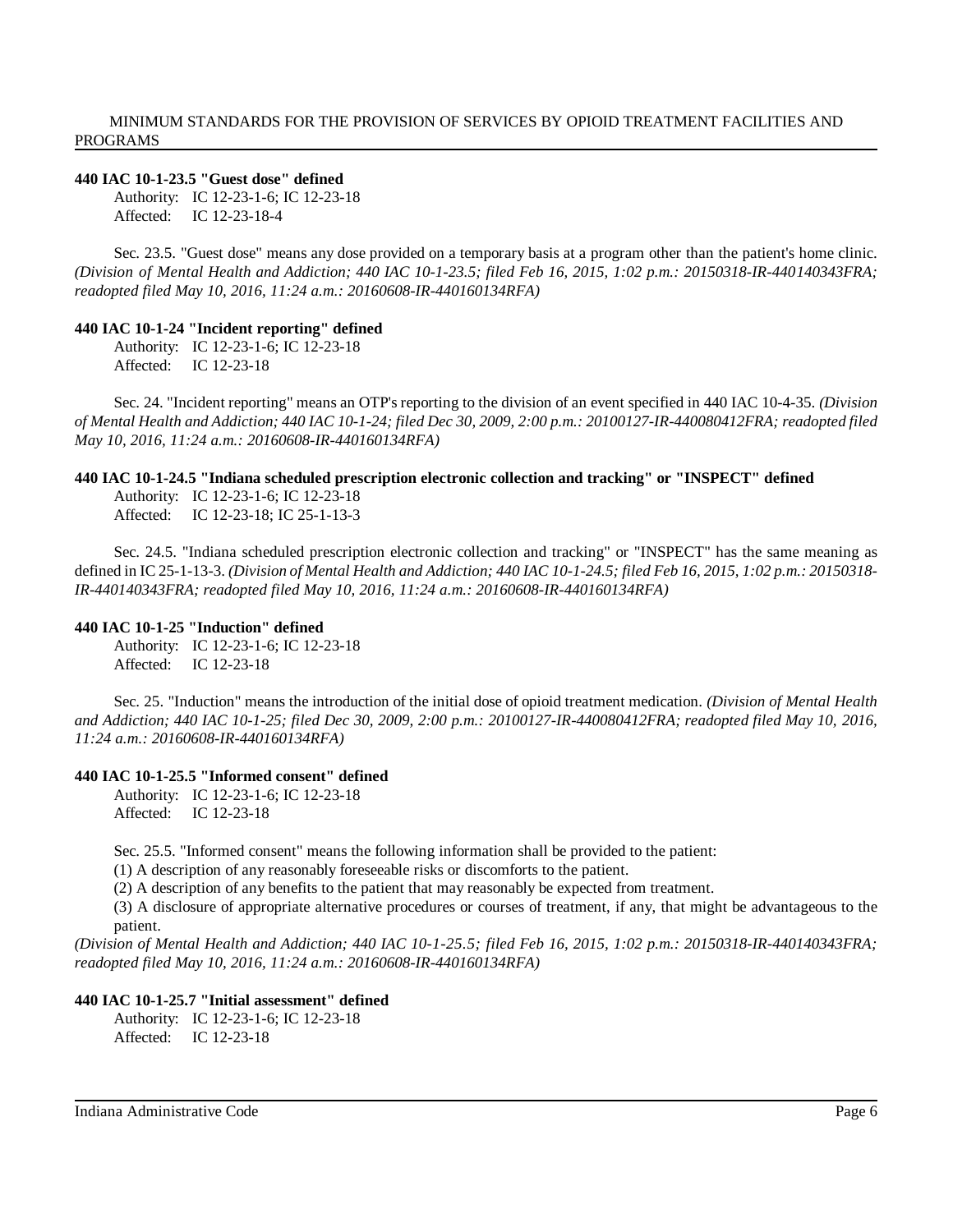Sec. 25.7. "Initial assessment" means an evaluation carried out by a program physician to determine an applicant's eligibility for admission to an OTP. (Division of Mental Health and Addiction; 440 IAC 10-1-25.7; filed Feb 16, 2015, 1:02 p.m.: 20150318-*IR-440140343FRA; readopted filed May 10, 2016, 11:24 a.m.: 20160608-IR-440160134RFA)*

#### **440 IAC 10-1-26 "Legitimate treatment use" defined**

Authority: IC 12-23-1-6; IC 12-23-18 Affected: IC 12-23-18

Sec. 26. "Legitimate treatment use" means the use of opioid treatment medication as ordered by a physician. *(Division of* Mental Health and Addiction; 440 IAC 10-1-26; filed Dec 30, 2009, 2:00 p.m.: 20100127-IR-440080412FRA; readopted filed May *10, 2016, 11:24 a.m.: 20160608-IR-440160134RFA)*

#### **440 IAC 10-1-27 "Maintenance treatment" defined**

Authority: IC 12-23-1-6; IC 12-23-18 Affected: IC 12-23-18

Sec. 27. "Maintenance treatment" means the administering of an opioid treatment medication at stable dosage levels for a period in excess of twenty-one (21) days in the treatment of an individual for opioid addiction. *(Division of Mental Health and* Addiction; 440 IAC 10-1-27; filed Dec 30, 2009, 2:00 p.m.: 20100127-IR-440080412FRA; readopted filed May 10, 2016, 11:24 *a.m.: 20160608-IR-440160134RFA)*

#### **440 IAC 10-1-27.5 "Methadone" defined**

Authority: IC 12-23-1-6; IC 12-23-18 Affected: IC 12-23-18

Sec. 27.5. "Methadone" means a synthetic opioid agonist that has been approved by the FDA for detoxification and maintenance treatment of opioid addiction. *(Division of Mental Health and Addiction; 440 IAC 10-1-27.5;filed Feb 16, 2015, 1:02 p.m.: 20150318-IR-440140343FRA; readopted filed May 10, 2016, 11:24 a.m.: 20160608-IR-440160134RFA)*

#### **440 IAC 10-1-28 "Opiate drug" defined**

Authority: IC 12-23-1-6; IC 12-23-18 Affected: IC 12-23-18

Sec. 28. "Opiate drug" refers only to natural opium alkaloids, for example, morphine and codeine, and the semisynthetic drugs derived therefrom, such as heroin, that is, diacetylmorphine. *(Division of Mental Health and Addiction; 440 IAC 10-1-28; filed Dec 30, 2009, 2:00 p.m.: 20100127-IR-440080412FRA; readopted filed May 10, 2016, 11:24 a.m.: 20160608-IR-440160134RFA)*

#### **440 IAC 10-1-29 "Opioid addiction treatment" defined**

Authority: IC 12-23-1-6; IC 12-23-18 Affected: IC 12-23-18

Sec. 29. "Opioid addiction treatment" means a comprehensive range of medical and recovery services, as clinically indicated, for an individual to alleviate the adverse medical, psychological, or physical effects incident to opioid addiction. The term encompasses the following:

(1) Detoxification treatment.

(2) Short-term detoxification treatment.

(3) Long-term detoxification treatment.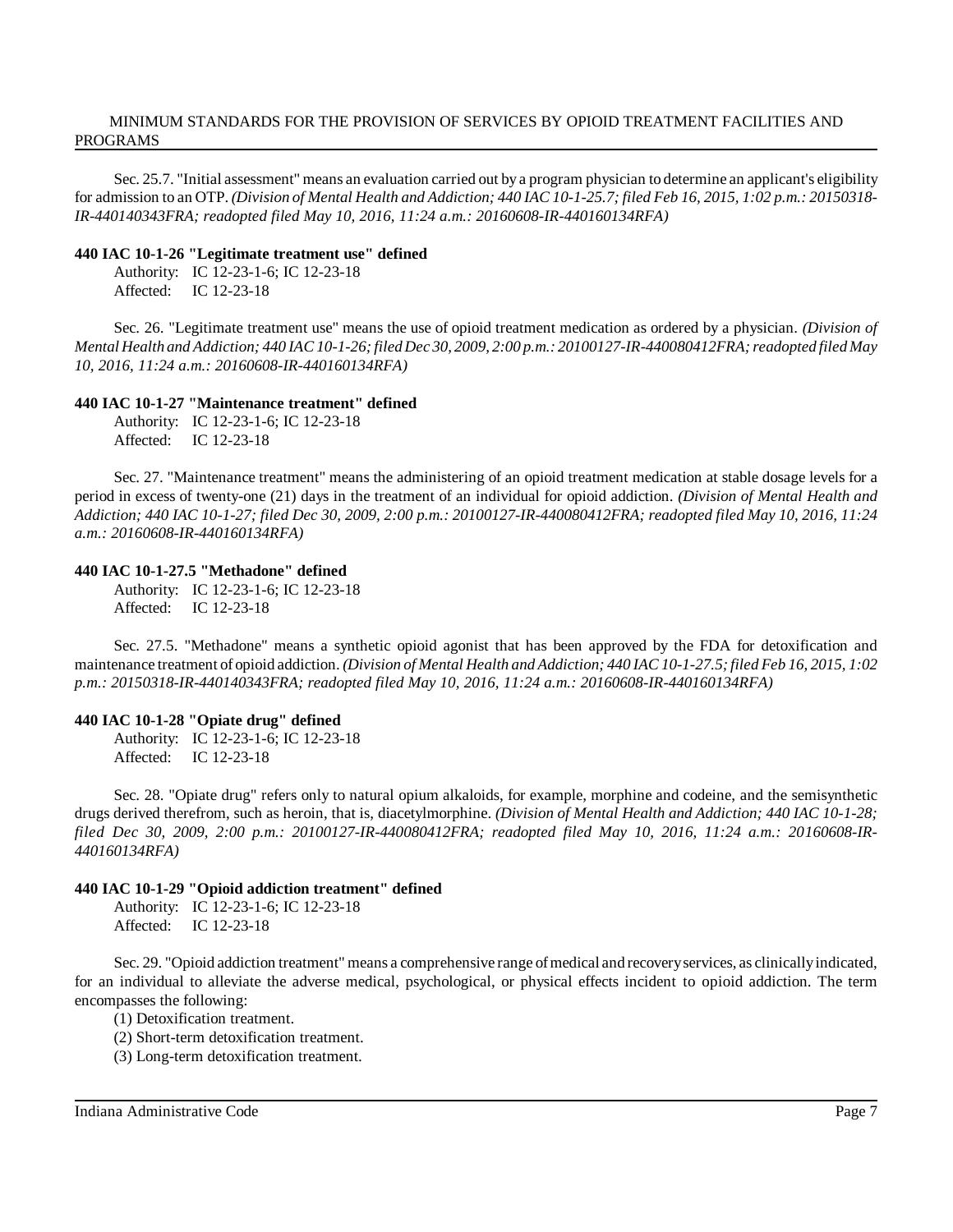(4) Maintenance treatment.

*(Division of Mental Health and Addiction; 440 IAC 10-1-29; filed Dec 30, 2009, 2:00 p.m.: 20100127-IR-440080412FRA; readopted filed May 10, 2016, 11:24 a.m.: 20160608-IR-440160134RFA)*

#### **440 IAC 10-1-30 "Opioid drug" defined**

Authority: IC 12-23-1-6; IC 12-23-18 Affected: IC 12-23-18

Sec. 30. "Opioid drug" means a natural or synthetic drug that has the following:

(1) A similar mechanism of action and effects to opium alkaloids, such as morphine and codeine, and to the semisynthetic drugs derived from them, such as heroin.

(2) A similar addiction-forming or addiction-sustaining liability.

*(Division of Mental Health and Addiction; 440 IAC 10-1-30; filed Dec 30, 2009, 2:00 p.m.: 20100127-IR-440080412FRA; readopted filed May 10, 2016, 11:24 a.m.: 20160608-IR-440160134RFA)*

#### **440 IAC 10-1-31 "Opioid treatment" defined**

Authority: IC 12-23-1-6; IC 12-23-18 Affected: IC 12-23-18

Sec. 31. "Opioid treatment" means the administering of opioid treatment medication, along with a comprehensive range of medical and recovery services, as clinically necessary, to an individual to alleviate the adverse medical, psychological, or physical effects incident to opioid addiction. *(Division of Mental Health and Addiction; 440 IAC 10-1-31; filed Dec 30, 2009, 2:00 p.m.: 20100127-IR-440080412FRA; readopted filed May 10, 2016, 11:24 a.m.: 20160608-IR-440160134RFA)*

#### **440 IAC 10-1-32 "Opioid treatment facility" defined**

Authority: IC 12-23-1-6; IC 12-23-18 Affected: IC 12-23-18

Sec. 32. "Opioid treatment facility" means the building and the location at which an OTP provides the following services: (1) The administering of an opioid treatment medication.

(2) A comprehensive range of medical and recovery services to alleviate the adverse medical, psychological, or physical effects incident to opioid addiction.

*(Division of Mental Health and Addiction; 440 IAC 10-1-32; filed Dec 30, 2009, 2:00 p.m.: 20100127-IR-440080412FRA; readopted filed May 10, 2016, 11:24 a.m.: 20160608-IR-440160134RFA)*

#### **440 IAC 10-1-33 "Opioid treatment medication" defined**

Authority: IC 12-23-1-6; IC 12-23-18 Affected: IC 12-23-18

Sec. 33. "Opioid treatment medication" means any opioid treatment medication approved by the Food and Drug Administration under Section 505 of the Federal Food, Drug, and Cosmetic Act (21 U.S.C. §355) for use in the treatment of opioid addiction. *(Division of Mental Health and Addiction; 440 IAC 10-1-33; filed Dec 30, 2009, 2:00 p.m.: 20100127-IR-440080412FRA; readopted filed May 10, 2016, 11:24 a.m.: 20160608-IR-440160134RFA)*

### **440 IAC 10-1-34 "Opioid treatment program" or "OTP" defined**

Authority: IC 12-23-1-6; IC 12-23-18 Affected: IC 12-7-2-135.6; IC 12-23-18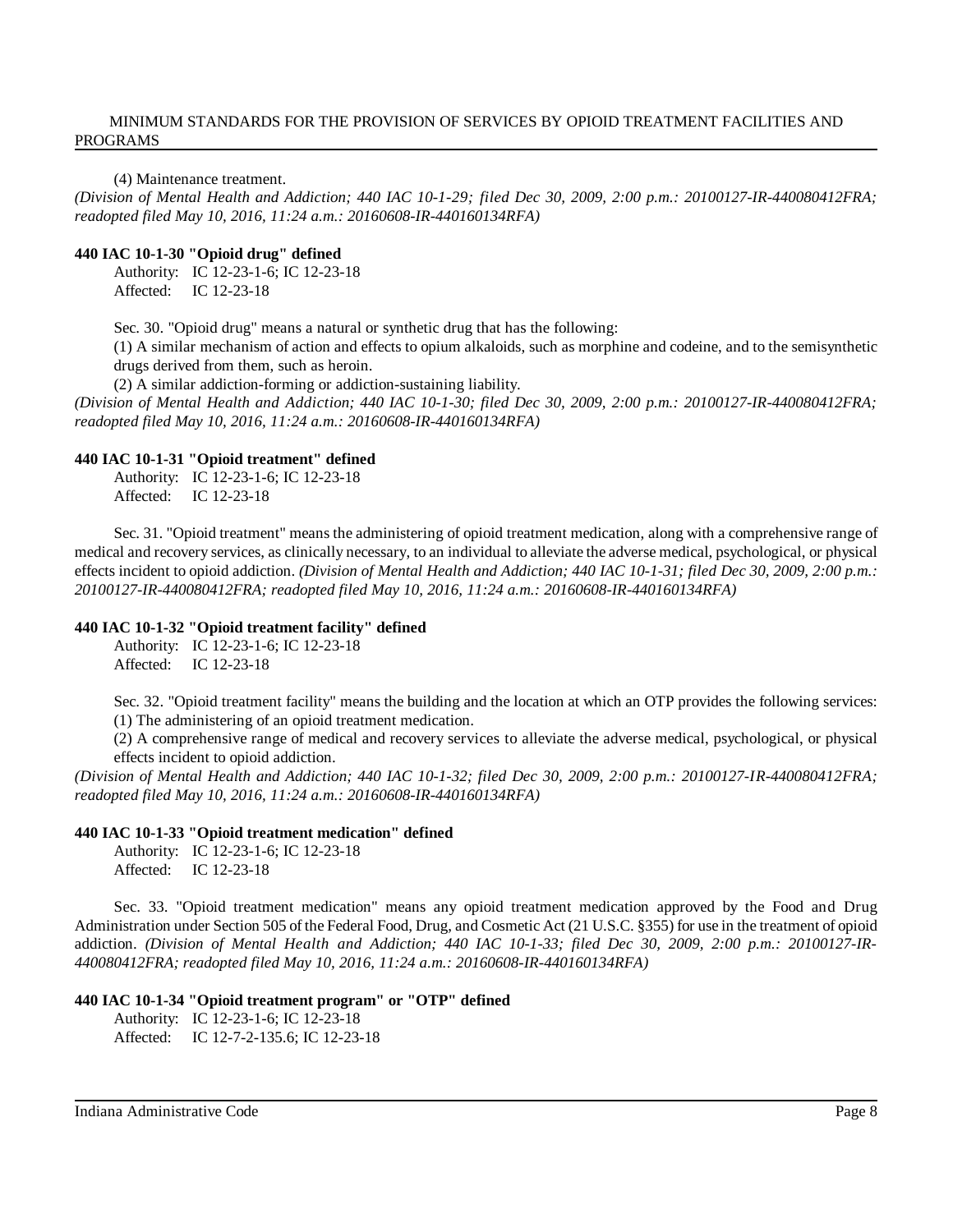Sec. 34. "Opioid treatment program" or "OTP" means a program as follows:

(1) Through which opioid treatment medication is administered to an individual in the treatment of opioid addiction.

(2) For which certification is required under 42 CFR Part 8.

*(Division of Mental Health and Addiction; 440 IAC 10-1-34; filed Dec 30, 2009, 2:00 p.m.: 20100127-IR-440080412FRA; readopted filed May 10, 2016, 11:24 a.m.: 20160608-IR-440160134RFA)*

# **440 IAC 10-1-35 "Opioid treatment services" defined**

Authority: IC 12-23-1-6; IC 12-23-18 Affected: IC 12-23-18

Sec. 35. "Opioid treatment services" means any and all services provided by an OTP, including, but not limited to, the following:

(1) Medical services.

(2) Educational services.

(3) Counseling services.

(4) Treatment planning.

(5) Treatment plan review.

(6) Referral services for any service not provided by the OTP.

(Division of Mental Health and Addiction; 440 IAC 10-1-35; filed Dec 30, 2009, 2:00 p.m.: 20100127-IR-440080412FRA; *readopted filed May 10, 2016, 11:24 a.m.: 20160608-IR-440160134RFA)*

# **440 IAC 10-1-36 "Orientation" defined**

Authority: IC 12-23-1-6; IC 12-23-18 Affected: IC 12-23-18

Sec. 36. "Orientation" means a structured session provided to a patient enrolling in an OTP including the following: (1) Information on the following:

(A) Services provided by the OTP.

(B) Patient rights and responsibilities.

(2) The provision of written materials on relevant topics.

*(Division of Mental Health and Addiction; 440 IAC 10-1-36; filed Dec 30, 2009, 2:00 p.m.: 20100127-IR-440080412FRA; readopted filed May 10, 2016, 11:24 a.m.: 20160608-IR-440160134RFA)*

# **440 IAC 10-1-37 "Outcome measures" defined**

Authority: IC 12-23-1-6; IC 12-23-18

Affected: IC 12-23-18

Sec. 37. "Outcome measures" means measures that indicate the effect of treatment upon an individual receiving treatment in an OTP. (Division of Mental Health and Addiction; 440 IAC 10-1-37; filed Dec 30, 2009, 2:00 p.m.: 20100127-IR-*440080412FRA; readopted filed May 10, 2016, 11:24 a.m.: 20160608-IR-440160134RFA)*

# **440 IAC 10-1-38 "Patient" defined**

Authority: IC 12-23-1-6; IC 12-23-18 Affected: IC 12-23-18

Sec. 38. "Patient" means an individual who has received or is receiving treatment from an OTP in Indiana. *(Division of Mental Health andAddiction; 440 IAC10-1-38;filed Dec 30, 2009, 2:00 p.m.: 20100127-IR-440080412FRA;readopted filed May 10, 2016, 11:24 a.m.: 20160608-IR-440160134RFA)*

Indiana Administrative Code Page 9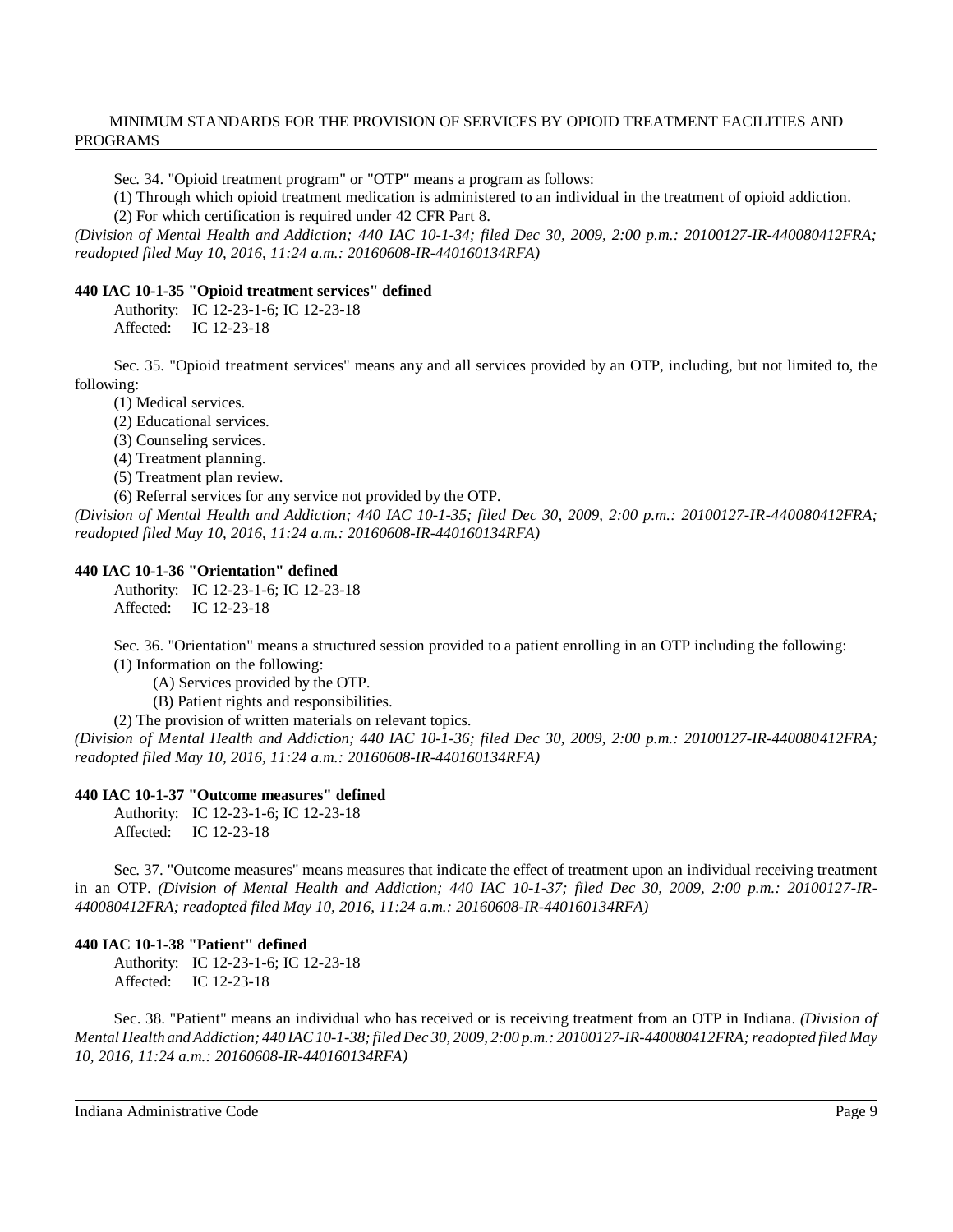#### **440 IAC 10-1-39 "Patient record" defined**

Authority: IC 12-23-1-6; IC 12-23-18 Affected: IC 12-23-18

Sec. 39. "Patient record" means a compilation of all documents and information, including recorded, written, and electronic formatsthat pertain to a patient's care in an OTP. *(Division of Mental Health and Addiction; 440 IAC 10-1-39; filed Dec 30, 2009, 2:00 p.m.: 20100127-IR-440080412FRA; readopted filed May 10, 2016, 11:24 a.m.: 20160608-IR-440160134RFA)*

#### **440 IAC 10-1-39.5 "Phase treatment" defined**

Authority: IC 12-23-1-6; IC 12-23-18 Affected: IC 12-23-18

Sec. 39.5. "Phase treatment" means the patient's progress through treatment in a graduated sequence. *(Division of Mental* Health and Addiction; 440 IAC 10-1-39.5; filed Feb 16, 2015, 1:02 p.m.: 20150318-IR-440140343FRA; readopted filed May 10, *2016, 11:24 a.m.: 20160608-IR-440160134RFA)*

#### **440 IAC 10-1-40 "Physical evaluation" defined (Repealed)**

Sec. 40. *(Repealed by Division of Mental Health and Addiction; filed Feb 16, 2015, 1:02 p.m.: 20150318-IR-440140343FRA)*

#### **440 IAC 10-1-41 "Physical examination" defined**

Authority: IC 12-23-1-6; IC 12-23-18 Affected: IC 12-23-18

Sec. 41. "Physical examination"means a fullmedical examination, including laboratoryanalyses.*(Division of Mental Health and Addiction; 440 IAC 10-1-41; filed Dec 30, 2009, 2:00 p.m.: 20100127-IR-440080412FRA; readopted filed May 10, 2016, 11:24 a.m.: 20160608-IR-440160134RFA)*

#### **440 IAC 10-1-42 "Program sponsor" defined**

Authority: IC 12-23-1-6; IC 12-23-18 Affected: IC 12-23-18

Sec. 42. "Program sponsor" has the meaning provided in 42 CFR §8.2. *(Division of Mental Health and Addiction; 440 IAC* 10-1-42; filed Dec 30, 2009, 2:00 p.m.: 20100127-IR-440080412FRA; readopted filed May 10, 2016, 11:24 a.m.: 20160608-IR-*440160134RFA)*

#### **440 IAC 10-1-43 "Recovery indicators" defined**

Authority: IC 12-23-1-6; IC 12-23-18 Affected: IC 12-23-18

Sec. 43. "Recovery indicators" means information regarding an OTP patient's response to treatment as collected in the central registry and used in legislatively mandated reports. *(Division of Mental Health and Addiction; 440 IAC 10-1-43; filed Dec 30, 2009, 2:00 p.m.: 20100127-IR-440080412FRA; readopted filed May 10, 2016, 11:24 a.m.: 20160608-IR-440160134RFA)*

#### **440 IAC 10-1-44 "Recovery services" defined**

Authority: IC 12-23-1-6; IC 12-23-18 Affected: IC 12-23-18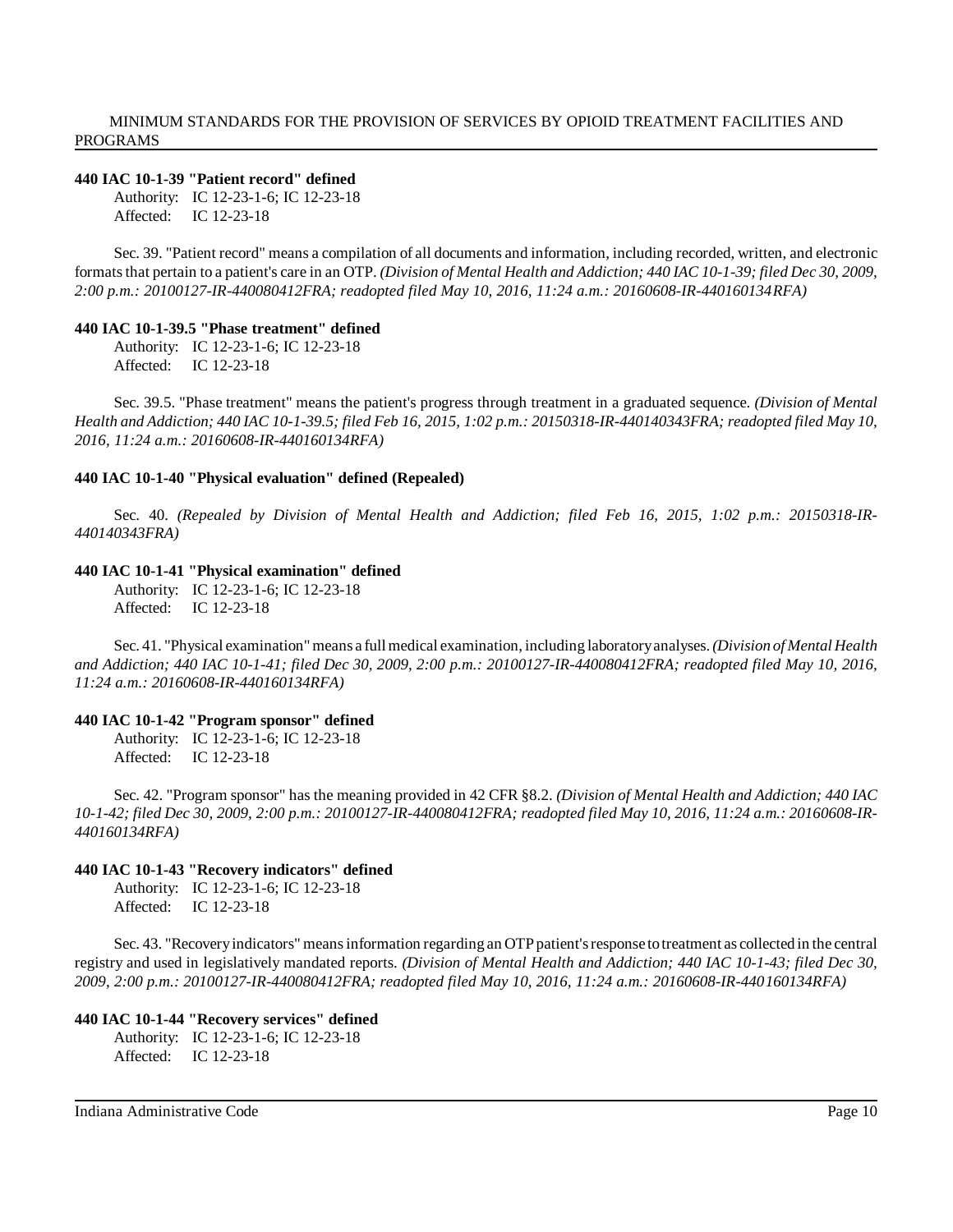Sec. 44. "Recovery services" means, for purposes of 440 IAC 10-3, nonmedical services provided by an OTP and specifically excluding the administration of opioid treatment medication. *(Division of Mental Health and Addiction; 440 IAC 10-1-44; filed Dec 30, 2009, 2:00 p.m.: 20100127-IR-440080412FRA;readopted filed May 10, 2016, 11:24 a.m.: 20160608-IR-440160134RFA)*

#### **440 IAC 10-1-45 "Recovery support services" defined**

Authority: IC 12-23-1-6; IC 12-23-18 Affected: IC 12-23-18

Sec. 45. "Recovery support services" means supportive services provided in the community by formal and informal organizations and resources designed to assist patients, their family members, and significant others to initiate and sustain the patient's recovery. *(Division of Mental Health and Addiction; 440 IAC 10-1-45; filed Dec 30, 2009, 2:00 p.m.: 20100127-IR-440080412FRA; readopted filed May 10, 2016, 11:24 a.m.: 20160608-IR-440160134RFA)*

# **440 IAC 10-1-46 "Referral" defined**

Authority: IC 12-23-1-6; IC 12-23-18 Affected: IC 12-23-18

Sec. 46. "Referral" means the process of assisting a patient to find and use resources that:

(1) meet the patient's needs for services; and

(2) are not provided directly by an OTP.

*(Division of Mental Health and Addiction; 440 IAC 10-1-46; filed Dec 30, 2009, 2:00 p.m.: 20100127-IR-440080412FRA; readopted filed May 10, 2016, 11:24 a.m.: 20160608-IR-440160134RFA)*

# **440 IAC 10-1-47 "Regular attendance" defined**

Authority: IC 12-23-1-6; IC 12-23-18 Affected: IC 12-23-18

Sec. 47. "Regular attendance" means the attendance requirements set forth in the following:

(1) An agreement between an OTP and a patient of the OTP.

(2) A patient's individualized treatment plan.

*(Division of Mental Health and Addiction; 440 IAC 10-1-47; filed Dec 30, 2009, 2:00 p.m.: 20100127-IR-440080412FRA; readopted filed May 10, 2016, 11:24 a.m.: 20160608-IR-440160134RFA)*

# **440 IAC 10-1-48 "Safe storage capacity" defined**

Authority: IC 12-23-1-6; IC 12-23-18 Affected: IC 12-23-18

Sec. 48. "Safe storage capacity" means a portable, lockable container:

(1) for storing an OTP patient's self-administered medication; and

(2) designed to reduce the risk of accidental ingestion of a patient's self-administered medication.

*(Division of Mental Health and Addiction; 440 IAC 10-1-48; filed Dec 30, 2009, 2:00 p.m.: 20100127-IR-440080412FRA; readopted filed May 10, 2016, 11:24 a.m.: 20160608-IR-440160134RFA)*

# **440 IAC 10-1-49 "Self-administration" defined**

Authority: IC 12-23-1-6; IC 12-23-18 Affected: IC 12-23-18

Sec. 49. "Self-administration" means the direct application of a drug to the body of a patient by the patient and also referred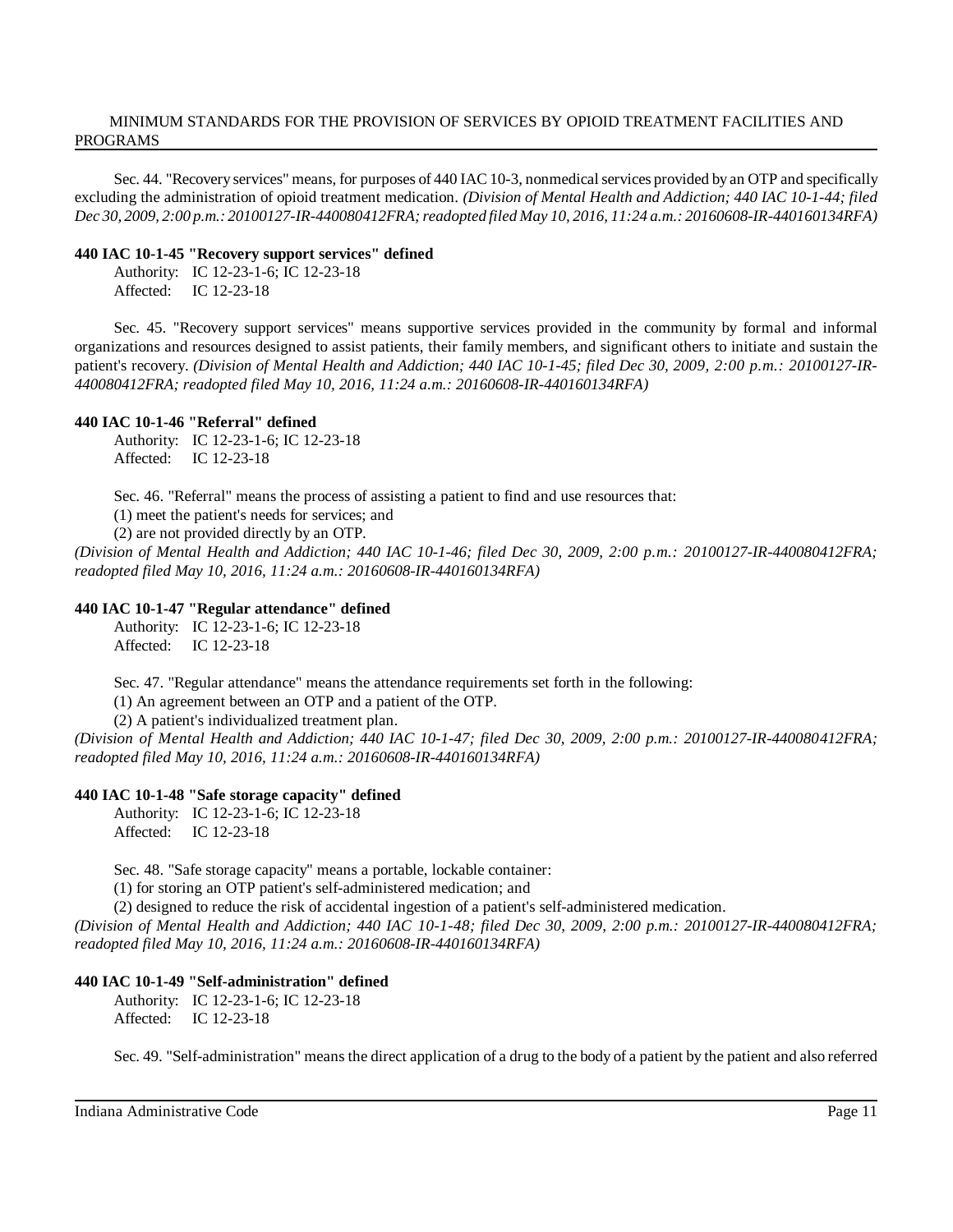to as unsupervised doses or take-home medications. *(Division of Mental Health and Addiction; 440 IAC 10-1-49; filed Dec 30, 2009, 2:00 p.m.: 20100127-IR-440080412FRA; readopted filed May 10, 2016, 11:24 a.m.: 20160608-IR-440160134RFA)*

#### **440 IAC 10-1-50 "Serious behavior problems" defined**

Authority: IC 12-23-1-6; IC 12-23-18 Affected: IC 12-23-18

Sec. 50. "Serious behavior problems" means either of the following:

(1) Problems indicating that a patient is failing to benefit from opioid addiction treatment.

(2) Problems that would interfere with other patients' treatment or staff safety, including, but not limited to, the following:

(A) Physical fighting on the program premises.

(B) Aggression toward other patients or staff.

(C) The repeated use of nonprescribed drugs or alcohol on the program premises and failure to comply with the patient's treatment plan.

(D) Verbal or physical threats to staff or other patients.

(E) Falsifying information to program staff.

(F) Bringing a firearm onto the premises of an OTP.

(G) Criminal behavior, including, but not limited to, attempts to complete or the completion of a sale of illicit drugs. (H) The diversion of opioid treatment medication from therapeutic use.

*(Division of Mental Health and Addiction; 440 IAC 10-1-50; filed Dec 30, 2009, 2:00 p.m.: 20100127-IR-440080412FRA; readopted filed May 10, 2016, 11:24 a.m.: 20160608-IR-440160134RFA)*

# **440 IAC 10-1-51 "Short-term detoxification treatment" defined**

Authority: IC 12-23-1-6; IC 12-23-18 Affected: IC 12-23-18

Sec. 51. "Short-term detoxification treatment" means detoxification treatment for a period not exceeding thirty (30) days. *(Division of Mental Health and Addiction; 440 IAC 10-1-51; filed Dec 30, 2009, 2:00 p.m.: 20100127-IR-440080412FRA; readopted filed May 10, 2016, 11:24 a.m.: 20160608-IR-440160134RFA)*

# **440 IAC 10-1-52 "Specific approval" defined**

Authority: IC 12-23-1-6; IC 12-23-18 Affected: IC 12-23-18-0.5

Sec. 52. "Specific approval" means the division's approval of an OTP under IC 12-23-18-0.5 and 440 IAC 10-4. *(Division* of Mental Health and Addiction; 440 IAC 10-1-52; filed Dec 30, 2009, 2:00 p.m.: 20100127-IR-440080412FRA; readopted filed *May 10, 2016, 11:24 a.m.: 20160608-IR-440160134RFA)*

# **440 IAC 10-1-53 "Stable home environment" defined**

Authority: IC 12-23-1-6; IC 12-23-18 Affected: IC 12-23-18

Sec. 53. "Stable home environment" means a criterion based on a judgment made by OTP clinical staff on the basis of knowledge of a patient's lifestyle at admission and the patient's movement toward increased stability in living arrangements and health-promoting social relationships. (Division of Mental Health and Addiction; 440 IAC 10-1-53; filed Dec 30, 2009, 2:00 p.m.: *20100127-IR-440080412FRA; readopted filed May 10, 2016, 11:24 a.m.: 20160608-IR-440160134RFA)*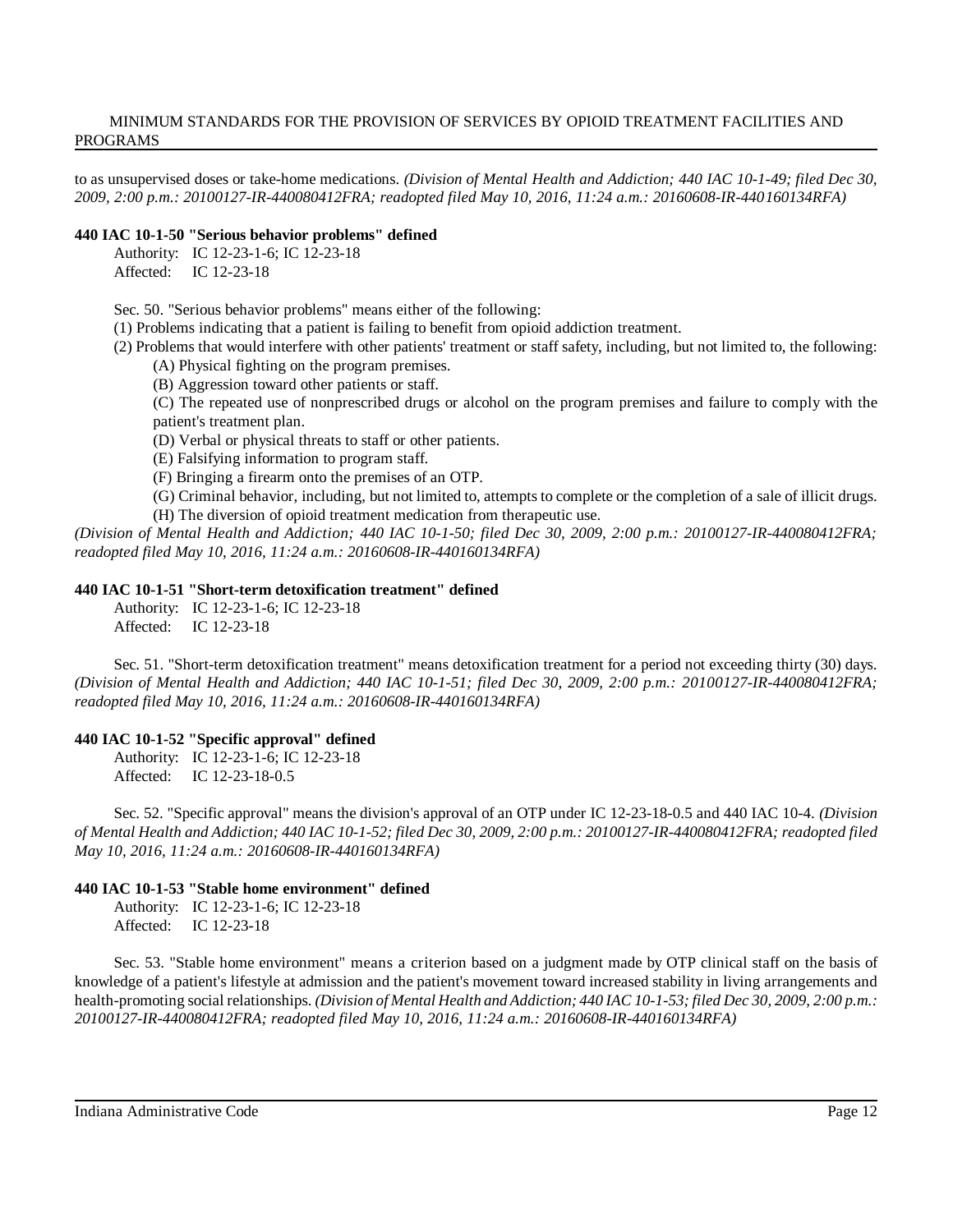#### **440 IAC 10-1-54 "State authority" defined**

Authority: IC 12-23-1-6; IC 12-23-18 Affected: IC 12-23-18

Sec. 54. "State authority" means the government agency designated by the governor, or other appropriate official designated by the governor, to exercise the responsibility and authority within the state for governing the treatment of opioid addiction with an opioid drug. *(Division of Mental Health and Addiction; 440 IAC 10-1-54; filed Dec 30, 2009, 2:00 p.m.: 20100127-IR-440080412FRA; readopted filed May 10, 2016, 11:24 a.m.: 20160608-IR-440160134RFA)*

#### **440 IAC 10-1-54.5 "State opioid treatment authority" or "SOTA" defined**

Authority: IC 12-23-1-6; IC 12-23-18 Affected: IC 12-23-18

Sec. 54.5. "SOTA" means state opioid treatment authority. *(Division of Mental Health and Addiction; 440 IAC 10-1-54.5; filed Feb 16, 2015, 1:02 p.m.: 20150318-IR-440140343FRA; readopted filed May 10, 2016, 11:24 a.m.: 20160608-IR-440160134RFA)*

### **440 IAC 10-1-55 "Substance abuse assessment" defined**

Authority: IC 12-23-1-6; IC 12-23-18 Affected: IC 12-23-18

Sec. 55. "Substance abuse assessment" means an assessment using a standardized tool that meets the following requirements:

(1) Has proven reliable and valid in measuring an individual's severity of substance use disorder.

(2) Assists a clinician in:

(A) identifying treatment needs; and

(B) developing an individualized treatment plan.

*(Division of Mental Health and Addiction; 440 IAC 10-1-55; filed Dec 30, 2009, 2:00 p.m.: 20100127-IR-440080412FRA; readopted filed May 10, 2016, 11:24 a.m.: 20160608-IR-440160134RFA)*

#### **440 IAC 10-1-56 "Tapering" defined**

Authority: IC 12-23-1-6; IC 12-23-18 Affected: IC 12-23-18

Sec. 56. "Tapering" means a directed reduction of medication dosage over time with the goal of reducing the dosage or eliminating the dosage as clinically determined based on the:

(1) known pharmacology of the medication; and

(2) clinical responsiveness of the patient.

*(Division of Mental Health and Addiction; 440 IAC 10-1-56; filed Dec 30, 2009, 2:00 p.m.: 20100127-IR-440080412FRA; readopted filed May 10, 2016, 11:24 a.m.: 20160608-IR-440160134RFA)*

#### **440 IAC 10-1-57 "Titration" defined**

Authority: IC 12-23-1-6; IC 12-23-18 Affected: IC 12-23-18

Sec. 57. "Titration" means the induction of opioid treatment medication in which initial low doses are used to test patient tolerance with the goal of achieving the correct dosage as clinically determined on an individualized basis given the:

(1) known pharmacology of the medication; and

(2) clinical responsiveness of the patient.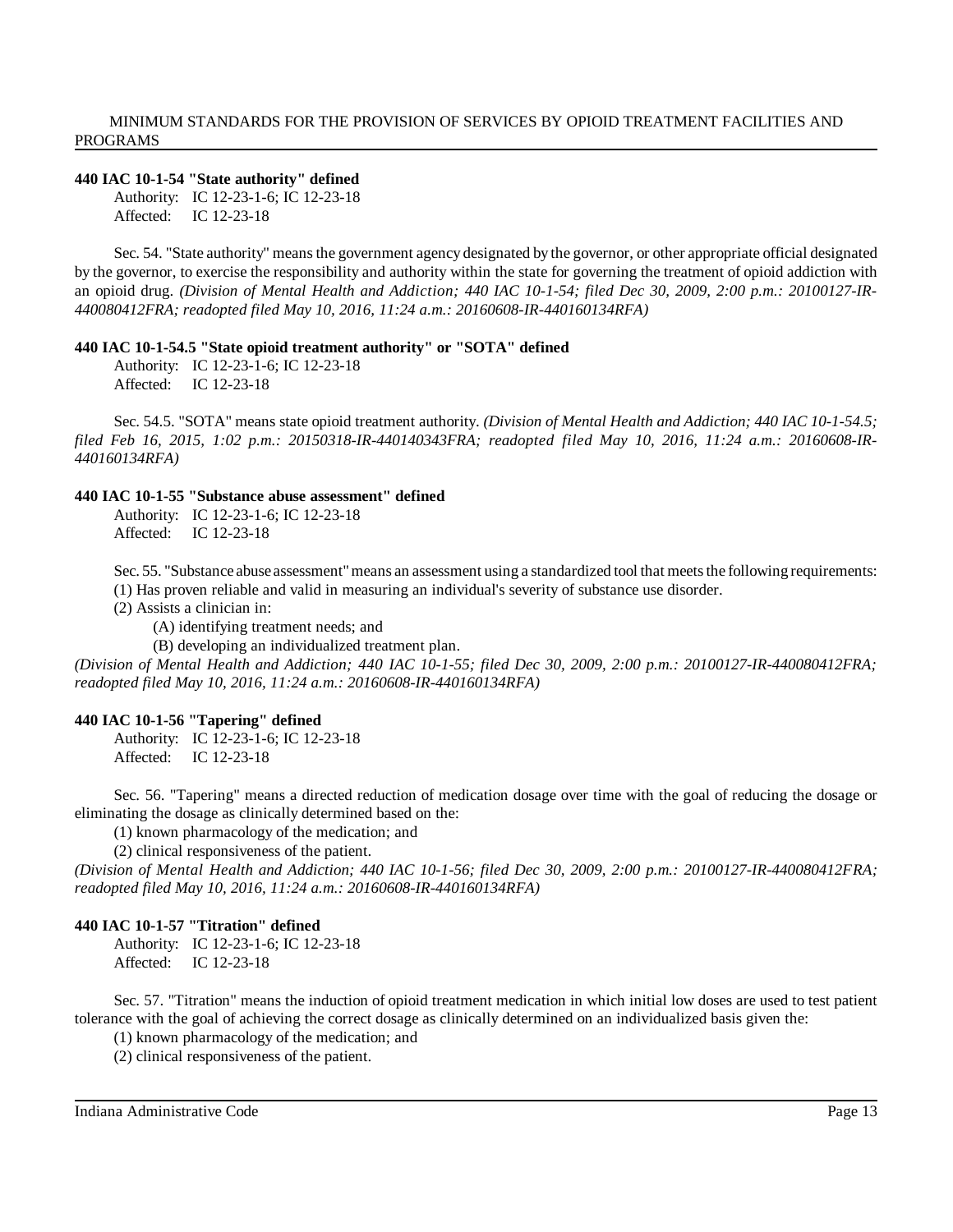*(Division of Mental Health and Addiction; 440 IAC 10-1-57; filed Dec 30, 2009, 2:00 p.m.: 20100127-IR-440080412FRA; readopted filed May 10, 2016, 11:24 a.m.: 20160608-IR-440160134RFA)*

#### **440 IAC 10-1-58 "Treatment planning" defined**

Authority: IC 12-23-1-6; IC 12-23-18 Affected: IC 12-23-18

Sec. 58. "Treatment planning" means the process by which a counselor or clinical staff and a patient do the following: (1) Identify and rank problems needing resolution.

(2) Establish agreed-upon individualized immediate and longer term treatment goals.

(3) Decide upon a treatment process and the resources to be used.

(Division of Mental Health and Addiction; 440 IAC 10-1-58; filed Dec 30, 2009, 2:00 p.m.: 20100127-IR-440080412FRA; *readopted filed May 10, 2016, 11:24 a.m.: 20160608-IR-440160134RFA)*

# **Rule 2. General Requirements**

#### **440 IAC 10-2-1 Purpose and authority of rules for operation of opioid treatment programs**

Authority: IC 12-23-18-0.5; IC 12-23-18-5.5 Affected: IC 12-23-18-0.5

Sec. 1. (a) The purpose of this article is to establish standards by which an OTP shall operate in Indiana, including the following:

(1) An opioid treatment facility and, if applicable, an addiction treatment facility shall be certified by the division.

(2) An OTP shall be specifically approved by the division.

(3) An OTP shall be in compliance with state and federal law.

(4) Separate specific approval and certification under this article is required for each location at which an OTP is operated.

(b) The division may not grant specific approval for a new OTP unlessspecifically permitted and authorized by Indiana law. (Division of Mental Health and Addiction; 440 IAC 10-2-1; filed Dec 30, 2009, 2:00 p.m.: 20100127-IR-440080412FRA; *readopted filed May 10, 2016, 11:24 a.m.: 20160608-IR-440160134RFA)*

# **440 IAC 10-2-2 Designation of state opioid treatment authority**

Authority: IC 12-23-18-0.5; IC 12-23-18-5.5 Affected: IC 12-23-18-0.5

Sec. 2. The SOTA is the director of the division of mental health and addiction or his or her designee. The SOTA is responsible for governing opioid treatment facilities and programs in accordance with all applicable state and federal regulations. The SOTA shall also serve as a liaison with the appropriate federal agencies. *(Division of Mental Health and Addiction; 440 IAC 10-2-2; filed Feb 16, 2015, 1:02 p.m.: 20150318-IR-440140343FRA; readopted filed May 10, 2016, 11:24 a.m.: 20160608-IR-440160134RFA)*

# **440 IAC 10-2-3 Determining need for a new opioid treatment program**

Authority: IC 12-8-8.5-4; IC 12-23-1-6; IC 12-23-18-5.5 Affected: IC 12-23-18

Sec. 3. (a) In determining whether there is a need for a new opioid treatment program in a proposed opioid treatment program's geographic location, the division shall consider the following factors as presented by a proposed opioid treatment program:

(1) The proposed opioid treatment program is at least twenty (20) miles away from an existing opioid treatment program,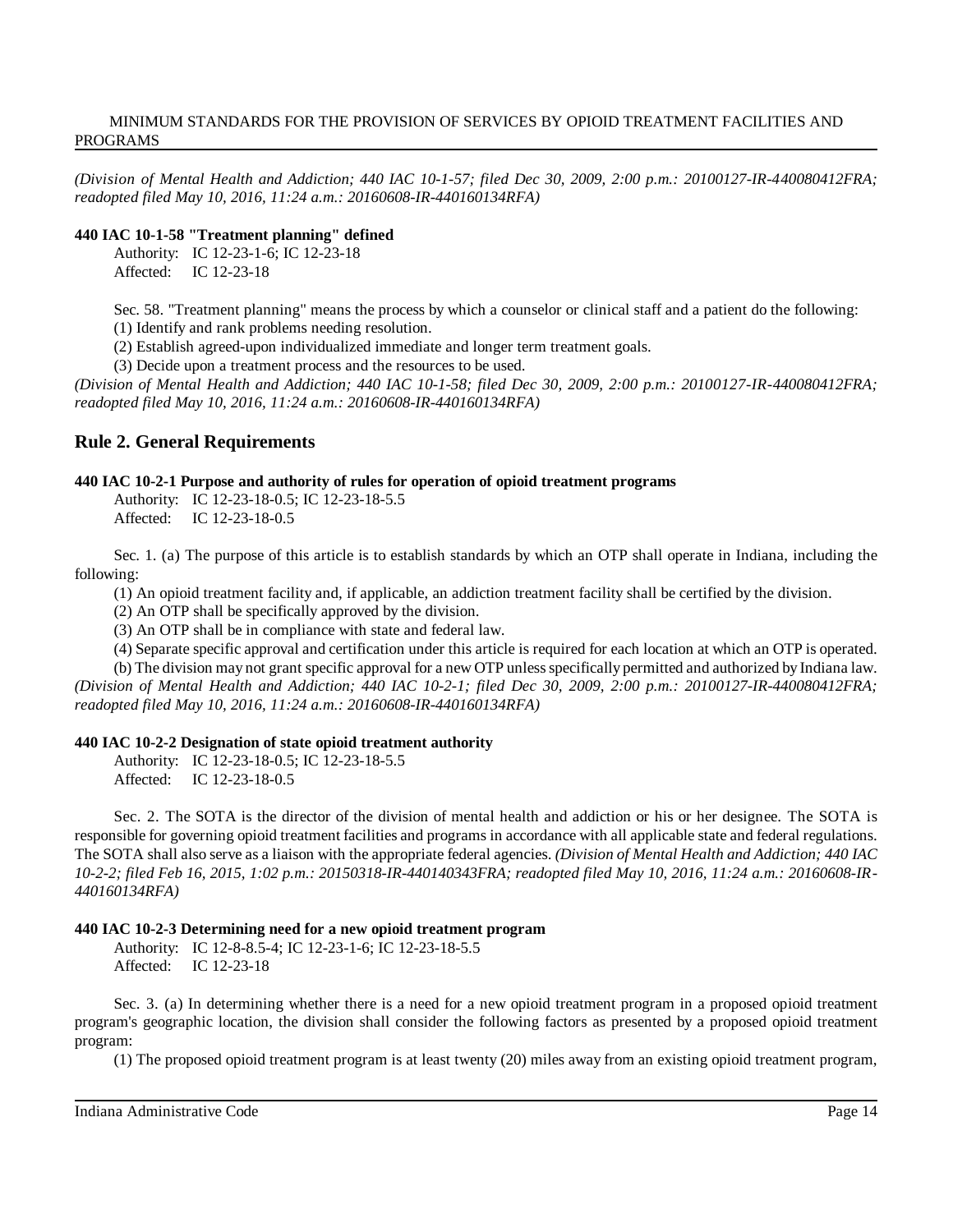except where there issignificant need, based on criteria in subdivisions(2) through (7), to support a second opioid treatment program within the twenty (20) mile radius.

(2) The proposed opioid treatment program demonstrates that the community in the proposed opioid treatment program's geographic location has a significant number of health-related indicators of opioid misuse as illustrated by:

(A) emergency room reports indicating opioid misuse;

(B) death reports indicating opioid misuse;

(C) reports of individuals infected with hepatitis C virus or human immunodeficiency virus (HIV); or

(D) the presence of pain clinics in the area, including closed pain clinics.

(3) The proposed opioid treatment program demonstrates that the community in the proposed opioid treatment program's geographic location has a significant number of opioid-related criminal activities as illustrated by:

(A) criminal adjudications;

- (B) arrests; or
- (C) diversions.

(4) The proposed opioid treatment program demonstrates that the community in the proposed opioid treatment program's geographic location has high rates of substance use disorders involving opioids.

(5) The proposed opioid treatment program demonstrates there is strong community support for a new proposed opioid treatment program in the proposed opioid treatment program's geographic location through letters ofsupport from interested community members.

(6) The proposed opioid treatment program accepts health insurance, including health insurance provided by the state or federal government.

(7) The proposed opioid treatment program anticipatesserving a significant number of clients with income levels at or below one hundred thirty-eight percent (138%) of the federal poverty level.

(b) The division shall consider the information provided by the proposed opioid treatment program in subsection (a) in addition to information available to the division such as:

(1) INSPECT rates of opioid prescriptions in the proposed opioid treatment program's geographic location; and

(2) the number of opioid treatment patients enrolled in an opioid treatment program over twenty (20) miles away from the proposed opioid treatment program's geographic location.

(c) The proposed opioid treatment program may submit to the division the information required in subsection (a)(1) through  $(a)(7)$  for a decision from the division that there is a need for the proposed opioid treatment program prior to applying for certification of an opioid treatment facility and addiction treatment facility under 440 IAC 10-3 under subsection (d).

(d) If the division determines there is a need for a new opioid treatment program in a proposed opioid treatment program's geographic location under subsections(a) and (b), the division shall permit a new opioid treatment program to apply to the division for certification of an opioid treatment facility and addiction treatment facility under 440 IAC 10-3. *(Division of Mental Health and Addiction; 440 IAC 10-2-3; filed Oct 12, 2016, 2:07 p.m.: 20161109-IR-440160001FRA)*

# **Rule 3. Certification of Opioid Treatment Facilities**

**440 IAC 10-3-1 Certification of opioid treatment facilities and addiction treatment facilities**

Authority: IC 12-23-1-6; IC 12-23-18 Affected: IC 12-23-18-0.5

Sec. 1. (a) An OTP shall apply to the division annually for the following:

(1) Certification of an opioid treatment facility under this rule.

(2) If applicable, certification of an addiction treatment facility under this rule.

(b) In addition, an opioid treatment facility and an addiction treatment facility shall obtain and maintain certification to provide addiction treatment services under 440 IAC 4.4.

(c) An OTP shall use forms provided by the division to apply for certifications under subsections (a) and (b).

(d) If an OTP requires more space than available in the opioid treatment facility, the OTP may provide nonadministering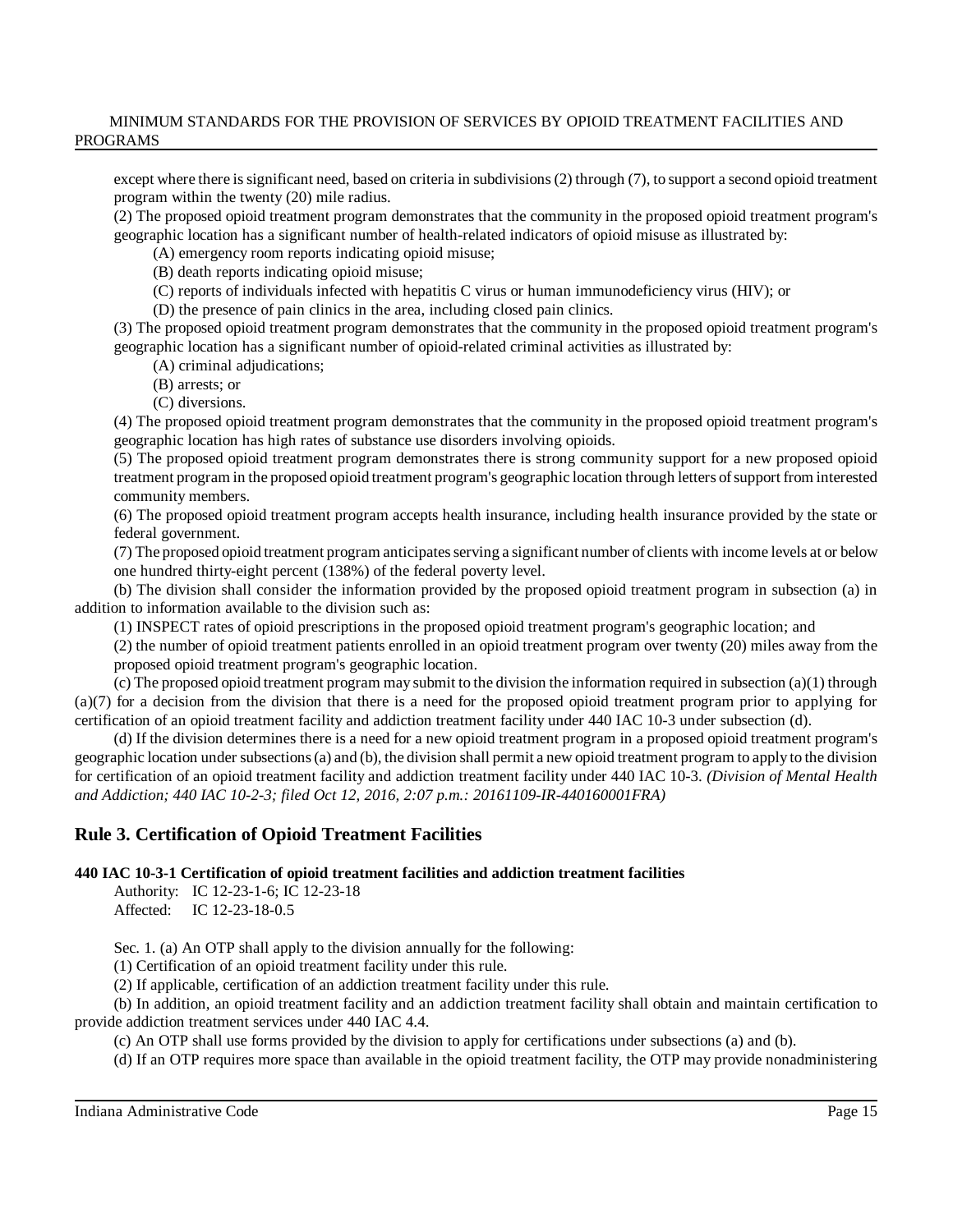of opioid treatment medication and nonmedical recovery services at a maximum of one (1) additional addiction treatment facility. Before providing services at that location, the OTP shall obtain certifications under subsections (a) and (b).

(e) The division shall assess the OTP's compliance with the certification requirements for an opioid treatment facility and an addiction treatment facility through:

(1) a review of application materials; and

(2) an on-site monitoring inspection.

(f) An OTP shall apply for annual facility recertification not later than sixty (60) days prior to the expiration of the previous year's certification.

(g) The opioid treatment facilityand, if applicable, one (1) additional addiction treatment facilityshall be in compliance with all applicable federal, state, and local laws and rules.

(h) An OTP must be a federally certified OTP that is the subject of a current, valid certification under 42 CFR Part 8.

(i) The opioid treatment facility and any additional addiction treatment facility shall do the following:

(1) Attain certification from the division prior to providing services.

(2) Attain specific approval from the division prior to providing services.

(3) Be located in the same county.

(4) Remain in the same county in which the opioid treatment facility was situated on July 1, 2008.

(j) An OTP that has applied for opioid treatment facility certification, or that the division has previously certified, shall do the following:

(1) Provide information requested by the division.

(2) Respond to a request from the division as fully as reasonably possible.

(3) Participate in the division's quality assurance program.

(k) An OTP's failure to comply with a request from the division may result in termination of the opioid treatment facility's certification under section 8 of this rule.

(l) A copy of the most recent opioid treatment facility certification issued by the division shall be available to the public upon request. (Division of Mental Health and Addiction; 440 IAC 10-3-1; filed Dec 30, 2009, 2:00 p.m.: 20100127-IR-440080412FRA; *readopted filed May 10, 2016, 11:24 a.m.: 20160608-IR-440160134RFA)*

# **440 IAC 10-3-2 Requirements for facility certification**

Authority: IC 12-23-1-6; IC 12-23-18 Affected: IC 12-23-18

Sec. 2. (a) Before commencing services, an OTP applicant shall have the opioid treatment facility and, if applicable, a maximum of one (1) addiction treatment facility certified by the division.

(b) An OTP applicant shall file an application with the division. The application shall contain the following:

(1) The legal name of the OTP applicant.

- (2) A description of the following:
	- (A) The organizational structure.
	- (B) The applicant's mission statement.
	- (C) The services to be provided.
	- (D) The population to be served.
- (3) The location of the following:
	- (A) The opioid treatment facility.
	- (B) The addiction treatment facility, if applicable.
	- (C) The county where both clauses (A) and (B) are located.

(4) Documentation showing that the applicant is accredited by an accreditation body approved by the division and by the United States Department of Health and Human Services, Substance Abuse and Mental Health Services Administration (SAMHSA), including a copy of the following:

(A) The accreditation report.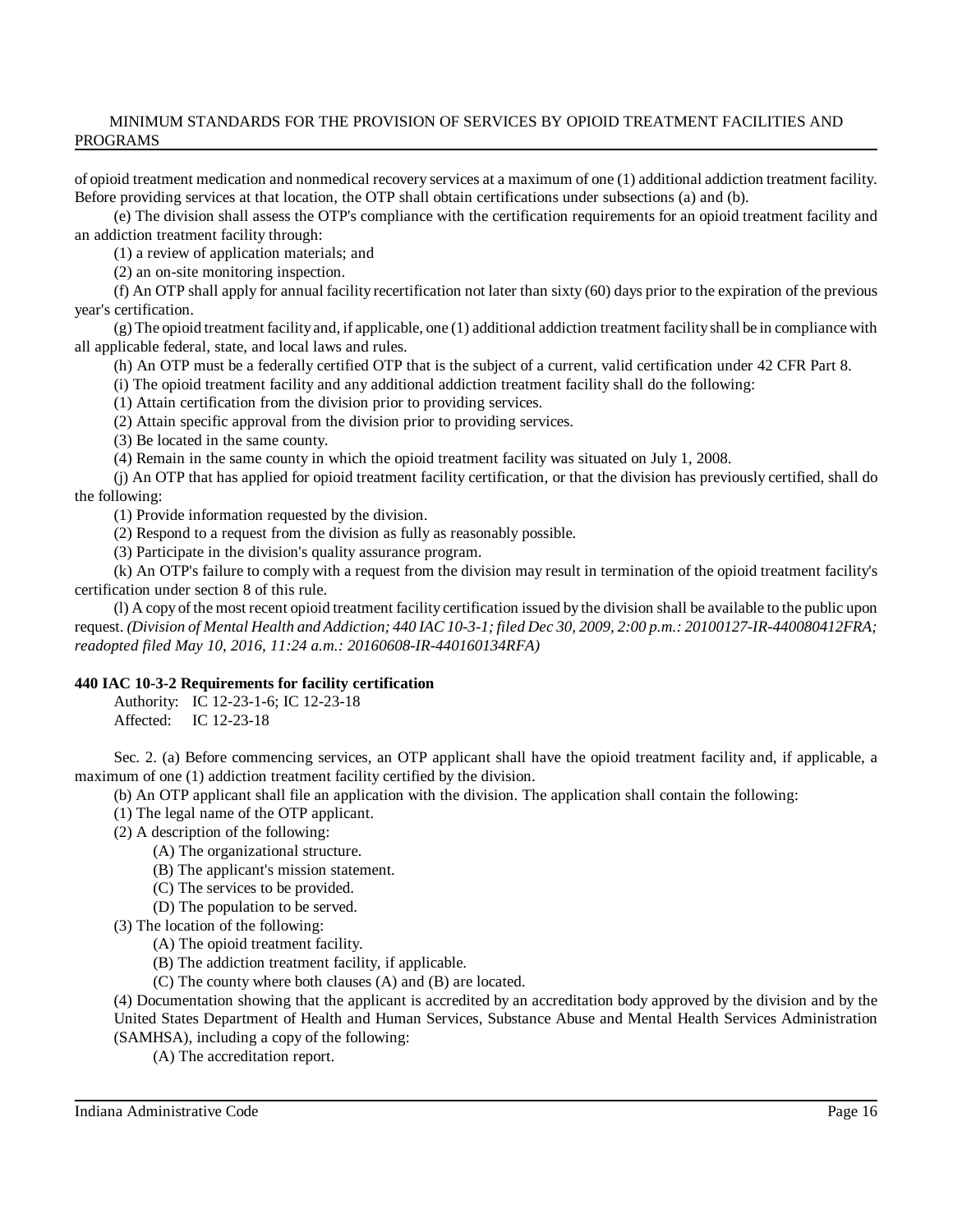- (B) Any response to the report required by the accreditation body.
- (C) The final disposition issued by the accreditation body.
- (5) Documentation of any license and inspection for each facility, including the following:

(A) Any business license, certificate of occupancy, zoning permit, or any other documentation required by local laws for the facility and location.

- (B) A periodic inspection of security equipment.
- (C) A periodic inspection of emergency equipment.
- (D) The applicant's procedures for emergency or disaster preparation.
- (E) The most recent annual fire inspection report from the appropriate department of jurisdiction.
- (6) Documentation showing the following:
	- (A) The applicant has met the requirements of SAMHSA.
	- (B) The applicant has a current certification from SAMHSA.
	- (C) The applicant hasthe most current federal notification form or forms on file with SAMHSA specifying the names of the following:
		- (i) The current sponsor.
		- (ii) The current medical director of the OTP.
- (7) Documentation showing the following:
	- (A) The applicant has met the requirements of the federal Drug Enforcement Agency (DEA).
	- (B) The applicant has a current controlled substances registration certificate from the DEA.
	- (C) The applicant's medical director has met the DEA requirements.
	- (D) The applicant's medical director has a current controlled substances registration certificate from the DEA.
- (8) Documentation showing the following:
	- (A) The applicant has a current controlled substancesregistration certificate issued by the Indiana board of pharmacy.
	- (B) The applicant's medical director is a licensed physician.
	- (C) The applicant's medical director has a current license issued by the medical licensing board of Indiana.
	- (D) The applicant's medical director has a current controlled substances registration issued by the Indiana board of pharmacy.
- (9) Any other materials required by statute.
- (Division of Mental Health and Addiction; 440 IAC 10-3-2; filed Dec 30, 2009, 2:00 p.m.: 20100127-IR-440080412FRA; *readopted filed May 10, 2016, 11:24 a.m.: 20160608-IR-440160134RFA)*

# **440 IAC 10-3-3 Requirements for opioid treatment facilities and addiction treatment facilities**

- Authority: IC 12-23-1-6; IC 12-23-18
- Affected: IC 12-23-18
- Sec. 3. (a) An OTP applicant shall be in compliance with the following requirements for an opioid treatment facility and, if applicable, an addiction treatment facility:
	- (1) The OTP shall maintain the facility in a sanitary condition.
	- (2) In common or waiting areas, the OTP shall display educational materials pertinent to the following:
		- (A) Opioid addiction treatment.
		- (B) Recovery support services.
	- (3) The OTP shall provide adequate ventilation and lighting in the following:
		- (A) Waiting areas.
		- (B) Counseling areas.
		- (C) All other facility areas.
	- (4) The OTP shall have adequate soundproofing so that confidentiality shall be maintained in the following:
		- (A) Patient counseling rooms.
		- (B) Physical examination rooms.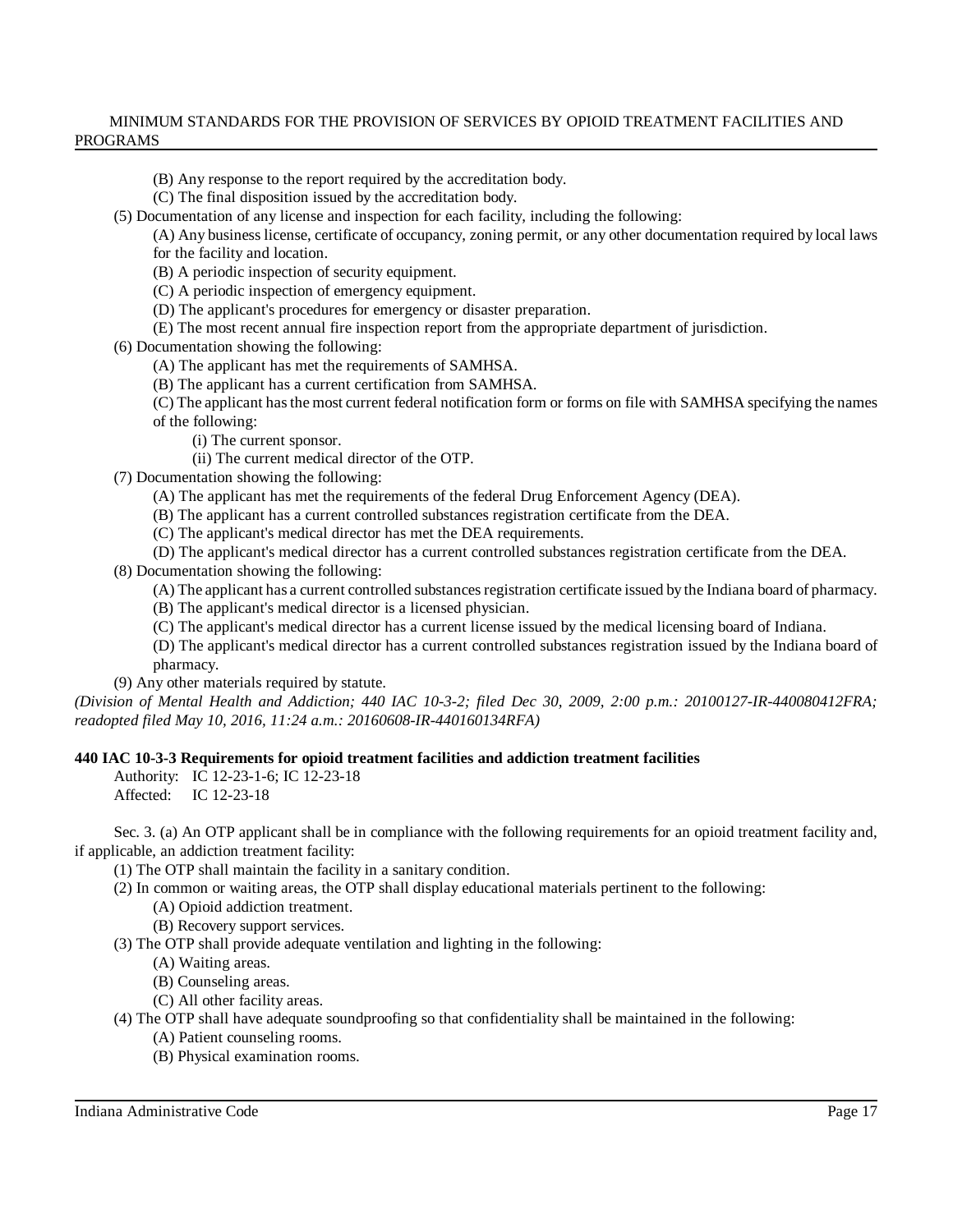(C) Other rooms or areas in the facility used to meet with patients.

(5) The OTP shall provide adequate security both inside and outside the facility:

- (A) for the safety of the patients, staff, and others; and
- (B) to prevent loitering and illegal activities.
- (6) Separate toilet facilities shall be provided for use by patients and staff.
- (7) The facility and areas within the facility shall be accessible to persons with physical disabilities.
- (8) The physical environment within the facility shall be conducive to promoting improved functioning and recovery.
- (9) The facility shall:
	- (A) meet all local, state, and federal requirements; and
	- (B) post an annual inspection report from appropriate officials.
- (10) The facility shall maintain stocked first aid kits for emergency use.
- (11) The facility shall:
	- (A) have a disaster plan and facility evacuation plan;
	- (B) annually update and approve the plan in clause (A); and
	- (C) post the plan in clause (A) in an area accessible to staff and to the public.
- (12) The facility shall meet physical facility standards established by the OTP's accreditation body.
- (b) In addition, an OTP applicant shall be in compliance with the following requirements for the opioid treatment facility:
- (1) Medication administration stations and all other medical service areas shall be adequately ventilated and lighted.
- (2) Privacy and confidentiality shall be protected and maintained in the following:
	- (A) Medication administering stations.
	- (B) Areas adjacent to medication administering stations.
	- (C) All other areas where medical services are provided.
- (3) The opioid treatment facility shall maintain universal precaution spill kits.

(4) The facility shall maintain infection control procedures consistent with the requirements of the state and federal occupational safety and health administrations.

- (c) Compliance with certification requirements shall be assessed through the following:
- (1) A review of application materials.
- (2) An on-site monitoring inspection.

(d) The division shall conduct an on-site inspection of each facility to assess the OTP's compliance with this section at the following times:

(1) Upon receipt of an initial application.

(2) Annually thereafter.

(Division of Mental Health and Addiction; 440 IAC 10-3-3; filed Dec 30, 2009, 2:00 p.m.: 20100127-IR-440080412FRA; *readopted filed May 10, 2016, 11:24 a.m.: 20160608-IR-440160134RFA)*

# **440 IAC 10-3-4 Temporary certification**

Authority: IC 12-23-1-6; IC 12-23-18 Affected: IC 12-23-18

Sec. 4. (a) The division may issue a temporary certification if the applicant:

(1) has applied for, but has not yet obtained, a current certification from the United States Department of Health and Human Services, Substance Abuse and Mental Health Services Administration (SAMHSA) under 42 CFR Part 8; and (2) meets the requirements of this section.

(b) To obtain temporary certification, the OTP applicant shall provide the following:

(1) A copy of the application for accreditation.

(2) Documentation of licenses and inspections for each facility or location, including the following:

(A) The local businesslicense, certificate of occupancy, and other documentation required by local law for the facility or location.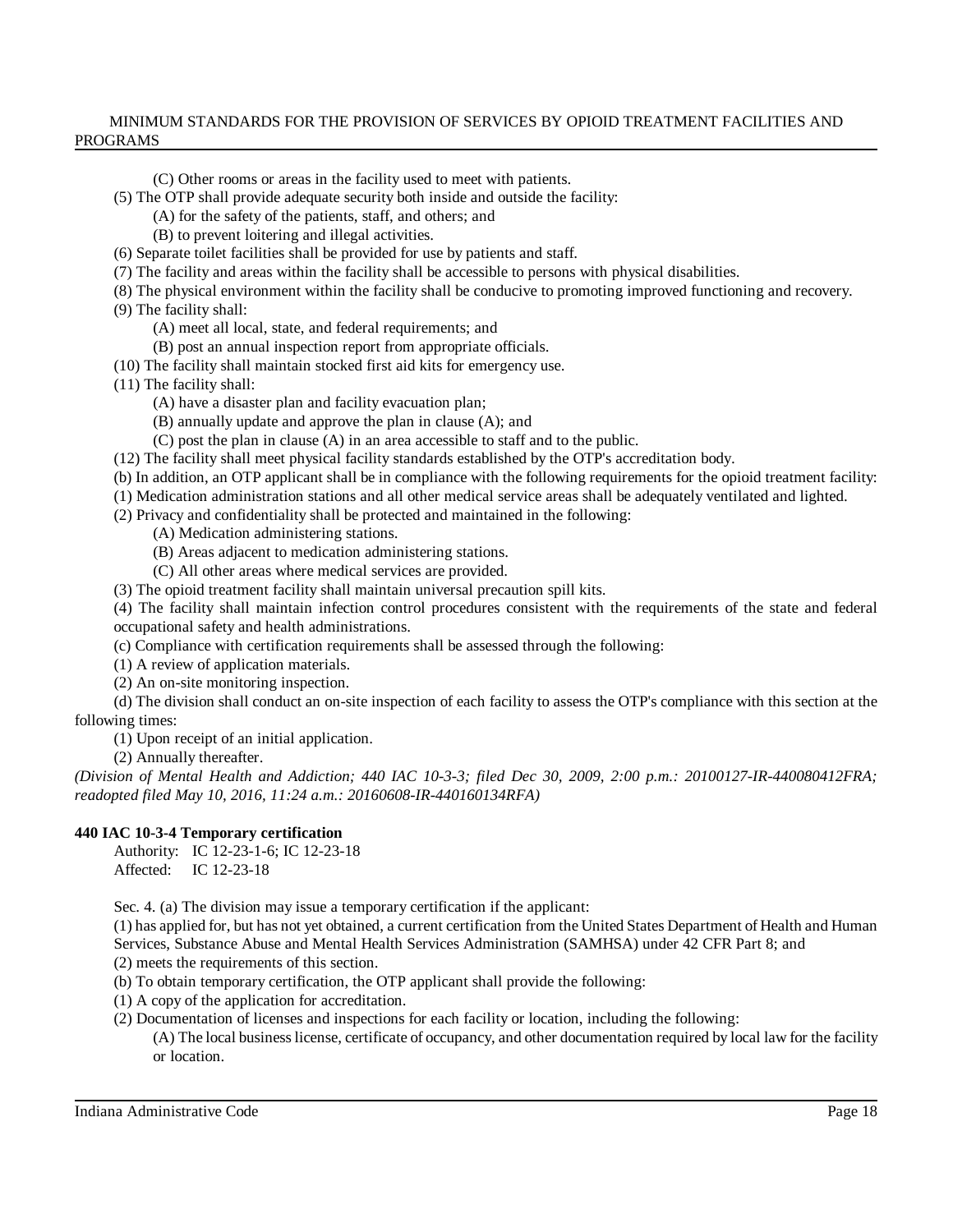- (B) An inspection of security equipment.
- (C) Any periodic inspection of emergency equipment.
- (D) The OTP applicant's emergency procedures.
- (E) The latest annual fire inspection report from a department of jurisdiction.
- (3) Documentation showing that the applicant has either:
	- (A) filed for SAMHSA certification; or
		- (B) met SAMHSA requirements and has a current certification.
- (4) The most current federal notification form or forms on file with SAMHSA specifying the names of the following:
	- (A) The OTP applicant's current sponsor.
	- (B) The current medical director.
- (5) Documentation showing that the applicant has:
	- (A) filed an application with the Drug Enforcement Agency (DEA) for a controlled substancesregistration certificate; or
	- (B) met DEA requirements and has a current controlled substances registration certificate.

(6) Documentation showing that the applicant's medical director has:

(A) met DEA requirements; and

- (B) a current controlled substances registration certificate.
- (7) Documentation showing the following:
	- (A) The applicant has either:
		- (i) filed an application with the Indiana board of pharmacy for a controlled substances registration certificate; or

(ii) met the requirements and has been issued a controlled substances registration certificate by the Indiana board of pharmacy.

- (B) The medical director has a current physician's license issued by the medical licensing board of Indiana.
- (C) The applicant's medical director has done the following:
	- (i) Met the requirements of the Indiana board of pharmacy.
	- (ii) Received a controlled substances registration certificate issued by the Indiana board of pharmacy.
- (8) Any other materials required by statute.

(c) Temporary certification may be issued for a period of twelve (12) months. Prior to the expiration of a temporary certification, the OTP shall provide the following:

(1) Documentation that the applicant has:

- (A) a current, still pending application for accreditation; or
- (B) achieved accreditation, which shall include a copy of:
	- (i) the accreditation report;
	- (ii) any response to the report required by the accreditation body; and
	- (iii) the final disposition issued by the accreditation body.
- (2) Current, updated documentation required under subsections *[subsection]* (b)(2) through (b)(8).

(d) Upon the verification of the required licenses and certifications or correspondence specified above in this section, the temporary certification may be extended for not more than twelve (12) additional months.

(e) Before an extended temporary certification expires, the applicant shall forward to the division the following:

(1) Documentation that accreditation has been achieved, including a copy of the following:

- (A) The accreditation report.
- (B) Any response to the report required by the accreditation body.
- (C) The final disposition issued by the accreditation body.

(2) Documentation of licenses and inspections for each facility, including a copy of the items listed in subsections *[subsection]* (b)(2) through (b)(8).

(Division of Mental Health and Addiction; 440 IAC 10-3-4; filed Dec 30, 2009, 2:00 p.m.: 20100127-IR-440080412FRA; *readopted filed May 10, 2016, 11:24 a.m.: 20160608-IR-440160134RFA)*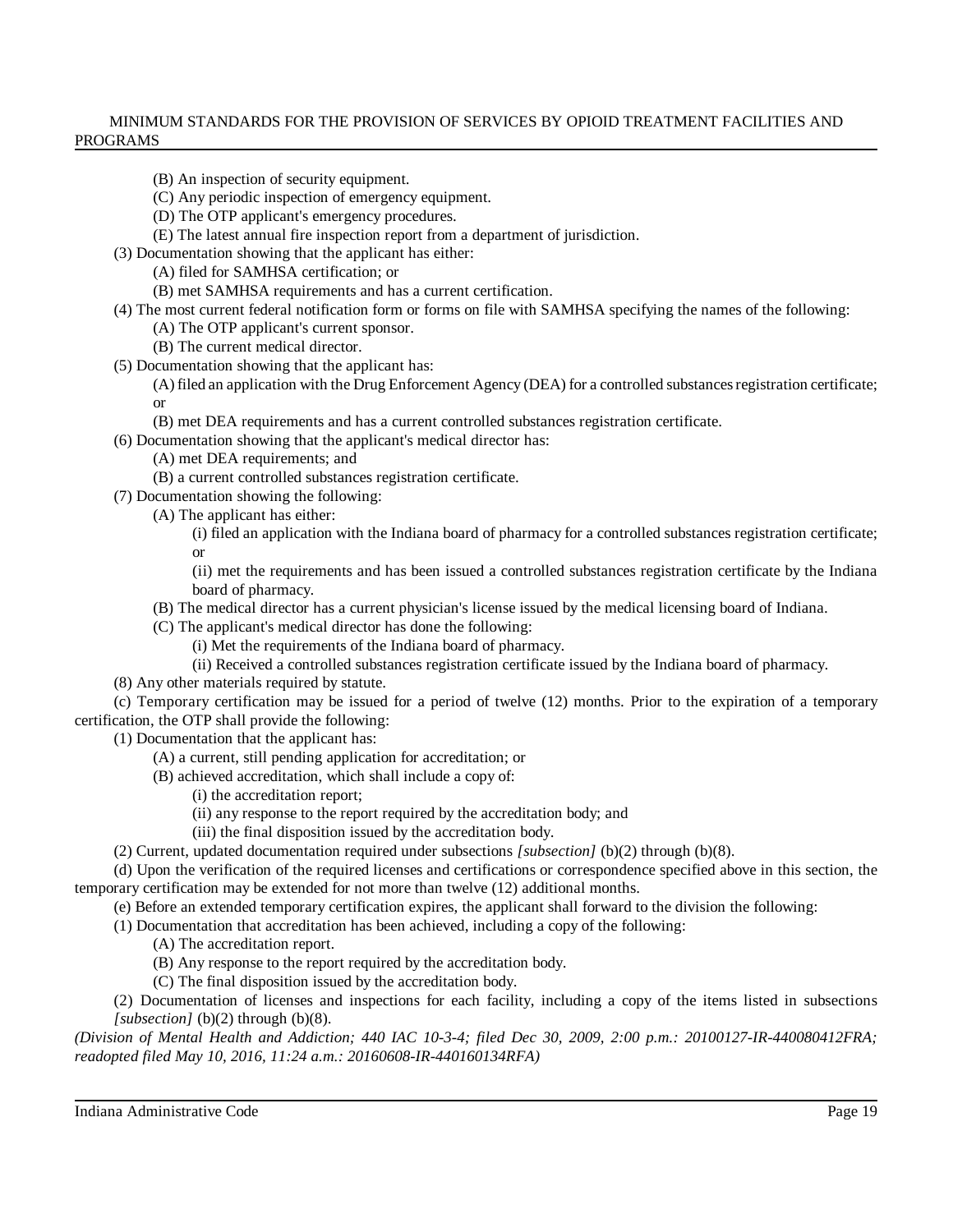#### **440 IAC 10-3-5 Maintenance of certification**

Authority: IC 12-23-1-6; IC 12-23-18 Affected: IC 12-23-18; IC 12-27

Sec. 5. (a) An OTP certified under this article shall notify the division in writing not later than sixty (60) days prior to any of the following:

- (1) A change in the location within the same county of an:
	- (A) opioid treatment facility; or
	- (B) addiction treatment facility.
- (2) A change in the services provided at an opioid treatment facility.
- (3) A change in ownership of an OTP.
- (4) The closing of an opioid treatment facility.
- (b) An OTP certified under this article shall notify the division in writing within twenty-four (24) hours of the following:
- (1) An alleged violation of health, fire, or safety codes as prescribed by local, state, or federal laws.
- (2) A documented violation of a patient's rights under either of the following:
	- (A) IC 12-27.
		- (B) 42 CFR Part 2.

(c) An OTP certified under this rule shall notify the division in writing within thirty (30) days of a change in any of the following:

- (1) The accreditation body to provide accreditation.
- (2) The accreditation status of the entity.
- (3) The licensing and inspection documentation required under this rule.
- (4) The federal documentation required under this rule.
- (5) The Indiana state documentation required under this rule.

(Division of Mental Health and Addiction; 440 IAC 10-3-5; filed Dec 30, 2009, 2:00 p.m.: 20100127-IR-440080412FRA; *readopted filed May 10, 2016, 11:24 a.m.: 20160608-IR-440160134RFA)*

# **440 IAC 10-3-6 Relocation of an opioid treatment facility or addiction treatment facility**

Authority: IC 12-23-1-6; IC 12-23-18 Affected: IC 12-23-18

Sec. 6. (a) Certification of any opioid treatment facility shall not be transferred from one (1) location to another location.

(b) An OTP may not relocate either an opioid treatment facility or an addiction treatment facility to a location outside of the county in which the OTP has obtained the following:

(1) Certification from the division under this rule.

(2) Specific approval from the division under 440 IAC 10-4.

(c) An OTP certified under this article shall notify the division in writing not later than sixty (60) days prior to any of the following:

(1) A change in the location within the same county of an:

(A) opioid treatment facility; or

(B) addiction treatment facility.

- (2) Any change in the treatment services provided at an opioid treatment facility.
- (3) The closing of an opioid treatment facility.
- (d) Before commencing services, an OTP applicant shall obtain certification and specific approval for the following:

(1) An opioid treatment facility.

(2) A maximum of one (1) addiction treatment facility.

(e) For the relocation within the same county of an opioid treatment facility or an addiction treatment facility, the applicant shall file a separate required form with the division for each facility. The form shall contain the following: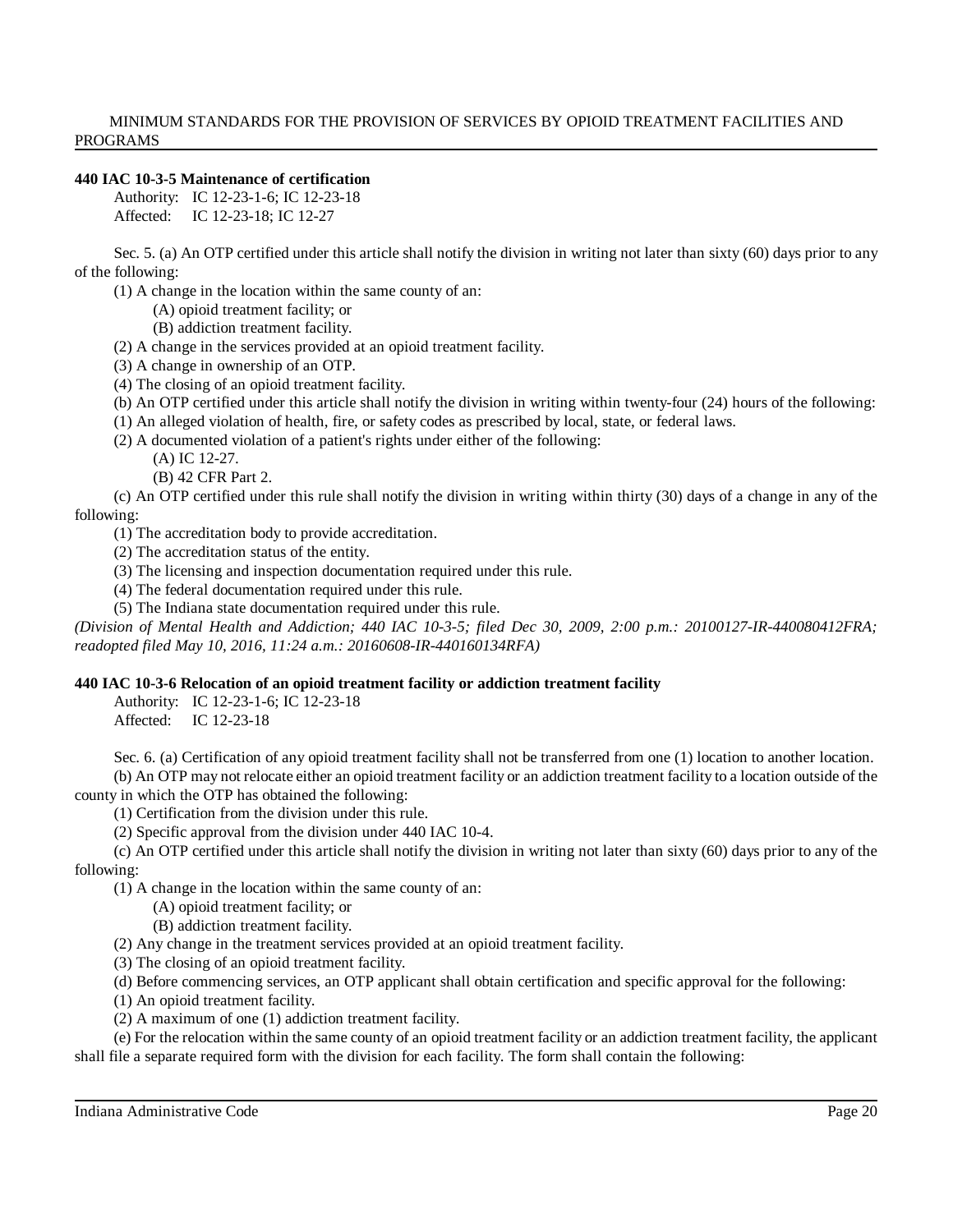- (1) The legal name of the OTP applicant.
- (2) The name under which the OTP applicant does business.
- (3) The location of the following:
	- (A) The opioid treatment facility.
	- (B) The addiction treatment facility.
	- (C) The county where both are located.
- (4) Information regarding fire and safety inspections.
- (5) The services to be provided.
- (6) The population or populations to be served.

(f) Documentation that the applicant has notified the accreditation body approved by the division and by the United States Department of Health and Human Services, Substance Abuse and Mental Health Services Administration (SAMHSA) of the change in the facility's location.

(g) For the relocation within the same county of an opioid treatment facility, additional documentation shall include the following:

(1) Any license and inspection for the opioid treatment facility, including the following:

(A) Any business license, certificate of occupancy, zoning permit, or any other documentation required by local laws for the facility and location.

- (B) A periodic inspection of security equipment.
- (C) A periodic inspection of emergency equipment.
- (D) The OTP applicant's procedures for emergency or disaster preparation.
- (E) The most recent annual fire inspection report from the appropriate department of jurisdiction.

(2) Documentation showing that the opioid treatment facility has met the requirements of SAMHSA as follows:

- (A) Has a current certification from SAMHSA.
- (B) Has the most current federal notification form or forms on file with SAMHSA specifying the following:
	- (i) The address of the new location.
	- (ii) The name of the current sponsor.
	- (iii) The name of the current medical director of the OTP.
- (3) Documentation showing that the opioid treatment facility has:
	- (A) met the requirements of the Drug Enforcement Agency (DEA); and
	- (B) a current controlled substances registration certificate from the DEA.

(4) Documentation showing that the opioid treatmentfacilityhas a current controlled substance registration certificate issued by the Indiana board of pharmacy.

(5) Any other materials required by statute.

(h) For the addition or relocation of an addiction treatment facility, documentation shall be provided of any license and inspection for the location, including the following:

(1) Any business license, certificate of occupancy, zoning permit, or any other documentation required by local laws for the facility and location.

(2) A periodic inspection of security equipment.

(3) A periodic inspection of emergency equipment.

(4) The OTP applicant's procedures for emergency or disaster preparation.

(5) The most recent annual fire inspection report from the appropriate department of jurisdiction.

(Division of Mental Health and Addiction; 440 IAC 10-3-6; filed Dec 30, 2009, 2:00 p.m.: 20100127-IR-440080412FRA; *readopted filed May 10, 2016, 11:24 a.m.: 20160608-IR-440160134RFA)*

# **440 IAC 10-3-7 Conditional status of certification**

Authority: IC 12-23-1-6; IC 12-23-18

Affected: IC 12-23-18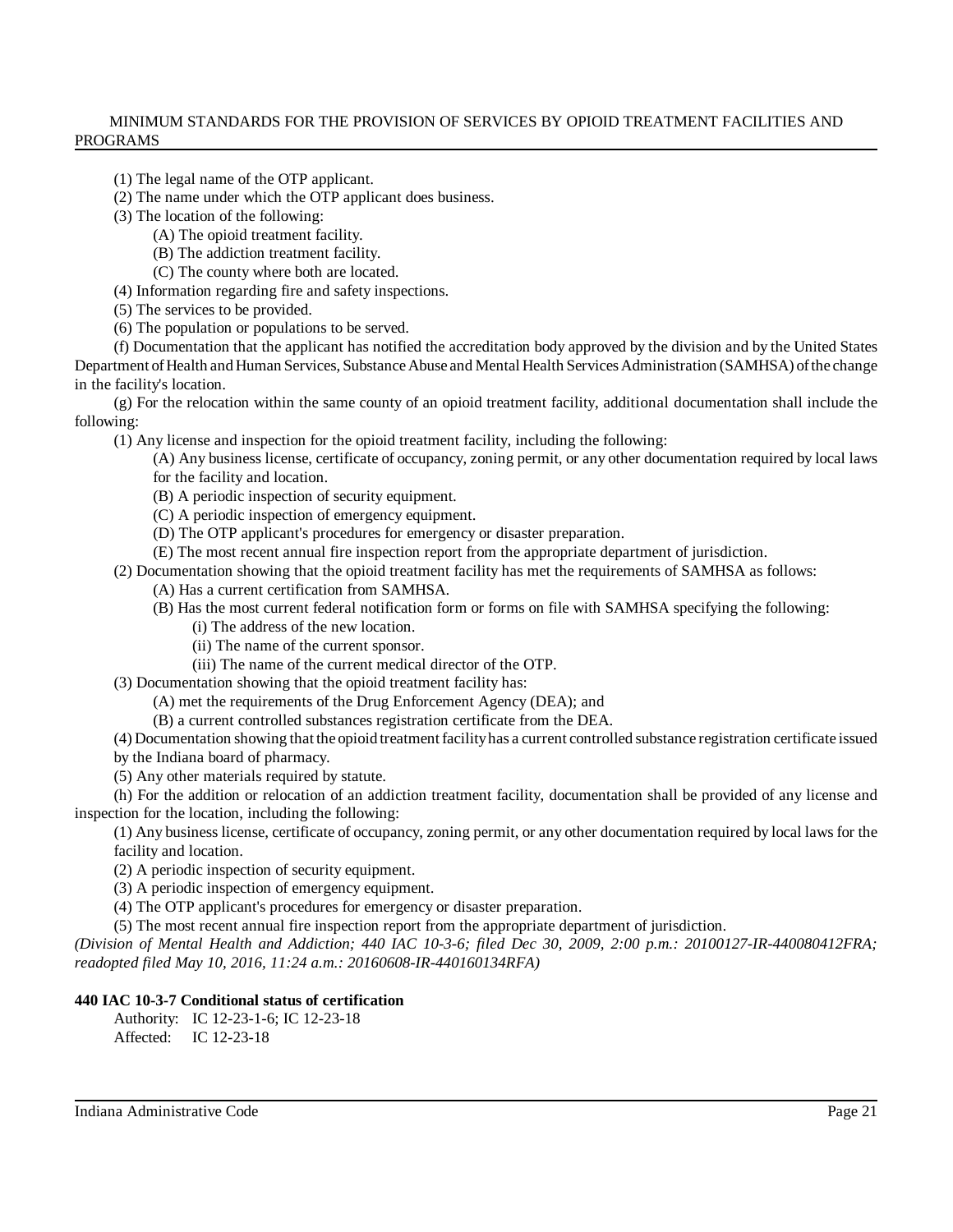Sec. 7. (a) The division shall issue a conditional status under this article upon the division's investigation and determination of any of the following conditions:

(1) A substantive change in the entity's accreditation status other than revocation of the accreditation.

(2) Failure of the entity to renew accreditation within ninety (90) days following expiration of the entity's current accreditation by the entity's accrediting agency.

(3) Failure to comply with this article.

(4) Any conduct or practice in the operations of the entity that is found by the division to be detrimental to the welfare of persons served by the entity or organization.

(5) The physical safety of the patients or staff of the entity is compromised by a physical or sanitary condition of a physical facility of the entity.

(6) Violation of, or failure to comply with, a federal or state statute, rule, or regulation in the course of the operation of the entity.

(b) The time period of a conditional status is determined by the division but may not exceed twelve (12) months from the date the conditional status was effective.

(c) The division shall notify the entity of the following:

(1) The requirements not met and the intermediate steps required by the division that the entity shall take to meet the requirements.

(2) The time period granted by the division for the entity to meet the requirements.

(d) The division shall terminate the entity's certification if the entity fails to meet the requirements within the allotted time period. (Division of Mental Health and Addiction; 440 IAC 10-3-7; filed Dec 30, 2009, 2:00 p.m.: 20100127-IR-440080412FRA; *readopted filed May 10, 2016, 11:24 a.m.: 20160608-IR-440160134RFA)*

#### **440 IAC 10-3-8 Penalties and appeals**

Authority: IC 12-23-1-6; IC 12-23-18 Affected: IC 4-21.5; IC 12-23-18-5.8

Sec. 8. (a) The division director may take action if any of the following occurs:

(1) A failure to comply with any local, state, or federal statute, rule, or regulation pertaining to the certification of an opioid treatment facility.

(2) A violation of a local, state, or federal statute, rule, or regulation in the course of the operation of an opioid treatment facility.

(3) A substantive change in the OTP's addiction services provider certification under 440 IAC 4.4.

- (4) A substantive change in or termination of an OTP's accreditation.
- (5) A substantive change in the OTP's certification under this rule.
- (6) A substantive change in or termination of an OTP's specific approval by the division.
- (7) Permitting, aiding, or abetting the commission of any illegal act in an OTP facility.
- (8) Conduct or practice found by the director to be detrimental to the welfare of an OTP patient.
- (b) The division director may take any of the following actions:
- (1) Issue a letter of correction to an OTP.
- (2) Require the reinspection of an opioid treatment facility.

(3) Issue a notice of conditional status of certification under this rule, as follows:

(A) The time period of a conditional statusshall be determined by the division but may not exceed twelve (12) months from the effective date of the conditional status.

- (B) The division shall notify the OTP of the following:
	- (i) The requirements not met.
	- (ii) The intermediate steps required by the division to meet the requirements in item (i).
	- (iii) The time period granted by the division to meet the requirements in item (i).
- (4) Deny renewal of, or terminate the certification of, an opioid treatment facility.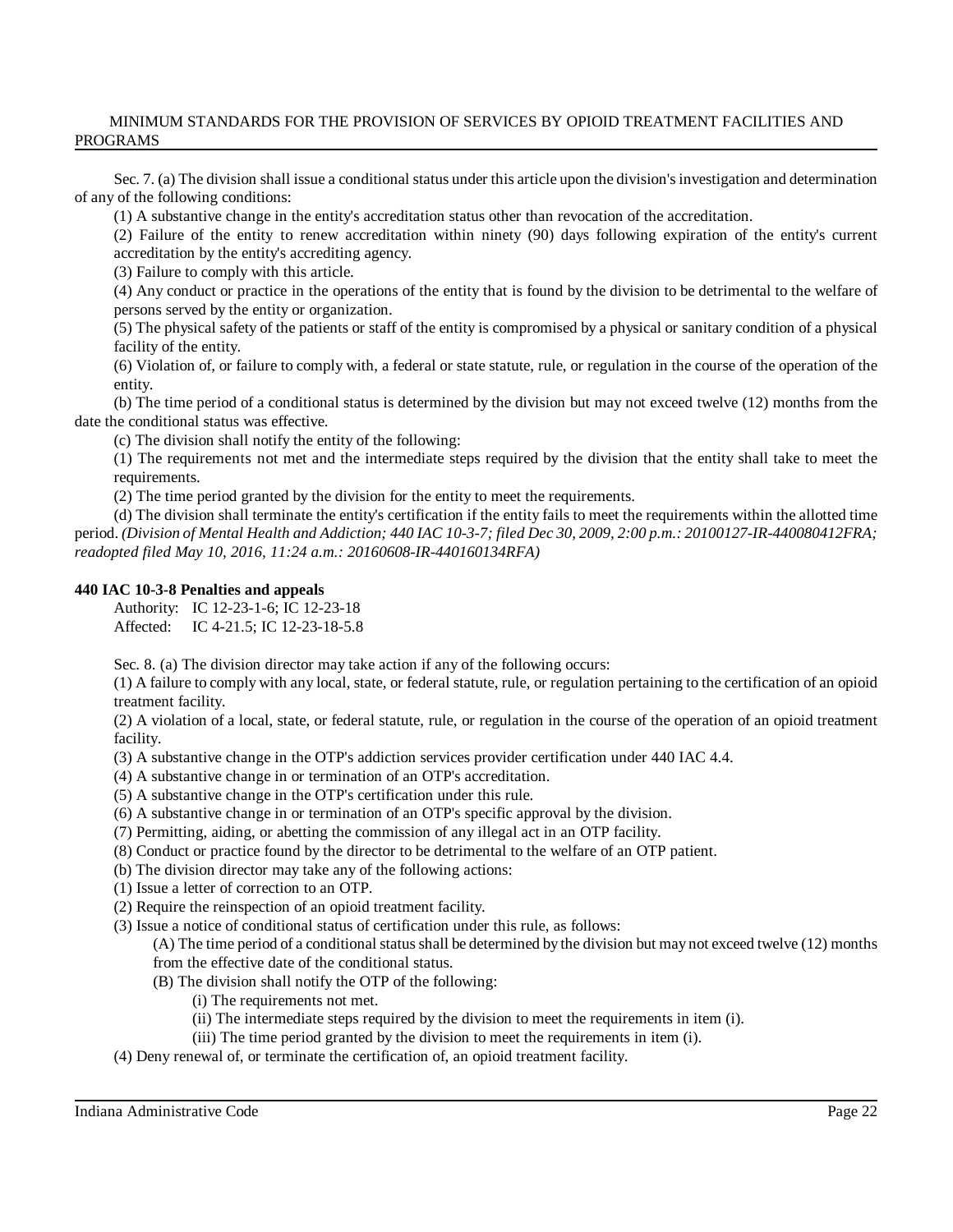(5) Impose a civil penalty not exceeding ten thousand dollars (\$10,000).

(c) If an opioid treatment facility's certification has been terminated, the division shall notify the following:

(1) The Indiana family and social services administration.

(2) The Indiana department of administration.

(d) IC 4-21.5 applies to an action under this section. *(Division of Mental Health and Addiction; 440 IAC 10-3-8; filed Dec 30, 2009, 2:00 p.m.: 20100127-IR-440080412FRA; readopted filed May 10, 2016, 11:24 a.m.: 20160608-IR-440160134RFA)*

# **Rule 4. Specific Approval of Opioid Treatment Programs**

#### **440 IAC 10-4-1 Specific approval of an opioid treatment program**

Authority: IC 12-23-1-6; IC 12-23-18 Affected: IC 12-23-18-0.5; IC 12-23-18-5.5

Sec. 1. (a) In order to obtain and maintain specific approval to operate as an OTP, an OTP shall comply with the requirements of this rule.

(b) The division may not grant specific approval to be a new OTP unless permitted by Indiana law. *(Division of Mental Health and Addiction; 440 IAC 10-4-1; filed Dec 30, 2009, 2:00 p.m.: 20100127-IR-440080412FRA; readopted filed May 10, 2016, 11:24 a.m.: 20160608-IR-440160134RFA)*

#### **440 IAC 10-4-2 Diversion control**

Authority: IC 12-23-1-6; IC 12-23-18 Affected: IC 12-23-18

Sec. 2. (a) Each OTP shall develop, implement, update, and submit to the division by February 28 of each year a diversion control plan for the following purposes:

(1) To identify individuals who divert opioid treatment medications from legitimate treatment use.

(2) To terminate the opioid treatment of those individuals.

- (b) The diversion control plan shall meet the requirements of 42 CFR Part 8, including 42 CFR  $\S 8.12(c)(2)$ .
- (c) The diversion control plan shall include a consideration of at least the following provisions:
- (1) Regular OTP attendance by the patient.
- (2) Counseling requirements for the program.
- (3) Serious behavior problems of the patient.
- (4) Stable home environment of the patient.
- (5) Safe storage capacity of opioid treatment medications within the patient's home.
- (6) Medically recognized testing protocols to determine legitimate opioid treatment medication use.

(7) The responsibilities of the medical director and the administrative staff for preparing and implementing the plan.

(d) The diversion control plan shall include the OTP's drug testing procedure for testing a patient during the patient's treatment by the OTP.

(e) The division shall review and either approve or disapprove the diversion control plan of each OTP byMay 1 of each year. If the division disapproves an OTP's diversion control plan, the OTP shall submit a plan revision to the division not later than sixty (60) days after the disapproval of the plan.

(f) If the OTP fails to submit an acceptable plan within the required time frame, the division shall consider following the procedures for penalties in section 41 of this rule. *(Division of Mental Health and Addiction; 440 IAC 10-4-2; filed Dec 30, 2009, 2:00 p.m.: 20100127-IR-440080412FRA; readopted filed May 10, 2016, 11:24 a.m.: 20160608-IR-440160134RFA)*

#### **440 IAC 10-4-3 Written program policies and procedures**

```
Authority: IC 12-23-1-6; IC 12-23-18
Affected: IC 12-23-18
```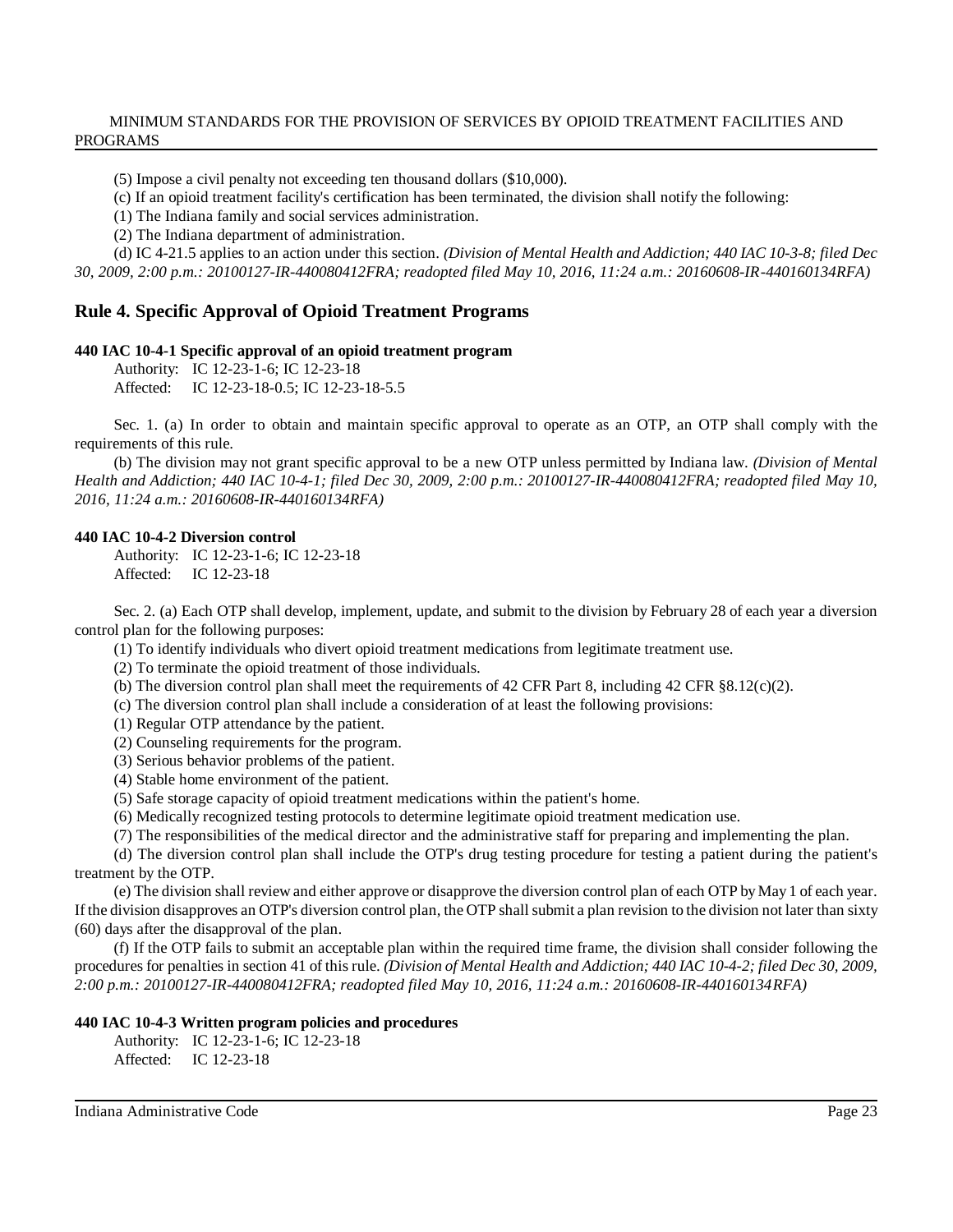Sec. 3. (a) An OTP shall maintain a policy and procedure manual (manual) that does the following:

(1) Addresses all areas of program operation.

(2) Contains all program protocols.

(3) Clearly identifies the staff responsible for each function.

(b) The manual shall be reviewed and approved annually by the following:

(1) The program sponsor.

(2) The medical director.

(3) Authorized administrative staff.

(c) The OTP shall make the manual available to the division and itsrepresentatives upon request. *(Division of Mental Health* and Addiction; 440 IAC 10-4-3; filed Dec 30, 2009, 2:00 p.m.: 20100127-IR-440080412FRA; readopted filed May 10, 2016, 11:24 *a.m.: 20160608-IR-440160134RFA)*

#### **440 IAC 10-4-4 Required services**

Authority: IC 12-23-1-6; IC 12-23-18 Affected: IC 12-23-18

Sec. 4. (a) The program shall establish and implement policies, procedures, and practices that do the following:

(1) Ensure access to a range of opioid addiction treatment services.

(2) Address the safety and health care needs of its patients.

(b) Services shall include, but not be limited to, the following:

(1) Medical services.

(2) Educational services.

(3) Counseling.

(4) Treatment planning and treatment plan review.

(5) Referrals to services not provided by the OTP, including recovery support, medical, mental health, vocational, educational, and employment services.

(6) Referrals to services when the provision of services at the OTP is prevented or interrupted in the event of an emergency or natural disaster.

(c) An OTP shall ensure the continued provision of opioid medication treatment in the event of an emergency or natural disaster that interrupts the OTP's provision of services.

(d) An OTP shall maintain an up-to-date and appropriately signed disaster planning agreement or memorandum of understanding with all other Indiana OTPs and other appropriate OTPs to assure the provision of services to enrolled patients if a disaster results in an OTP's inability to serve its patient population. *(Division of Mental Health and Addiction; 440 IAC 10-4-4; filed Dec 30, 2009, 2:00 p.m.: 20100127-IR-440080412FRA; readopted filed May 10, 2016, 11:24 a.m.: 20160608-IR-440160134RFA)*

#### **440 IAC 10-4-5 Medical services**

Authority: IC 12-23-1-6; IC 12-23-18 Affected: IC 12-23-18

Sec. 5. Medical services include the following:

(1) An evaluation of physiological addiction to opioid drugs.

(2) The determination of the appropriate dose of treatment medication to eliminate symptoms of opioid withdrawal.

(3) The administering of treatment medication to the patient.

(4) The management of treatment medication reduction initiated by either the patient or clinical staff.

(5) Drug testing as required in section 22 of this rule.

(6) Physical examination services, including an annual physical examination.

(7) Consultation with other medical service providers to coordinate medical care.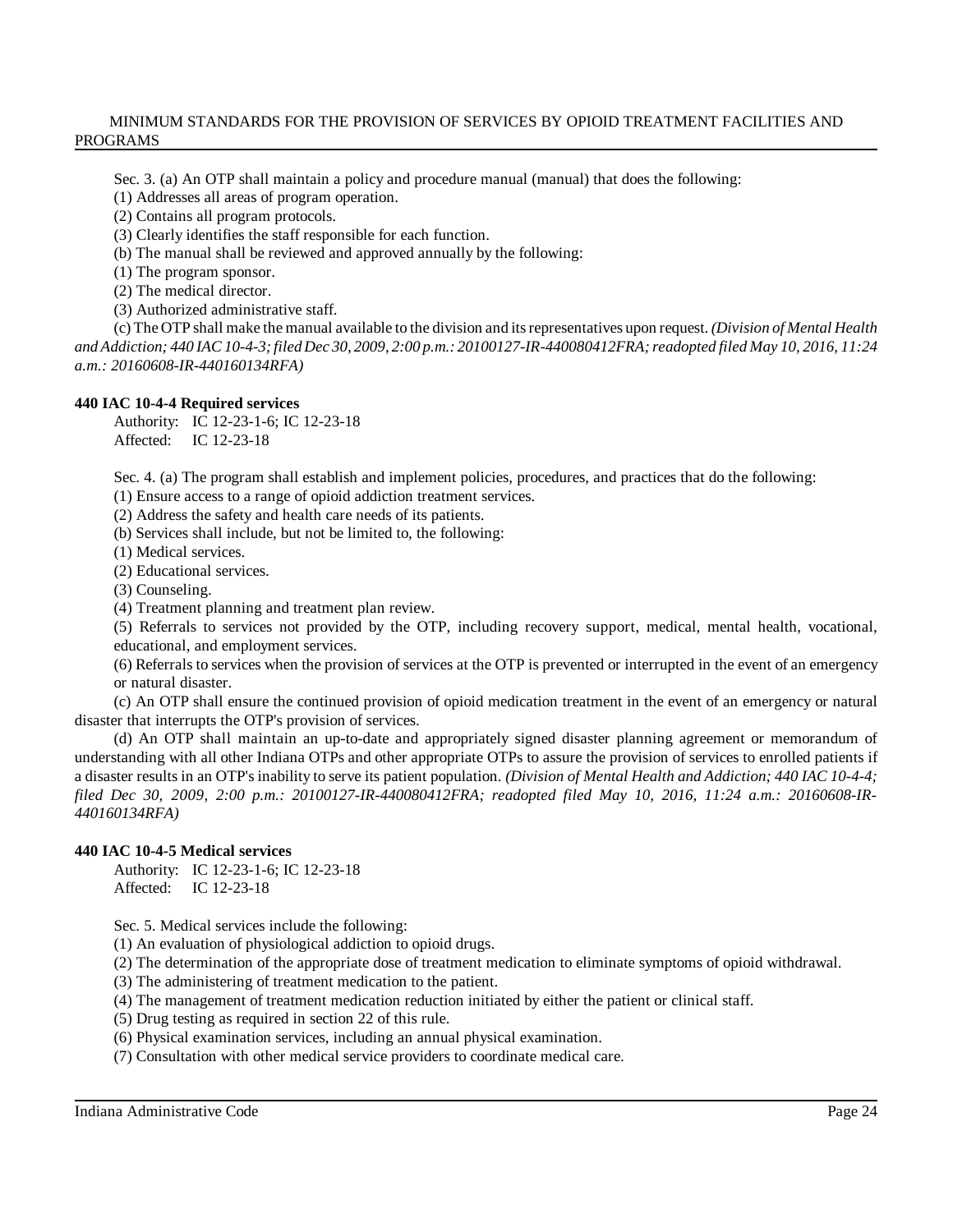(8) Referral for medical services not provided by the OTP.

(Division of Mental Health and Addiction; 440 IAC 10-4-5; filed Dec 30, 2009, 2:00 p.m.: 20100127-IR-440080412FRA; *readopted filed May 10, 2016, 11:24 a.m.: 20160608-IR-440160134RFA)*

### **440 IAC 10-4-6 Counseling services**

Authority: IC 12-23-1-6; IC 12-23-18 Affected: IC 12-23-18-1

Sec. 6. (a) The objective for opioid addiction treatment is to improve the overall functioning of patients through the provision of opioid treatment medication at medically appropriate levels. In addition, counseling services shall be provided to support the following:

(1) A patient's elimination of illicit drug use and other destructive behaviors.

(2) The elimination of a patient's opioid treatment medication as medically appropriate.

(3) Establishing a sound basis for a patient's ongoing recovery after treatment is concluded.

(b) Key goals for the patient shall include, but not be limited to, the following as appropriate to the individual patient:

(1) The elimination of the following:

(A) The use of illicitly obtained prescription opioid drugs.

- (B) The illicit use of nonprescription opioid drugs.
- (C) The illicit use of drugs other than opioids.
- (D) Criminal behavior.
- (E) Behavior related to the spread of infectious diseases.
- (F) Alcohol abuse.
- (2) An improvement in the following:
	- (A) Education or vocational training.
	- (B) Employment status.
	- (C) Family and other social relationships.
- (c) An OTP shall use the following:
- (1) A structured approach in providing treatment and recovery-oriented services.
- (2) Established criteria for determining patient progress.
- (d) Factors relevant to a patient's progress in treatment shall include, but not be limited to, the following:
- (1) Absence of the abuse of alcohol and the use of other drugs, except as medically prescribed.

(2) Stable:

- (A) social;
- (B) vocational;
- (C) legal;
- (D) family;
- (E) emotional; and
- (F) behavioral;

functioning.

(3) Program attendance as scheduled by the OTP in the individualized treatment plan.

- (4) Other individual goals identified in the patient's individualized treatment plan.
- (e) An OTP shall provide counseling services, including individual, group, and family counseling.
- (f) Counseling topics shall include, but not be limited to, the following:
- (1) Health education and stabilization on opioid treatment medication.
- (2) The patient's need for mental health services and other social services, as well as referral resources for those services.
- (3) Encouraging the involvement of:
	- (A) family members;
	- (B) significant others; and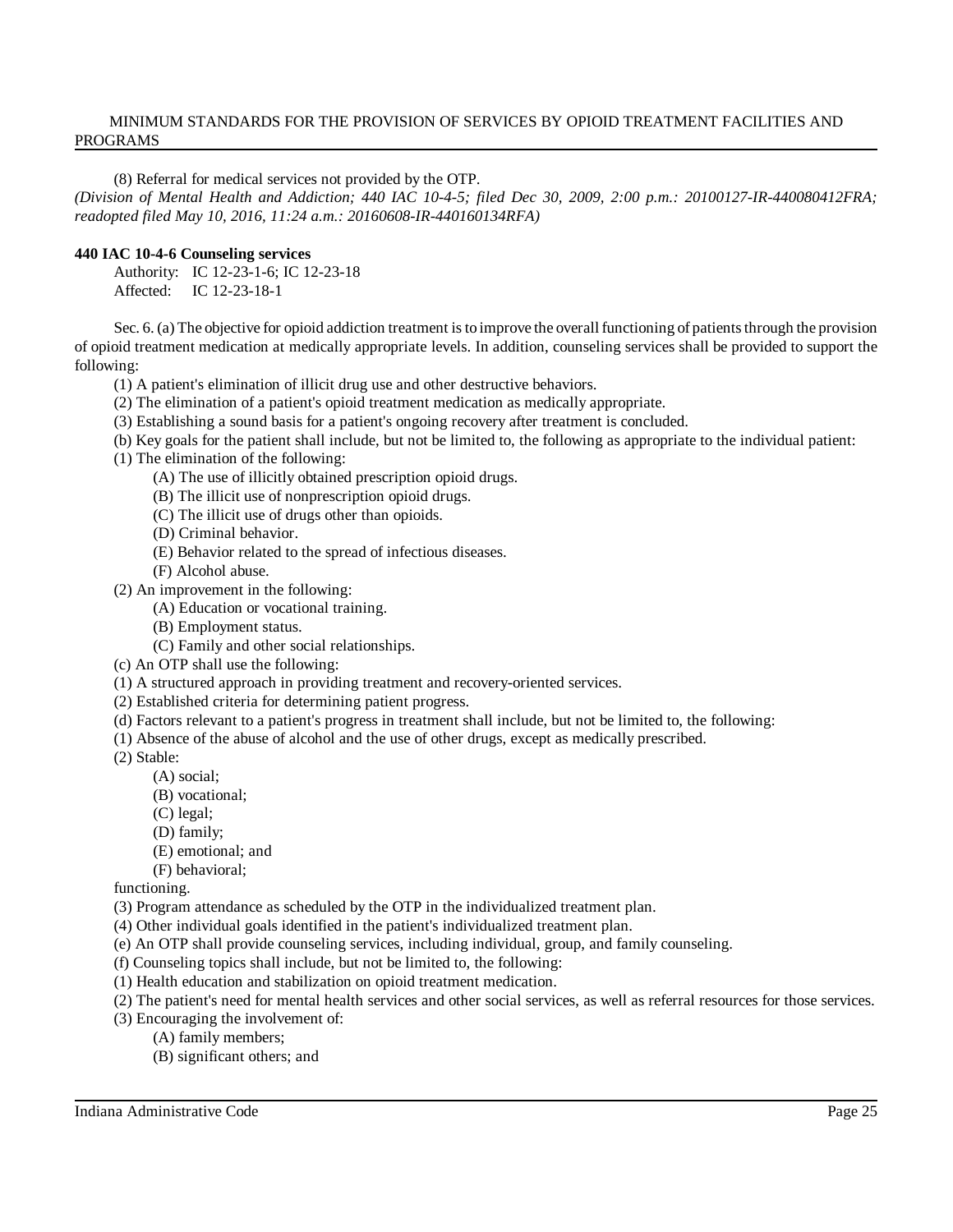(C) supportive persons;

in the patient's recovery process.

(4) Preventing exposure to, and transmission of, the following:

(A) Hepatitis C.

(B) Tuberculosis.

(C) HIV/AIDS.

(D) Other sexually transmitted and communicable diseases.

(5) Employment.

(6) Further education or vocational training.

(7) Family dynamics.

(g) Counseling services shall include the provision of the following:

(1) A comprehensive substance abuse assessment using a standardized addiction assessment instrument.

(2) Individualized treatment planning.

(3) Periodic treatment plan review.

(4) Interactions with the patient to assist the patient in reaching the patient's goals for recovery.

(5) Case management.

(6) Aftercare planning including the following:

(A) Referrals to recovery support services for the patient.

(B) Postdischarge sessions with an OTP counselor in support of continued recovery.

(h) Based on the patient's time in treatment, counseling shall be provided on the following schedule:

(1) During the first three (3) months of treatment, at least four (4) hours of counseling per month, of which at least two (2) hours shall be in individual counseling.

(2) From three (3) months to six (6) months in treatment, at least two (2) hours of counseling per month, including one (1) hour of individual counseling.

(3) From six (6) months to one (1) year in treatment, at least one (1) hour of counseling per month.

(4) After one (1) year in treatment, based on the results of drug testing and other relevant indicators, the counselor shall determine the following:

(A) The patient's need for counseling.

(B) The frequency of counseling.

(Division of Mental Health and Addiction; 440 IAC 10-4-6; filed Dec 30, 2009, 2:00 p.m.: 20100127-IR-440080412FRA; *readopted filed May 10, 2016, 11:24 a.m.: 20160608-IR-440160134RFA)*

# **440 IAC 10-4-7 Educational services**

Authority: IC 12-23-1-6; IC 12-23-18 Affected: IC 12-23-18

Sec. 7. An OTP shall provide and document the education of patients during program orientation and annually on at least the following:

(1) The prevention, treatment, and transmission of the following:

(A) HIV and AIDS.

(B) Hepatitis C.

(C) Tuberculosis.

(D) Other sexually transmitted and communicable diseases.

(2) For pregnant women, prenatal care for the fetus while the patient is receiving opioid addiction treatment.

(Division of Mental Health and Addiction; 440 IAC 10-4-7; filed Dec 30, 2009, 2:00 p.m.: 20100127-IR-440080412FRA; *readopted filed May 10, 2016, 11:24 a.m.: 20160608-IR-440160134RFA)*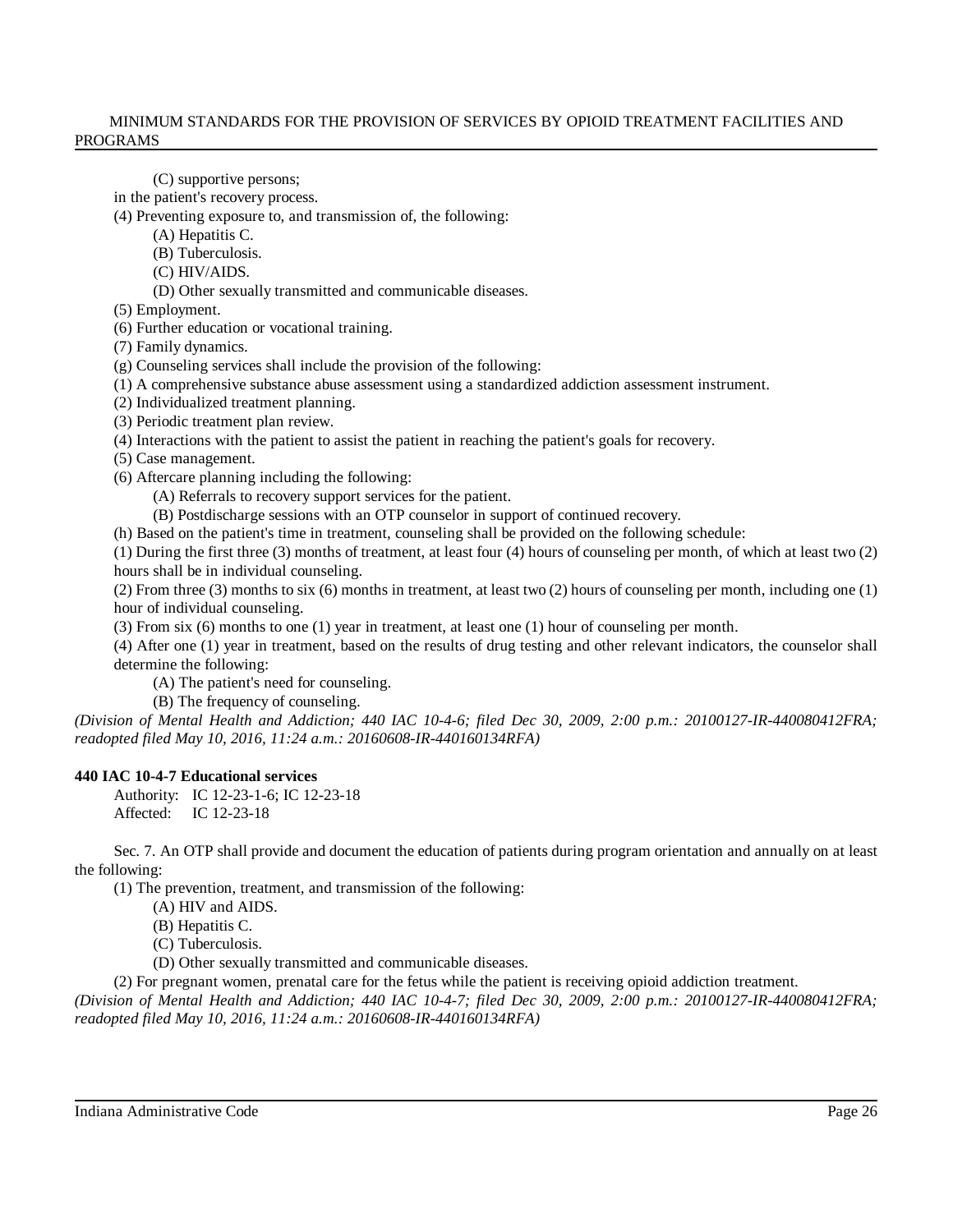#### **440 IAC 10-4-8 Referral services**

Authority: IC 12-23-1-6; IC 12-23-18 Affected: IC 12-23-18

Sec. 8. (a) An OTP shall have written, dated, and properly signed memoranda of understanding, qualified service organization agreements, or other types of formal agreements that assure the referral of patients to all services not provided by the OTP, including, but not limited to, the following:

(1) Vocational rehabilitation.

(2) Education.

(3) Employment.

(4) Housing.

(5) Other medical services not provided by the OTP.

(6) Prenatal care or other gender-specific services for pregnant patients.

(7) Testing for the following:

(A) HIV.

- (B) AIDS.
- (C) Hepatitis C.
- (D) Tuberculosis.

(8) Mental health services.

(b) For individuals who test positive for HIV, AIDS, hepatitis C, or tuberculosis, the referral agreements shall include provisions for pretest and posttest counseling. (Division of Mental Health and Addiction; 440 IAC 10-4-8; filed Dec 30, 2009, 2:00 *p.m.: 20100127-IR-440080412FRA; readopted filed May 10, 2016, 11:24 a.m.: 20160608-IR-440160134RFA)*

# **440 IAC 10-4-9 Record keeping requirements**

Authority: IC 12-23-1-6; IC 12-23-18 Affected: IC 12-23-18; IC 16-39-7-1

Sec. 9. (a) An OTP shall maintain a master patient record for each current patient at the OTP medication administering site. (b) If any OTP patient services are provided at a certified addiction treatment facility, the OTP shall have written policies and procedures requiring the inclusion of, and time frame for inclusion of, copies of all chart notes and records of patient services in the master patient record at the OTP medication administering site.

(c) The content and format of patient records shall be uniform. Entries shall be signed and dated by the staff member making the entry.

(d) Patient records shall be:

(1) kept confidential; and

(2) protected against:

(A) loss;

(B) tampering; or

(C) unauthorized disclosure.

(e) Records of discharged patientsshall be retained for a period of at least seven (7) years after the patient's last contact with the OTP.

(f) An OTP that ceases to provide treatment services shall do the following:

(1) Retain patient records for at least seven (7) years from the date of facility closure.

(2) Notify the division of the following:

- (A) The location of the records.
- (B) The name of the person responsible for maintaining the records.
- (g) An OTP shall establish a written record for each patient to include at least the following:
- (1) The patient's written informed consent to treatment.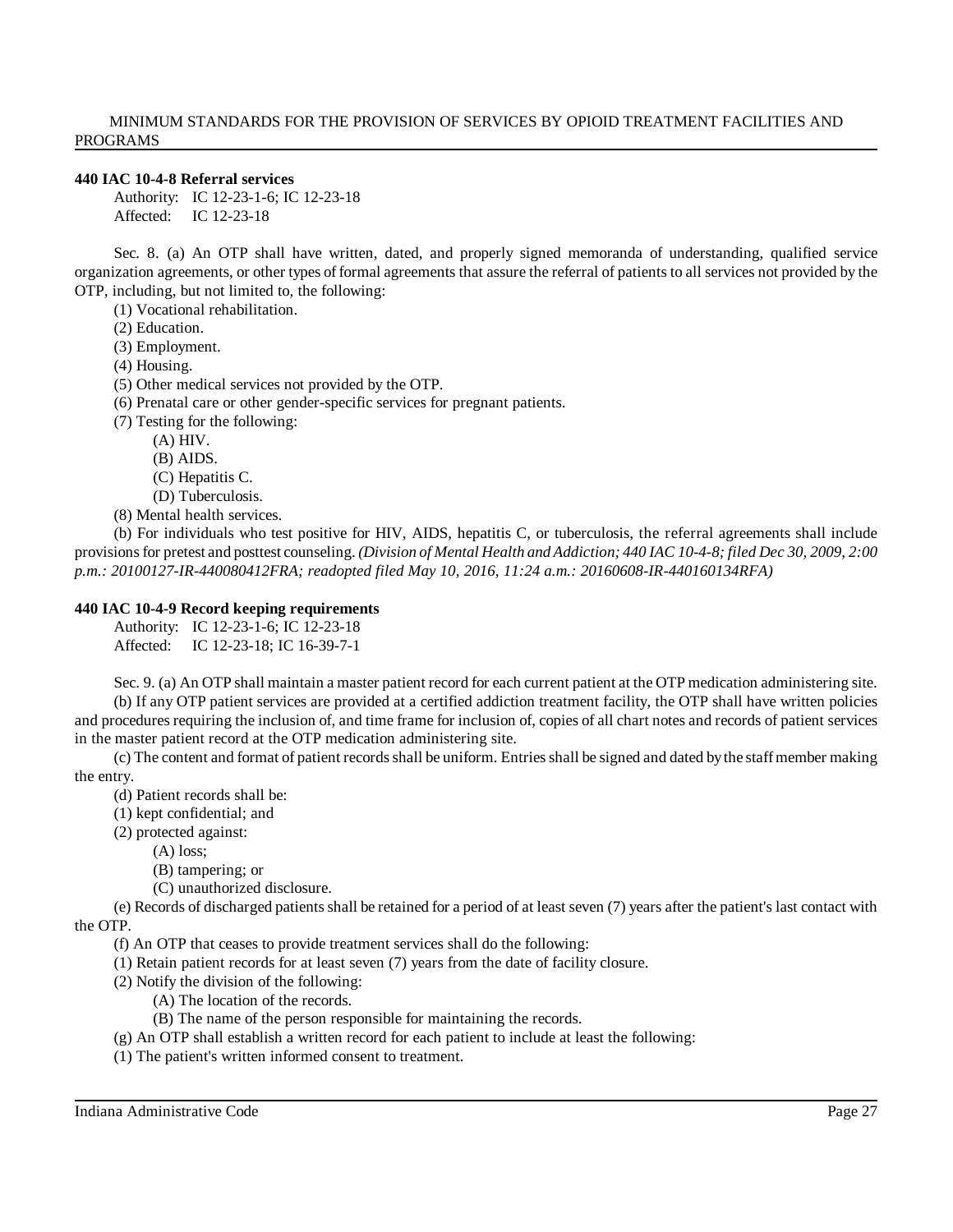(2) Documentation showing that the patient was given information on the following:

(A) Patient rights, including the right to confidentiality.

(B) Patient responsibilities.

(C) The OTP's grievance procedures.

(3) Medication dose history, including current dose.

(4) Results of medical tests, including drug testing.

(5) The current treatment plan.

(6) Progress addressing treatment plan goals.

(7) Documentation of each contact with the patient and patient's family.

(8) Referrals to services not provided by the OTP.

(h) The OTP shall make all patient information contained in patient records available to the division and its agents upon request. (Division of Mental Health and Addiction; 440 IAC 10-4-9; filed Dec 30, 2009, 2:00 p.m.: 20100127-IR-440080412FRA; *readopted filed May 10, 2016, 11:24 a.m.: 20160608-IR-440160134RFA)*

#### **440 IAC 10-4-10 OTP days of operation**

Authority: IC 12-23-1-6; IC 12-23-18 Affected: IC 12-23-18

Sec. 10. (a) An OTP shall offer opioid treatment services sufficient to meet the needs of patients seven (7) days per week. (b) Service provision on Sundays and on federal and state holidays shall, at a minimum, include opioid medication administration services for patients not eligible to receive unsupervised medication; provided, however, if all patients of an OTP are eligible to receive unsupervised medication, the OTP may be closed for business on that Sunday or federal or state holiday.

(c) An OTP may provide services on Sundays and on federal and state holidays through a contract with a qualified service provider if the contract assures that all the provisions of this rule will be met. *(Division of Mental Health and Addiction; 440 IAC* 10-4-10; filed Dec 30, 2009, 2:00 p.m.: 20100127-IR-440080412FRA; readopted filed May 10, 2016, 11:24 a.m.: 20160608-IR-*440160134RFA)*

# **440 IAC 10-4-11 Security of medications**

Authority: IC 12-23-1-6; IC 12-23-18 Affected: IC 12-23-18

Sec. 11. An OTP shall do the following:

(1) Ensure the security of its treatment medication supply.

(2) Account for all treatment medication in the facility.

(3) Meet the requirements of 440 IAC 10-3-2(b)(7).

(4) Meet the requirements of the federal Drug Enforcement Agency (DEA), including securing and retaining a valid DEA registration.

(5) Maintain a DEA acceptable security system that meets the requirements of 21 CFR §1301.71 through §1301.76 as applicable. The system shall be checked on a quarterly basis to ensure its continued safe operation.

(6) Physically separate the areas for the storage of, and administration of, treatment medication from other parts of the facility where patients are present.

(7) Implement written policies and procedures to ensure the positive identification of a patient before treatment medication is administered.

(8) Implement written policies and procedures regarding the recording of the following:

(A) Patient medication intake.

(B) A daily treatment medication inventory.

(9) The OTP shall develop and implement procedures for assuring the following:

(A) The safety and security of the OTP and persons working at or visiting the OTP, including the provision of alarm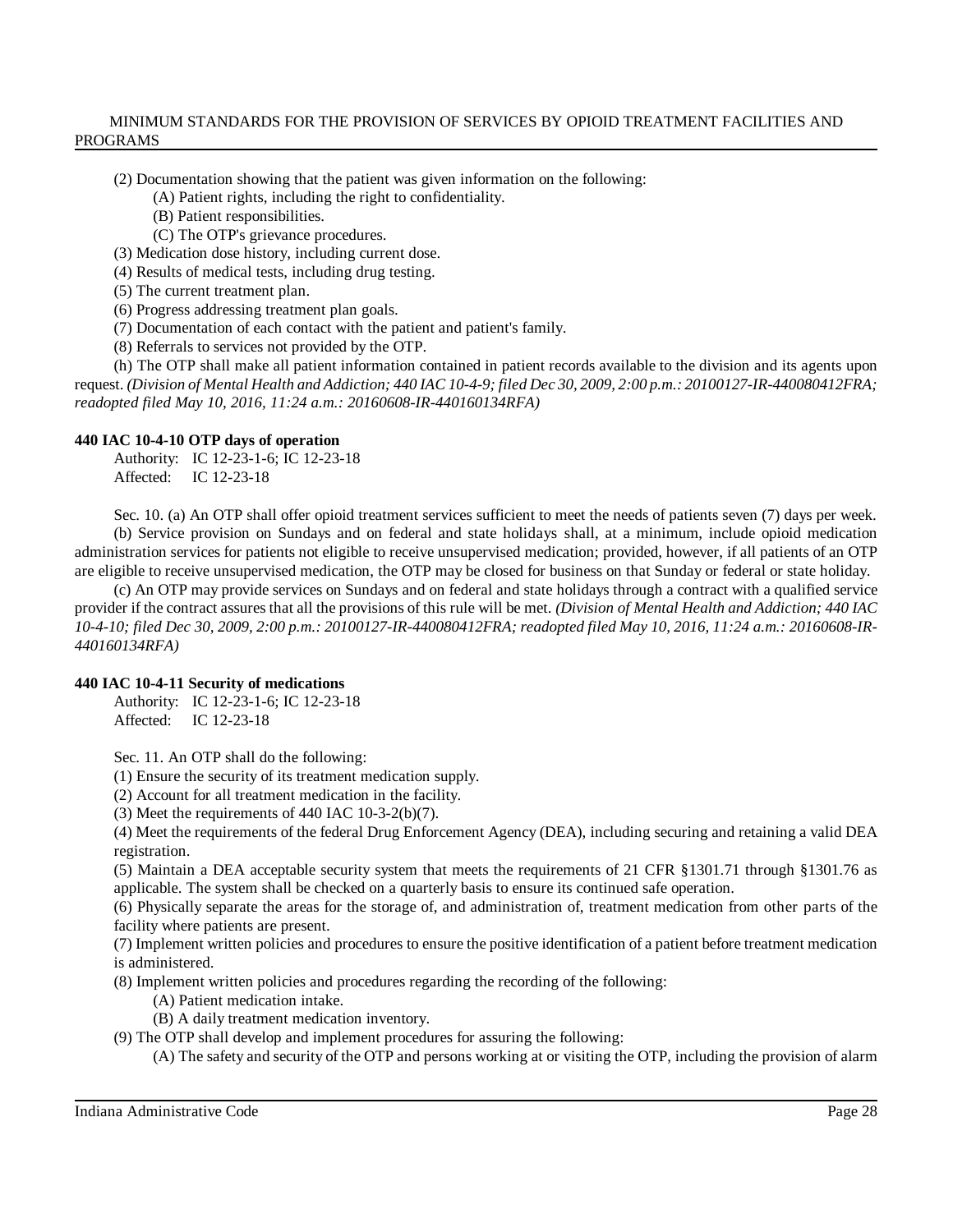protection and on-site security protection.

(B) The clinic patients or others are not using the clinic to identify potential drug sale clients or for the transfer of medications from patient to patient.

(C) Safety and security in the facility parking lot and grounds.

*(Division of Mental Health and Addiction; 440 IAC 10-4-11; filed Dec 30, 2009, 2:00 p.m.: 20100127-IR-440080412FRA; readopted filed May 10, 2016, 11:24 a.m.: 20160608-IR-440160134RFA)*

### **440 IAC 10-4-12 OTP administrative structure; general staff requirements**

Authority: IC 12-23-1-6; IC 12-23-18 Affected: IC 12-23-18

Sec. 12. (a) An OTP shall have an administrative structure that includes the following:

(1) A program sponsor identified in the application for certification under 42 CFR Part 8 as responsible for the operation of the program and who assumes responsibility for all its employees, including any practitioners, agents, or other persons providing medical, counseling, educational, or referral services at the program or by contract with the program.

(2) A medical director who assumes responsibility for administering all medical services performed by the program, either by:

(A) performing the services directly; or

(B) delegating specific responsibilitytoauthorized program physicians and health care professionals functioning under the medical director's direct supervision.

(3) A program director who is responsible for the following:

(A) Managing the day-to-day operation of the program.

(B) Assuming responsibilities delegated by the program sponsor.

(4) A clinical supervisor who is responsible for overseeing the work of the counseling staff at the proportionate equivalent of one (1) full-time clinical supervisor for every ten (10) counselors or portion thereof.

(b) The staff of an OTP shall meet the following general requirements:

(1) All individuals working for an OTP shall have experience and training to:

(A) safely manage therapeutic services to patients; and

(B) provide therapeutic services to patients receiving opioid treatment medication.

(2) All OTP employees shall have a documented orientation in opioid addiction treatment and shall meet the goals and objectives ofthe training prior toassuming their jobfunctions, unless an employee's personnelrecord contains documentation showing that the employee has had sufficient experience in opioid addiction treatment to forgo this session.

(3) All individuals employed by the OTP shall undergo a criminal background check prior to employment to assure that individuals with convictions for drug-related offenses are not hired in any capacity with access to controlled substances.

(4) An OTP shall require an individual seeking employment with the OTP to have a preemployment drug screening for any of the substances itemized in section 22(c) of this rule.

(5) An OTP shall not employ any individual who has a positive drug test in a screening before employment for any of the substances itemized in section 22(c) of this rule, for which substance the individual does not have a prescription.

(6) Individuals in recovery employed in any capacity with accessto controlled substancesshall have a documented recovery from substance abuse for a minimum of three (3) years prior to hiring. An OTP shall have written policies and procedures concerning the following:

- (A) The employment of individuals in recovery.
- (B) The acceptable documentation of recovery required by the OTP.
- (C) Substance abuse by current employees.

(7) The OTP shall have the following:

- (A) Written job descriptions specifying the following:
	- (i) The qualifications for hiring.
	- (ii) The position responsibilities.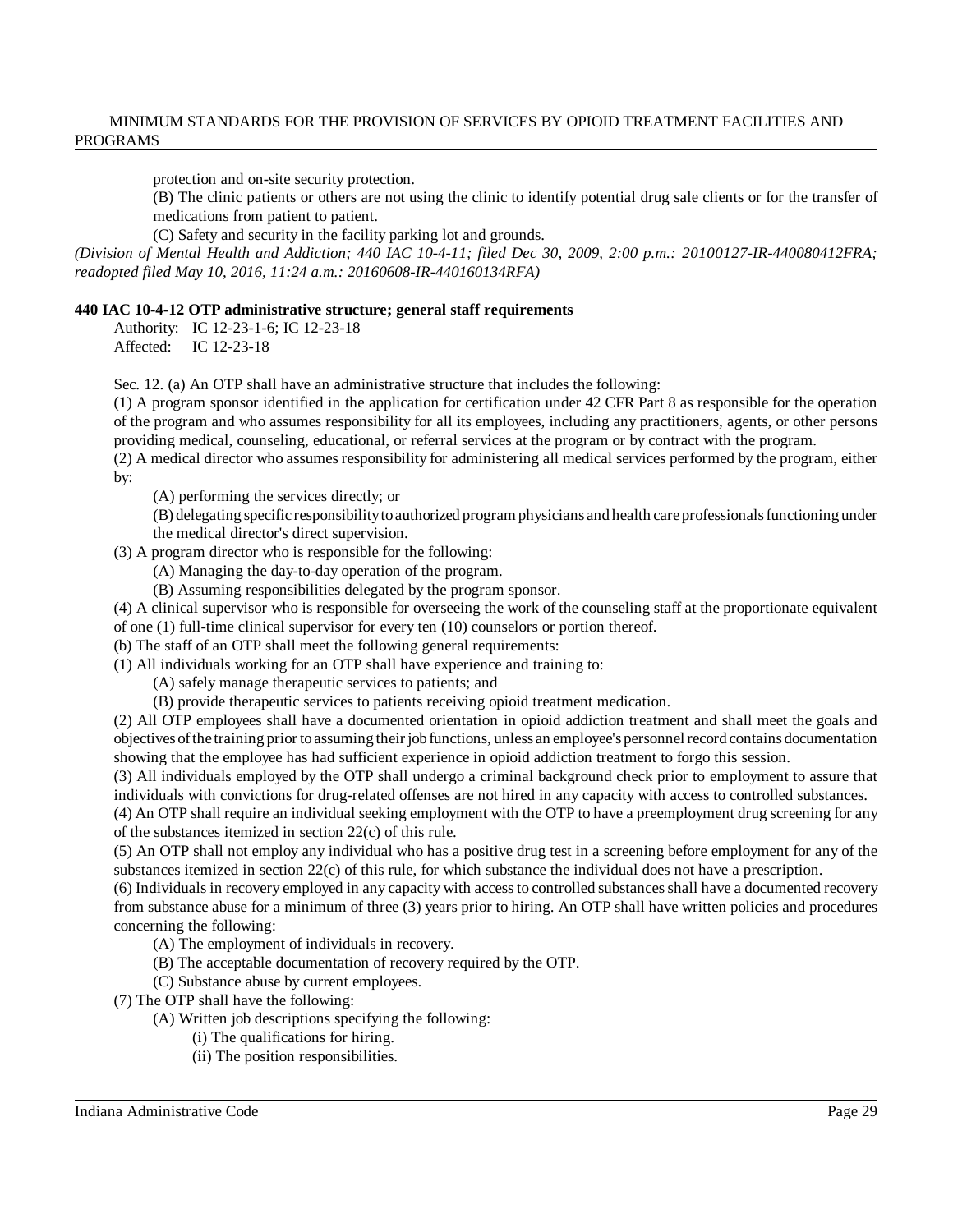(iii) The degree of authority to execute job responsibilities.

(B) An annually reviewed and approved chart or description of the organizational structure of the OTP that indicates lines of authority and responsibility.

(8) Separate personnel files shall be maintained for each staff member containing at least the following:

(A) An employment application containing the staff member's qualifications for employment.

(B) Documentation showing that the individual meets the qualifications for the position held.

(C) Documentation of updated credentials required for the position.

(D) Documentation demonstrating completion of in-service training requirements.

(E) The results of a preemployment criminal background check.

(F) The results of a preemployment drug screening.

(c) The OTP shall provide and maintain a drug-free workplace by complying with the following:

(1) Publishing and providing to all employees a statement notifying them that the unlawful:

(A) manufacture;

(B) distribution;

(C) administering;

(D) possession; or

(E) use;

of a controlled substance is prohibited in the OTP.

(2) Specifying the actions that shall be taken against employees for a violation of the prohibitions in subdivision (1).

(3) Establishing a drug-free awareness program to inform the OTP's employees of the following:

(A) The dangers of drug abuse in the workplace.

(B) The OTP's policy of maintaining a drug-free workplace.

(C) Any available drug counseling, rehabilitation, and employee assistance programs.

(D) The penalties that may be imposed upon an employee for drug abuse violations occurring in the workplace.

(4) Notifying all employees in the statement required by subdivision (1) that, as a condition of continued employment, an employee shall do the following:

(A) Abide by the terms of the statement.

(B) Notify the OTP of an employee's conviction under any criminal drug statute for a violation occurring in the workplace not later than five (5) days after the conviction.

(5) Notifying the division in writing within ten (10) days after receiving a notice as follows:

(A) From an employee under subdivision (4)(B).

(B) Otherwise receiving actual notice of such conviction.

(6) Within thirty (30) days after receiving a notice under subdivision (4)(B) of an employee's conviction, imposing the following sanctions or remedial measures on any employee who is convicted of drug abuse violations occurring in the workplace:

(A) Taking appropriate personnel action against an employee, up to and including termination.

(B) Requiring an employee to participate satisfactorily in a drug abuse assistance or rehabilitation program approved for such purposes by a federal, state, or local health, law enforcement, or other appropriate agency.

*(Division of Mental Health and Addiction; 440 IAC 10-4-12; filed Dec 30, 2009, 2:00 p.m.: 20100127-IR-440080412FRA; readopted filed May 10, 2016, 11:24 a.m.: 20160608-IR-440160134RFA)*

# **440 IAC 10-4-13 OTP staff positions**

Authority: IC 12-23-1-6; IC 12-23-18

Affected: IC 12-23-18; IC 25-22.5-2; IC 25-23-1; IC 25-23.6; IC 25-27.5; IC 25-33

Sec. 13. (a) Each OTP shall employ qualified individuals to fill the staff functions in this section.

(b) An OTP shall have a medical director who shall meet the following requirements:

(1) The medical director shall have the following qualifications: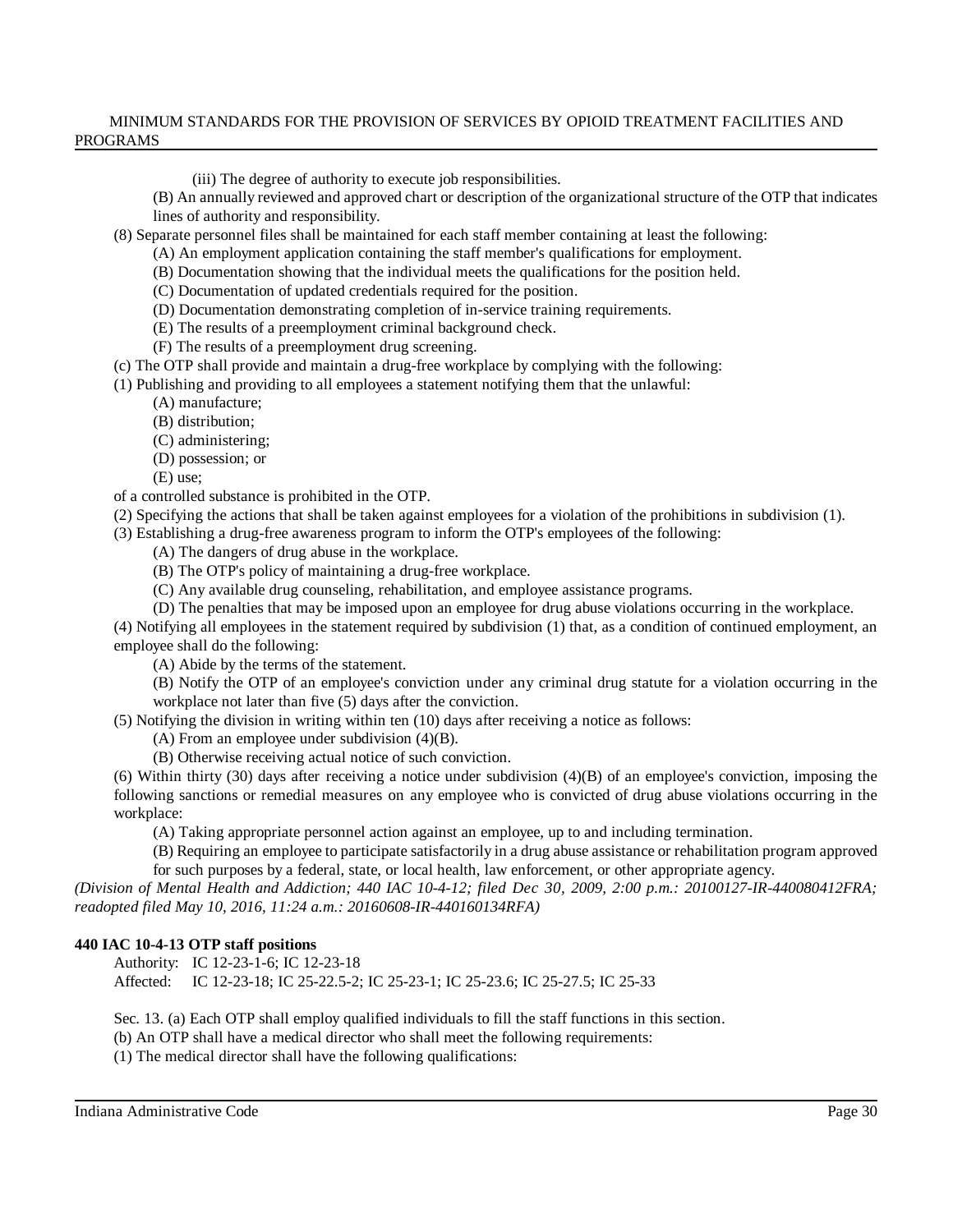(A) Be licensed as a physician in Indiana.

(B) Meet at least one (1) of the following requirements:

(i) Have a minimum of one (1) year's experience as a physician in an OTP.

(ii) Be employed as a medical director of an OTP as of the effective date of this article.

(iii) Within one (1) year of the date of hiring, obtain ten (10) hours of training in opioid addiction treatment.

(2) Within thirty (30) days of the date of hiring, the medical director shall have or obtain admitting privileges at one (1) local hospital.

(3) The responsibilities of the medical director include, but are not limited to, the following:

(A) Ensuring that all medical protocols are:

(i) in writing; and

(ii) reviewed and approved by appropriate program officials on an annual basis.

(B) Ensuring that the manner in which medical functions may be delegated to other staff is clearly articulated in the protocols.

(C) Ensuring that individuals seeking admission to the OTP meet the admission criteria in 42 CFR Part 8 and in section 15 of this rule.

(D) Establishing clinical standards for the following:

(i) The induction of treatment medication for a patient upon admission.

(ii) The titration of a patient on treatment medication.

(iii) The tapering of a patient off of a treatment medication.

(E) Ensuring the following:

(i) Patients admitted to the OTP shall have a complete physical examination.

(ii) The results of the physical examination shall be documented in the patient's record.

(iii) Referrals are made for identified services not provided by the OTP.

(F) Ensuring the following:

(i) All patients voluntarily choose maintenance opioid addiction treatment.

(ii) All relevant facts concerning the use of a treatment medication are clearly and adequately explained to the patient.

(iii) Each patient provides written informed consent to treatment.

(G) Ensuring the signing or countersigning and dating of all medical orders as required by federal or state law.

(H) Ensuring that each patient's dose of treatment medication is appropriate for the patient's needs.

(I) Ensuring that appropriate laboratory tests or studies have been performed and reviewed.

(J) Ensuring that a justification is recorded in the patient's record for the following:

(i) Reducing the frequency of visits to the program for observed medication ingestion.

(ii) The prescribing of medication to address other problems.

(iii) Approving a patient's receipt of unsupervised doses of opioid treatment medication.

(iv) Approving exception requests for patients' unsupervised doses of opioid treatment medication.

(K) Ensuring that treatment plans are:

(i) reviewed at least every six (6) months; and

(ii) signed or countersigned and dated when reviewed.

(L) Ensuring that a clinical evaluation of a patient is conducted within ten (10) days of any positive drug screening.

(M) Ensuring that a face-to-face clinical evaluation of the patient's progress in treatment is conducted at least every six (6) months regarding the patient's need for the following:

(i) Continuing maintenance treatment with treatment medication.

(ii) A medication reduction protocol.

(N) Ensuring the administering of all medical services provided by the program, including an annual physical examination, which must include an assessment of risks or benefits of moving to other approved opioid treatment medications.

(O) Ensuring that the program complies with all federal, state, and local statutes, ordinances, and regulations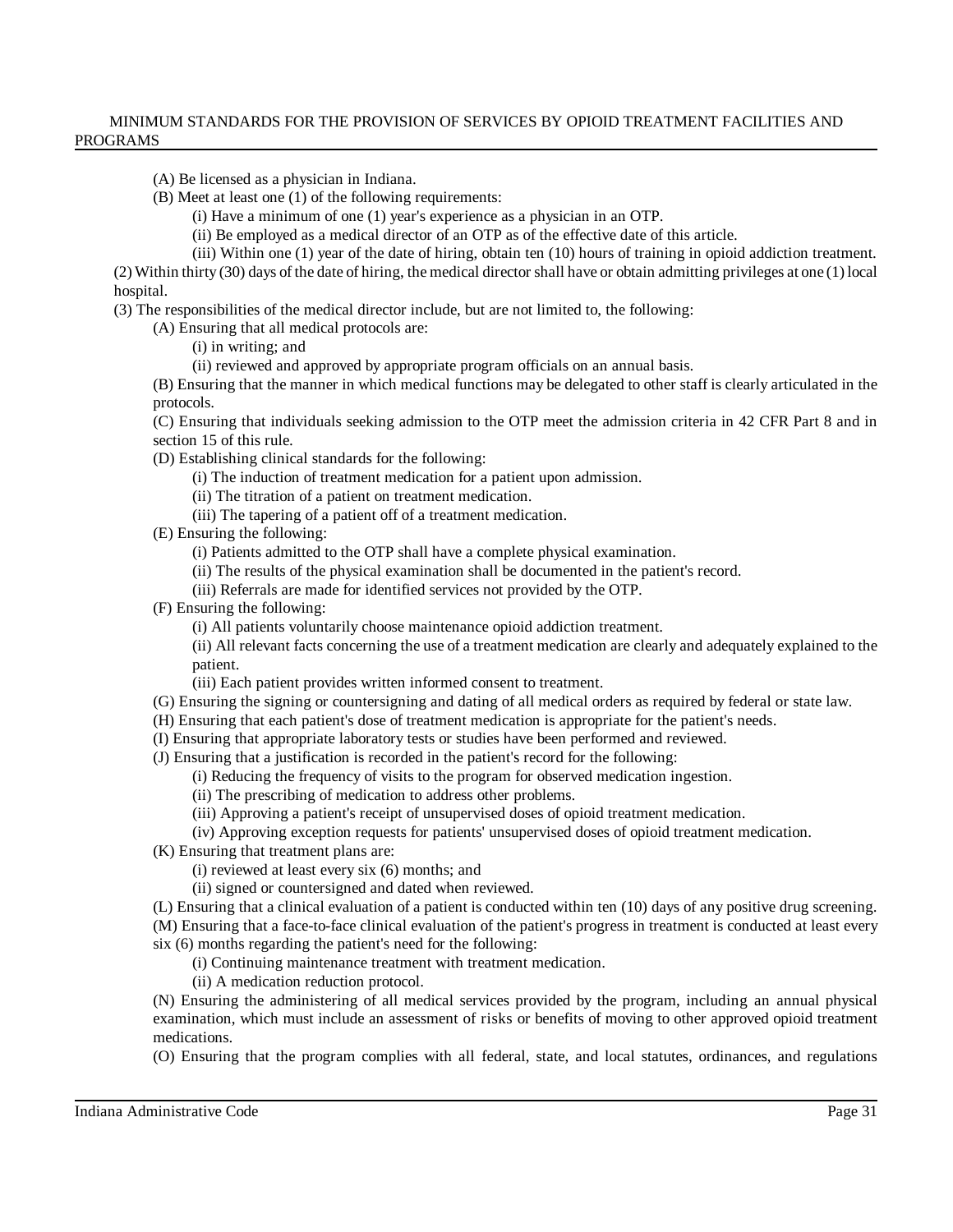regarding the treatment of opioid addiction.

- (P) Ensuring that the core principle of OTP treatment is to work with each patient as follows:
	- (i) To arrive at the clinically appropriate dose of medication.
	- (ii) To eliminate the use of treatment medication as clinically appropriate.
- (Q) When either the patient or the OTP determines that the reduction and elimination of treatment medication is in the best interest of the patient or the OTP, ensuring supervision as follows:
	- (i) To alleviate adverse effects incidental to withdrawal from medication.
	- (ii) To bring the individual to recovery.

(c) An OTP shall have a program physician, who may also be the medical director. A program physician shall meet the following requirements:

(1) All program physicians shall:

- (A) be licensed in the state of Indiana; and
- (B) work under the supervision of the medical director.

(2) Program physicians who are not the medical director are responsible for OTP medical services as delegated by the medical director.

(3) Each OTP shall have one (1) program physician physically present in the facility for a minimum of one (1) full-time equivalent of forty (40) hours per week for every one thousand (1,000) enrolled patients; provided, however, that except for services required under this rule to be performed by a physician, fifty percent (50%) of the services of a program physician may be performed by an authorized health care professional.

(d) An OTP shall have a program director who meets the following requirements:

(1) The program director shall have at least one (1) of the following qualifications:

- (A) One (1) year of work experience providing services to individuals with addiction problems.
- (B) A minimum of a bachelor's degree.
- (C) Three (3) years of work experience in administration or personnel supervision in human services.
- (D) A division-approved credential in addiction counseling under 440 IAC 4.4.
- (2) The program director is responsible for the following:

(A) The:

- (i) day-to-day operations of the OTP; and
- (ii) delivery of treatment services.
- (B) The supervision of OTP staff.
- (C) Managing all other functions delegated by the medical director.
- (e) An OTP shall have nurses that meet the following requirements:
- (1) All nurses are required to maintain appropriate licenses to perform delegated and assigned nursing functions.
- (2) A nurse qualified by education, training, and experience shall do the following:
	- (A) Supervise the administering of medication to OTP patients.
	- (B) Perform other functions delegated by the medical director or a program physician.

(3) A registered nurse or licensed practical nurse may administer opioid treatment medication only under the following circumstances:

(A) When acting as the agent of a practitioner licensed under state law and registered under the appropriate state and federal laws to administer opioid treatment medication.

(B) When supervised by, and under the order of, a practitioner licensed under state law and registered under the appropriate state and federal laws to administer opioid treatment medication.

(4) An OTP shall employ one (1) nurse for a minimum of one (1) full-time equivalent of forty (40) hours per week for every two hundred (200) enrolled patients.

(f) An OTP shall have counselors that meet the following requirements:

- (1) An OTP counselor shall be qualified by education, training, or experience to do the following:
	- (A) Assess the psychological and sociological background of patients.
	- (B) Contribute to the appropriate treatment plan for the patient.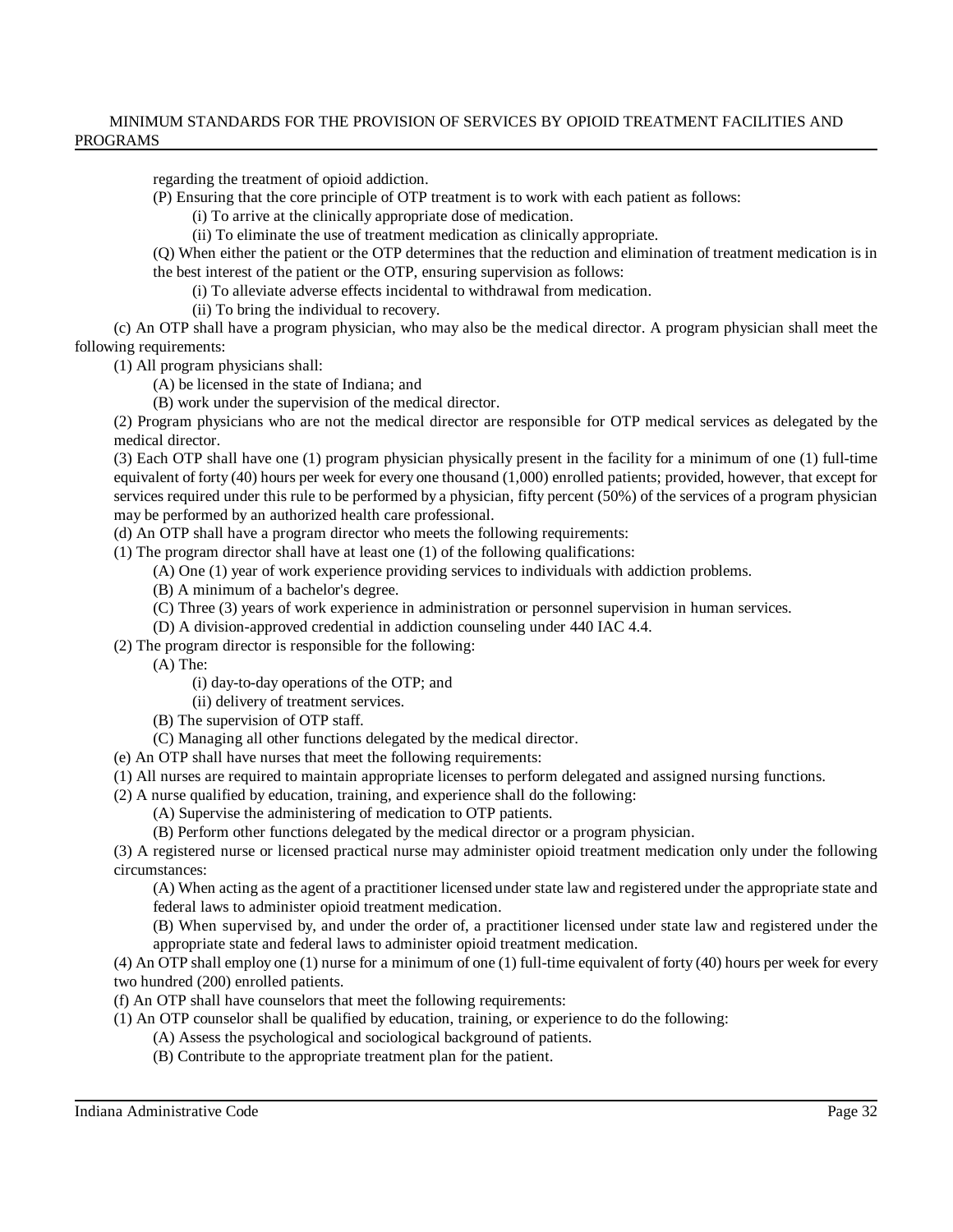(C) Monitor patient progress toward identified treatment goals.

(2) OTP counselorsshall be provided an orientation to opioid addiction treatment, including the diversion control plan. The orientation shall be documented in the counselor's personnel record and shall meet the following requirements:

(A) Be for not less than four (4) hours prior to assuming counseling duties for counseling staff lacking experience in opioid addiction treatment.

(B) Be for a minimum of one (1) hour prior to assuming counseling duties for counseling staff experienced in opioid addiction treatment.

(3) Counselors shall be credentialed as any of the following:

- (A) A licensed clinical social worker (IC 25-23.6-5).
- (B) A licensed mental health counselor (IC 25-23.6-8.5).
- (C) A licensed marriage and family therapist (IC 25-23.6-8).
- (D) A licensed clinical addiction counselor (IC 25-23.6-10.5).
- (E) A psychologist (IC 25-33).
- (F) A physician (IC 25-22.5-2).
- (G) A physician assistant (IC 25-27.5), a nurse practitioner (IC 25-23-1), or a clinical nurse specialist (IC 25-23-1).

(H) An individual credentialed in addictions counseling by a nationally recognized credentialing body approved by the division.

(4) A counselor who lacks a credential shall obtain a credential listed in subdivision (3) within three (3) years of the effective date of this article.

(5) Counselors are responsible for providing counseling, educational, and referral services to enrolled patients and their families as defined by OTP protocols. Counseling services shall include individual, group, and family counseling.

(6) An OTP shall employ one (1) full-time counselor for a minimum of forty (40) hours per week for every fifty-five (55) enrolled patients.

(g) An OTP shall have a clinical supervisor that meets the following requirements:

- (1) A clinical supervisor shall have either of the following qualifications:
	- (A) Have a division-approved credential under subsection (f)(3).
	- (B) Be licensed by the state in any of the following:
		- (i) Social work (IC 25-23.6-5).
		- (ii) Marriage and family therapy (IC 25-23.6-8).
		- (iii) Mental health counseling (IC 25-23.6-8.5).

(2) A clinical supervisor shall have a minimum of three (3) years of experience in providing addiction treatment services.

(3) A clinical supervisor is responsible for supervising the work of the counselors.

(4) For every ten (10) counselors or portion thereof, an OTP shall employ the proportionate equivalent of one (1) full-time clinical supervisor for a minimum of forty (40) hours per week.

(5) A clinical supervisor may carry a patient caseload proportionate to the number of counselors supervised.

(Division of Mental Health and Addiction; 440 IAC 10-4-13; filed Dec 30, 2009, 2:00 p.m.: 20100127-IR-440080412FRA; filed *Feb 16, 2015, 1:02 p.m.: 20150318-IR-440140343FRA;readopted filed May 10, 2016, 11:24 a.m.: 20160608-IR-440160134RFA)*

# **440 IAC 10-4-14 Continuing education of OTP staff**

Authority: IC 12-23-1-6; IC 12-23-18 Affected: IC 12-23-18

Sec. 14. (a) Each OTP shall designate a staff person to serve as the staff training coordinator.

(b) All clinical and medical staff shall annually receive a minimum of one (1) two-hour training session relevant to service delivery in an opioid treatment setting.

(c) In addition to subsection (b), each OTP shall establish an in-service training curriculum for counselors for at least ten (10) hours annually. The training curriculum shall:

(1) be based on an annual evaluation of staff training needs; and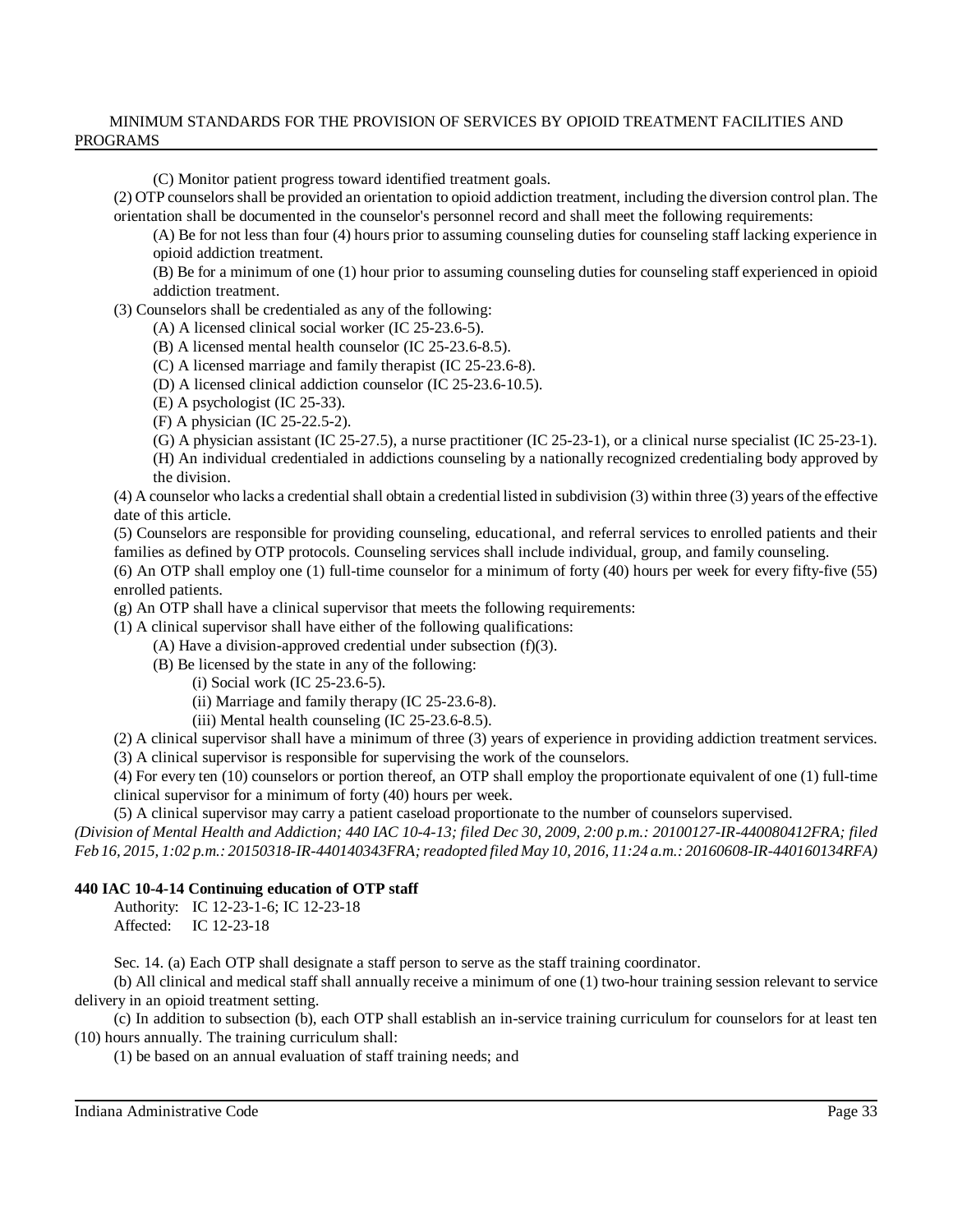(2) include a refresher course on the program's diversion control plan as part of the training curriculum each year.

(d) The OTP shall maintain documentation in each employee's personnel file of all training completed by the employee. Evidence of training obtained outside of OTP-provided workshops is acceptable as proof of training.

(e) For counselors who do not have a credential, the OTP shall provide information and training for the employee that will lead toward credentialing or licensure in addiction treatment.

(f) Each OTP shall send appropriate staff to all division-sponsored OTP workshops. *(Division of Mental Health and* Addiction; 440 IAC 10-4-14; filed Dec 30, 2009, 2:00 p.m.: 20100127-IR-440080412FRA; readopted filed May 10, 2016, 11:24 *a.m.: 20160608-IR-440160134RFA)*

# **440 IAC 10-4-15 Patient admission criteria**

Authority: IC 12-23-1-6; IC 12-23-18 Affected: IC 12-23-18

Sec. 15. (a) An individual applying for admission to an OTP shall:

(1) present a government-issued photographic identification card to assure that the individual is providing accurate identity information;

(2) be addicted to an opioid drug;

(3) have become addicted at least one (1) year before admission;

(4) voluntarily choose treatment; and

(5) provide written informed consent to treatment.

(b) If an applicant lacking a laboratory study confirmation of addiction to an opioid drug is admitted to an OTP, the reason for the admission shall be documented in the patient's record.

(c) An OTP physician may waive the requirement of a one-year history of addiction for the following individuals:

(1) An individual released from a penal institution within the previous six (6) months.

(2) A pregnant woman of any age if the pregnancy is certified by an OTP physician.

(3) A patient previously treated within two (2) years of the current admission.

(d) An individual under eighteen (18) years of age may be admitted to an OTP only under the following circumstances:

(1) The individual has had two (2) unsuccessful attempts atshort-term detoxification treatment or drug-free treatment within

the twelve (12) month period preceding admission, as documented in records provided to the OTP.

(2) The individual shall meet one (1) of the following requirements:

(A) The individual's parent or legal guardian consents in writing to the admission and treatment.

(B) The individual is an emancipated minor.

(e) The medical director may refuse the admission of an applicant if, in the medical director's reasonable clinical judgment, the applicant would not benefit from the treatment. The medical director shall record the reason or reasons for a decision to refuse admission in an admissions denied log kept for this purpose.

(f) An admitting OTP shall verify that an individual meeting admission criteria is not currently enrolled in another OTP as provided as follows:

(1) An admitting OTP shall obtain this information via the following:

(A) The division's central registry for Indiana dual enrollment.

(B) Other processes that ensure that an individual who seeks treatment is not enrolled in another OTP in Indiana.

(2) The admitting OTP shall make good faith efforts, using available resources and mechanisms, to assure that an individual who seeks treatment is not enrolled in another OTP outside of the state of Indiana.

(3) To support the actions in subdivisions (1) and (2), an admitting OTP shall obtain appropriate written authorizations for the release of information from an individual who seeks enrollment.

(g) An OTP shall give written notice to an individual seeking treatment that, if the individual refuses or fails to give the written authorizations for the release of information required under subsection (f), the OTP may refuse to admit the individual.

(h) The OTP shall document in the individual's record the giving of the notice in subsection (g). *(Division of Mental Health and Addiction; 440 IAC 10-4-15; filed Dec 30, 2009, 2:00 p.m.: 20100127-IR-440080412FRA; readopted filed May 10, 2016,*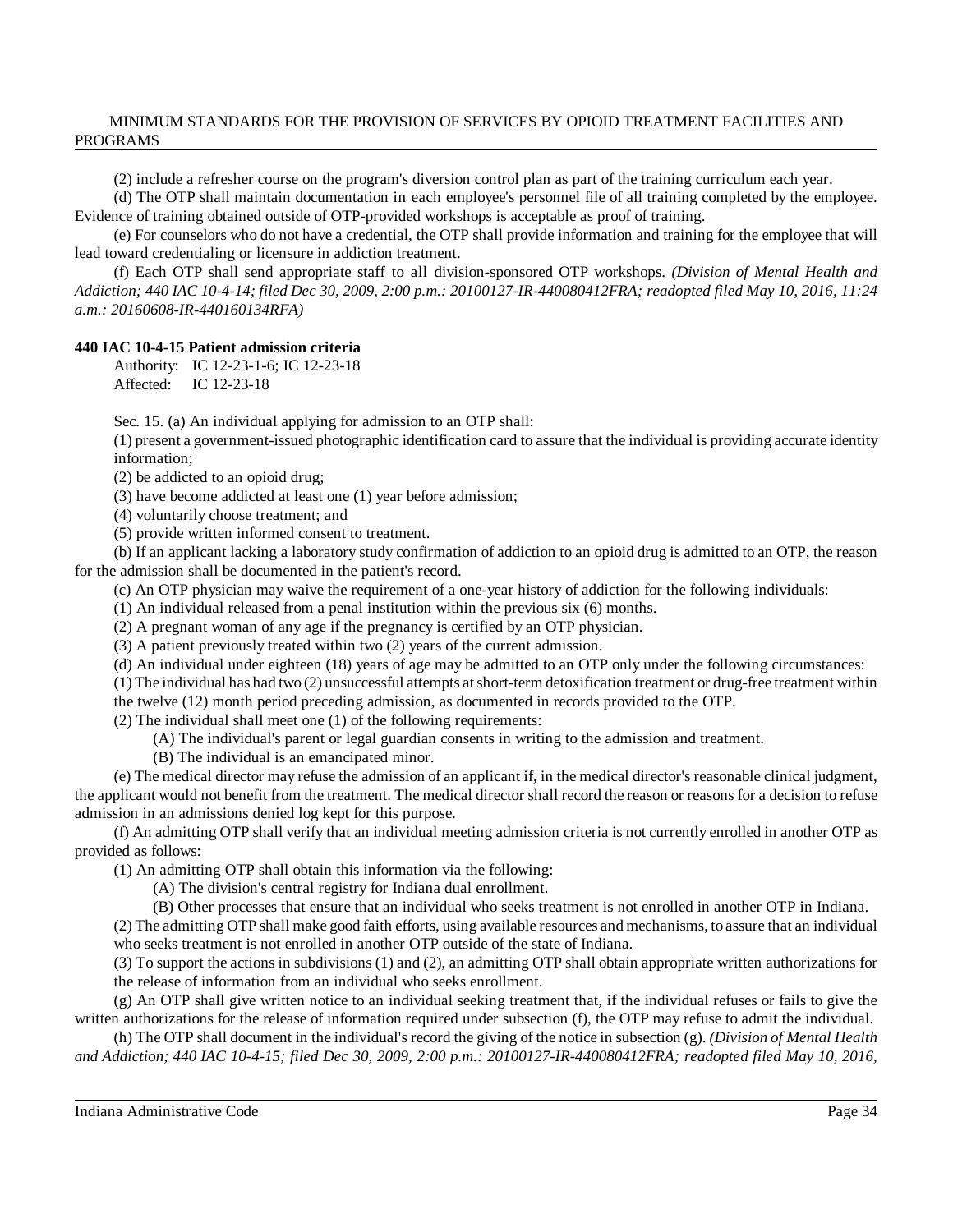*11:24 a.m.: 20160608-IR-440160134RFA)*

#### **440 IAC 10-4-16 Initial assessment**

Authority: IC 12-23-1-6; IC 12-23-18 Affected: IC 12-23-18

Sec. 16. (a) An initial assessment shall be made upon admission to an OTP and shall meet the following requirements:

(1) Be fully documented in the patient's record.

(2) Be conducted by a program physician.

(3) Include all measures and procedures necessary to determine opioid addiction.

Only a program physician shall perform an initial assessment.

(b) The initial assessment shall include the following:

(1) Observation of the signs and symptoms of opioid withdrawal.

(2) Obtaining an opioid use and addiction history.

(3) Drug testing, which shall include testing for the presence of the following:

(A) Methadone.

(B) Cocaine.

(C) Opiates.

(D) Amphetamines.

(E) Barbiturates.

(F) Tetrahydrocannabinol.

(G) Benzodiazepines.

(H) Any other suspected or known drug that may have been abused by the patient.

(4) Pregnancy testing, as medically appropriate.

(5) A physical examination.

(6) The risks and benefits of treatment medication and appropriate alternative procedures or courses of treatment shall be explained to the applicant. Documentation that this explanation was made shall be included in an admitted patient's record.

(c) Documentation of the following shall be retained in a patient's record:

(1) Individuals applying for admission to an OTP shall voluntarily choose opioid addiction treatment.

(2) All relevant facts concerning the use of opioid treatment medication shall be clearly and adequately explained to the individual.

(3) Each patient being admitted to treatment shall provide written informed consent to treatment.

(d) All psychoactive prescription medications detected by drug testing shall be documented in the patient's record.

(e) With appropriate written authorization for the release of information, the program staff shall do the following:

(1) Make contact with the physician prescribing the psychoactive prescription medications in subsection (d).

(2) Explore the need for the medication.

(3) Document in the patient'srecord the justification for the continued use of themedication ifthe use is contraindicated with the use of opioid treatment medication.

(f) Enrolled patientswhoare taking prescription medication or medicationsthat mayadverselyinteract with opioid treatment medication shall be advised of the following:

(1) The contraindications for the use of prescription medications with opioid treatment medication.

(2) The need to consider the following:

(A) Alternative prescriptions.

(B) Over-the-counter medication or medications.

(C) Alternative treatment protocols.

(g) An OTP shall give written notice to an individual seeking treatment that, if the individual refuses or fails to give the written authorization for release of information required under subsection (e), the OTP may refuse to admit the individual.

(h) The OTP shall document in the patient's record the OTP's request for written authorization for the release of information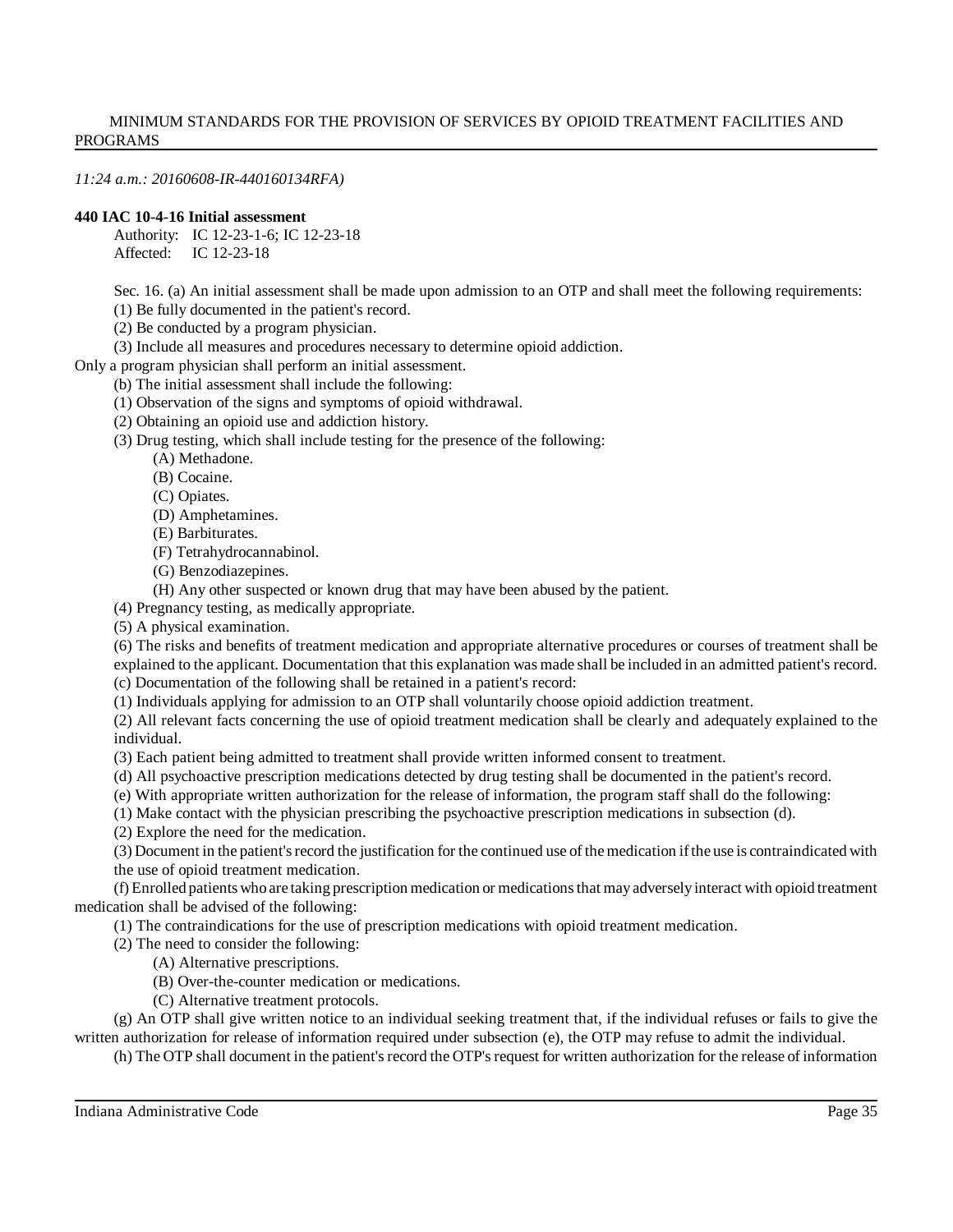in subsection (e). *(Division of Mental Health and Addiction; 440 IAC 10-4-16; filed Dec 30, 2009, 2:00 p.m.: 20100127-IR-440080412FRA; filed Feb 16, 2015, 1:02 p.m.: 20150318-IR-440140343FRA; readopted filed May 10, 2016, 11:24 a.m.: 20160608-IR-440160134RFA)*

#### **440 IAC 10-4-17 Individuals not meeting admission criteria**

Authority: IC 12-23-1-6; IC 12-23-18 Affected: IC 12-23-18

Sec. 17. (a) All individuals not meeting admission criteria shall be counseled regarding a need for a referral to another: (1) service provider; or

(2) level of care.

(b) A written authorization for the release of information shall be obtained as needed.

(c) The OTP shall maintain a referral log showing the following:

(1) Referrals made by the OTP.

(2) The reason for the referral of individuals not meeting OTP admission criteria.

*(Division of Mental Health and Addiction; 440 IAC 10-4-17; filed Dec 30, 2009, 2:00 p.m.: 20100127-IR-440080412FRA; readopted filed May 10, 2016, 11:24 a.m.: 20160608-IR-440160134RFA)*

#### **440 IAC 10-4-18 Patient admission procedures**

Authority: IC 12-23-1-6; IC 12-23-18 Affected: IC 12-23-18

Sec. 18. (a) An OTP shall maintain current written policies, procedures, and protocols designed to ensure that patients are admitted to opioid treatment by qualified personnel.

(b) To admit a patient to an OTP, qualified OTP personnel shall make a determination, using accepted medical criteria, that the patient meets the following criteria:

(1) The individual is currently addicted to an opioid drug.

(2) Based on available evidence documented in the patient record, the individual has been addicted for a minimum of one

(1) year before admission for treatment.

(3) The admission criteria in 42 CFR §8.12(e) have been met.

(c) The OTP shall record the following information in the patient's record:

(1) Clinical signs of addiction.

(2) Past drug use patterns.

(3) Prior treatment history.

(4) Other relevant information supporting the admission.

(d) Admission to an OTP shall involve the following three (3) steps:

(1) A physical evaluation conducted by a program physician prior to admission.

(2) A medical history and a physical examination conducted by either of the following:

(A) A program physician.

(B) An authorized health care professional or professionals under the supervision of a program physician.

(3) A substance abuse assessment conducted by appropriate OTP personnel.

(Division of Mental Health and Addiction; 440 IAC 10-4-18; filed Dec 30, 2009, 2:00 p.m.: 20100127-IR-440080412FRA; *readopted filed May 10, 2016, 11:24 a.m.: 20160608-IR-440160134RFA)*

# **440 IAC 10-4-19 Initial opioid treatment medication**

Authority: IC 12-23-1-6; IC 12-23-18

Affected: IC 12-23-18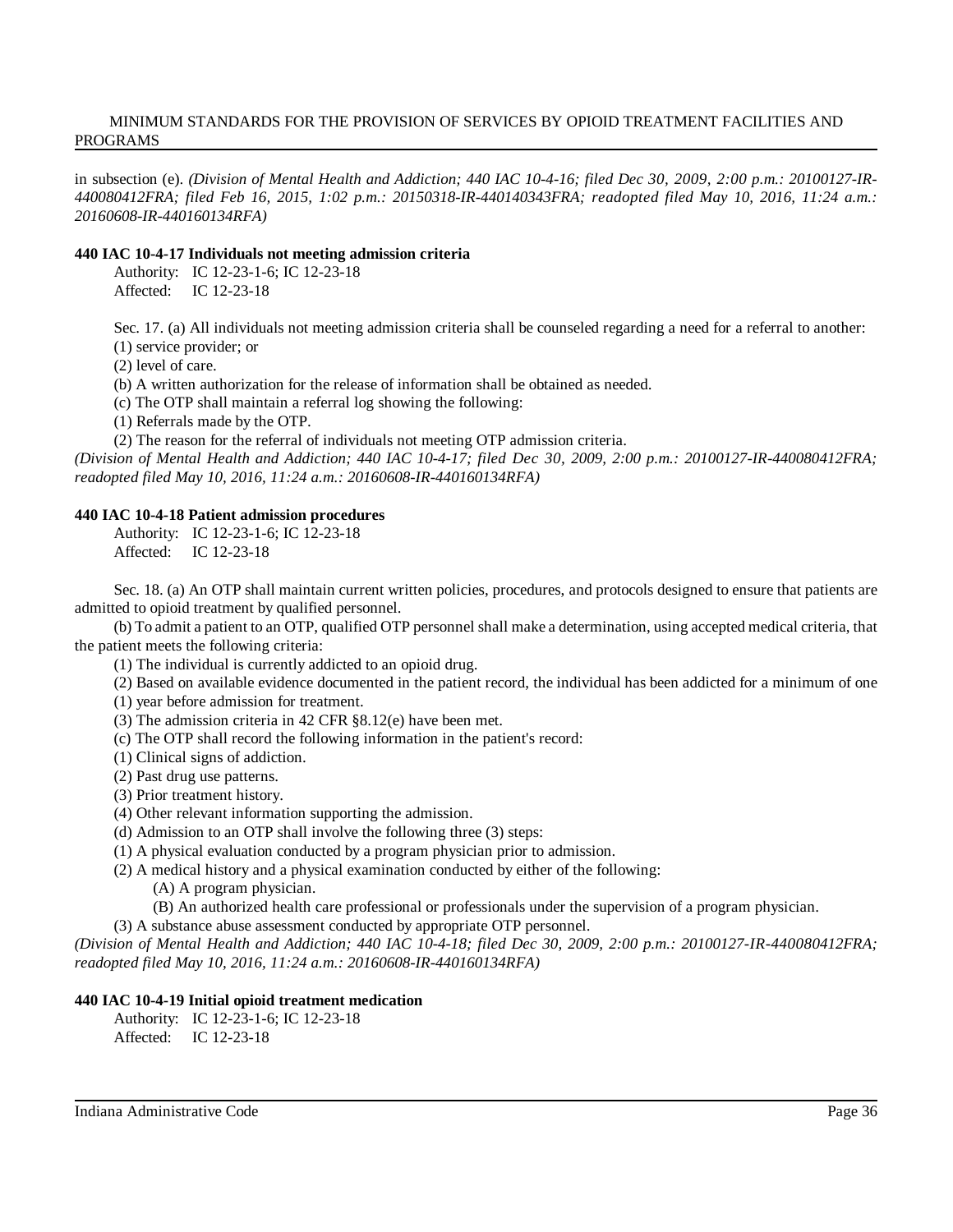Sec. 19. (a) An OTP shall use only opioid treatment medications approved by the Food and Drug Administration under Section 505 of the Federal Food, Drug, and Cosmetic Act (21 U.S.C. 355) for use in the treatment of opioid addiction.

(b) An OTP may use any of the following medications as an alternative for methadone for opioid treatment:

(1) Buprenorphine.

(2) Buprenorphine combination products containing naloxone.

(3) Any other medication that has been approved by the federal Food and Drug Administration for use in the treatment of opioid addiction.

(c) An OTP shall maintain current procedures adequate to ensure that each treatment medication used by the program is administered in accordance with its approved product labeling. Dosing and administration decisions shall be made by a program physician familiar with the most up-to-date product labeling. These procedures shall ensure that any significant deviations from the approved labeling, including deviations with regard to dose, frequency, or the conditions of use described in the approved labeling, are specifically documented in the patient's record.

(d) Before the patient may receive the initial dose of medication, the program physician shall document the following in the patient's record:

(1) Evidence of current addiction to an opioid drug or drugs, including, but not limited to, drug testing results.

(2) Length of history of addiction to opioid drug or drugs.

(3) Any exception to the criteria for admission under section 15 of this rule.

(4) The program physician checked INSPECT prior to initial medication administration to determine any potential contraindication of any schedule prescriptions. The program physician is in compliance with the requirements of this subsection when the program physician as follows:

(A) Documents any potential contraindications in the patient's record prior to determining which opioid treatment medications to administer.

(B) Documents that informed consent was provided to the patient in the patient'srecord prior to administering opioid treatment medications to the patient.

The program physician shall check INSPECT as frequently as clinically indicated.

(e) For patients deemed clinically appropriate for admission, medication is titrated to a dose with the rate of increase indicated based on a clinical assessment of the following:

(1) The patient's tolerance.

(2) The patient's withdrawal symptoms.

(3) The elimination of craving.

(f) The rate of titration and dose achieved shall be determined on a case-by-case basisthrough the course of multiple clinical assessments. These assessments shall also monitor for the following:

(1) To assure the optimum effective dose to prevent withdrawal.

(2) To adequately block euphoric effects of other opioid drugs.

(3) To minimize or eliminate craving and dosing regimens too high for a given patient that may result in a clinically significant level of intoxication.

(g) The initial dose of the following medications shall be as follows:

(1) For methadone, the program physician may order the following:

(A) Up to thirty (30) milligrams of methadone as an initial dose for an incoming patient.

(B) After at least one (1) hour observation, up to ten (10) milligrams of additional methadone for an incoming patient if the symptoms of withdrawal have persisted.

(2) For buprenorphine, an initial dose as determined in the reasonable medical judgment of the program physician in light of the patient's circumstances.

(h) Precautions shall be taken in the induction of the opioid treatment medication to assure that an individual can tolerate the dosage of medication prescribed.

(i) A patient's initial dose of opioid treatment medication shall be administered under the direction of a program physician.

(j) A patient admitted to an OTP shall not be provided with doses of opioid treatment medication forself-administration until clinical staff has observed the patient after the administration of medication at clinic visits for a minimum of five (5) days. *(Division*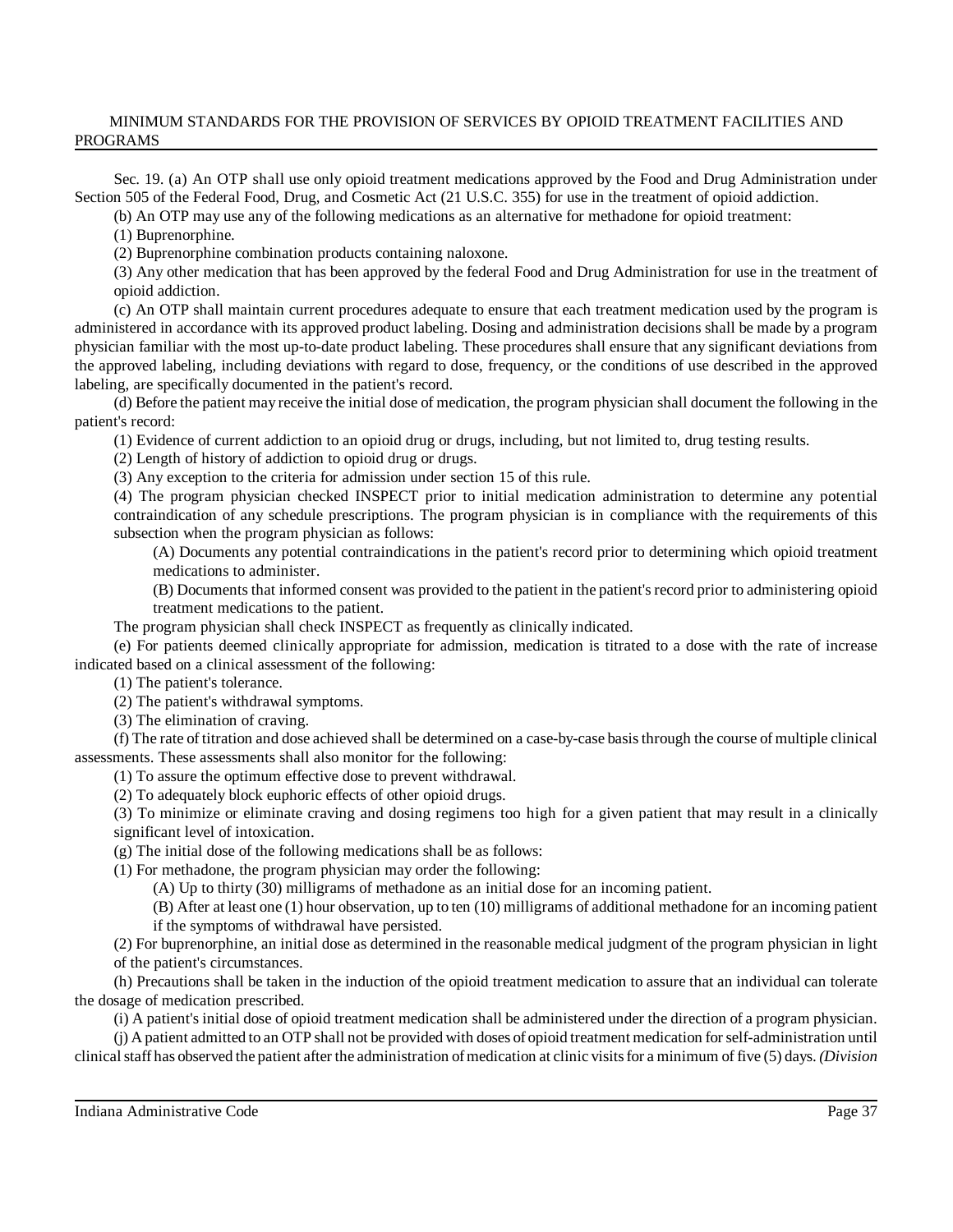*of Mental Health and Addiction; 440 IAC 10-4-19; filed Dec 30, 2009, 2:00 p.m.: 20100127-IR-440080412FRA; filed Feb 16, 2015, 1:02 p.m.: 20150318-IR-440140343FRA; readopted filed May 10, 2016, 11:24 a.m.: 20160608-IR-440160134RFA)*

# **440 IAC 10-4-20 Medical history and physical examination**

Authority: IC 12-23-1-6; IC 12-23-18 Affected: IC 12-23-18

Sec. 20. (a) An OTP shall conduct a physical examination of each patient at the following times:

(1) Prior to admission to an OTP.

- (2) Annually thereafter.
- (b) The OTP shall fully document the nature, extent, and results of the physical examination in the patient's record.
- (c) The physical examination shall be performed by either of the following:
- (1) A program physician.
- (2) An authorized health care professional.
- (d) The physical examination shall include at least the following:
- (1) A health history, including the following:
	- (A) Surgeries.
		- (B) Allergies.
		- (C) Significant medical problems.
		- (D) Review of current prescriptions and over-the-counter medications.
		- (E) Personal and family history of alcohol, drug, psychiatric, and medical conditions and treatment.
- (2) A review of all major physical systems, including the following:
	- (A) Neurological.
	- (B) Respiratory.
	- (C) Cardiac.
	- (D) Gastrointestinal.
	- (E) Endocrine.
	- (F) Musculoskeletal.
	- (G) Urogenital.
- (3) For women, the following:
	- (A) The date of the last menstrual period.
	- (B) Pregnancy history.
	- (C) Current pregnancy status, including the following:
		- (i) Breastfeeding.
		- (ii) Current menses status.
		- (iii) Childbearing status.
- (4) A pain evaluation using a standard pain scale.
- (5) Vital signs, including the following:
	- (A) Temperature.
		- (B) Pulse.
		- (C) Respiration.
		- (D) Blood pressure.
- (6) An exploration of symptoms of communicable disease, including the following:
	- (A) Tuberculosis.
	- (B) Hepatitis A, B, and C.
	- (C) Sexually-transmitted diseases.
	- (D) HIV and AIDS.
- (7) A tuberculosis skin test, such as the intradermal Purified Protein Derivative (PPD) test.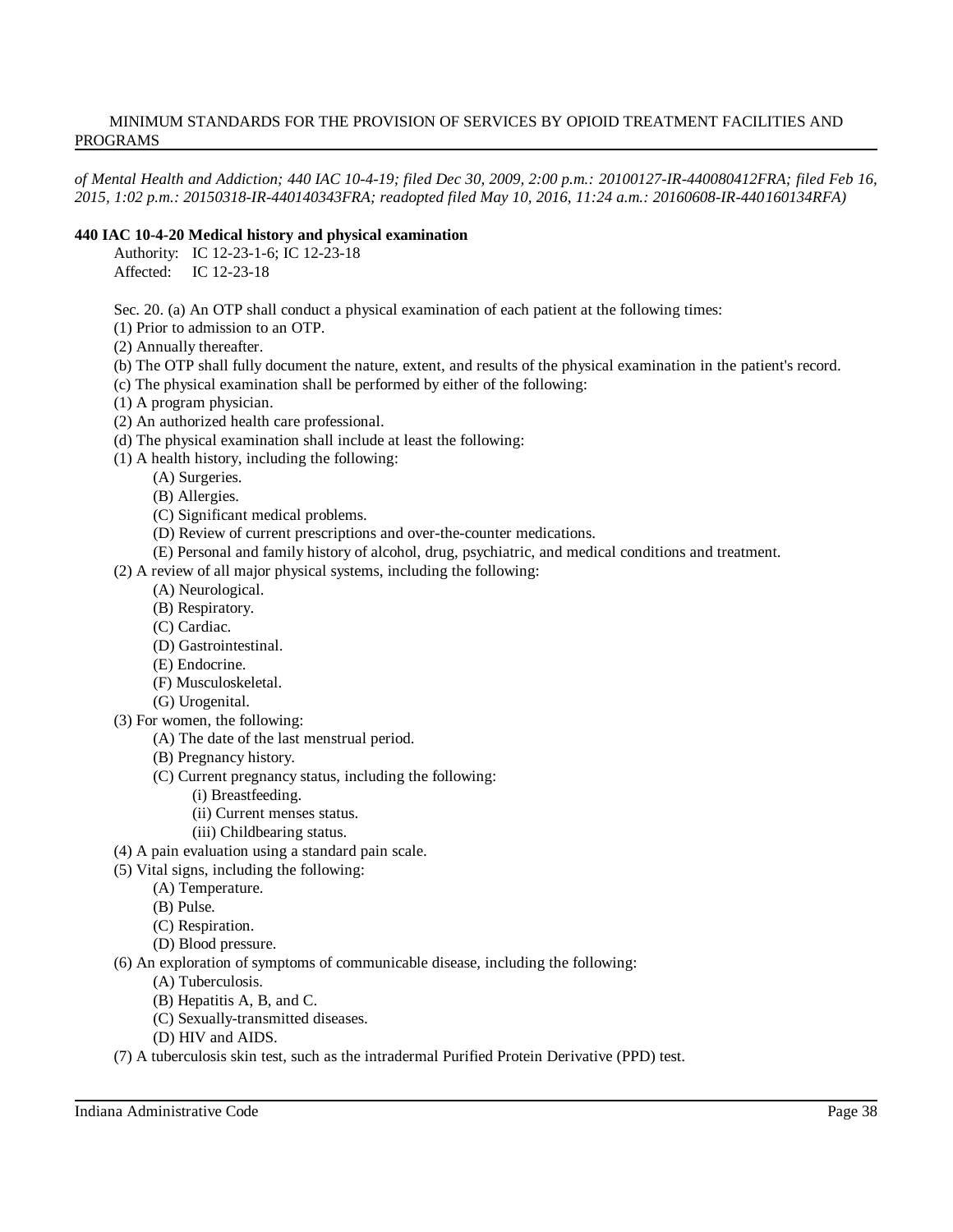(8) Screening for syphilis and, for positive screens, referral for further evaluation.

(9) A complete blood count.

(e) Documentation of the full medical examination, including the results ofserology and other tests, shall be recorded in the patient medical record not later than fourteen (14) days following the patient's admission. *(Division of Mental Health and* Addiction; 440 IAC 10-4-20; filed Dec 30, 2009, 2:00 p.m.: 20100127-IR-440080412FRA; readopted filed May 10, 2016, 11:24 *a.m.: 20160608-IR-440160134RFA)*

# **440 IAC 10-4-21 Substance abuse assessment**

Authority: IC 12-23-1-6; IC 12-23-18 Affected: IC 12-23-18

Sec. 21. (a) A comprehensive substance abuse assessment shall be:

- (1) conducted with each admitted patient; and
- (2) documented in the patient's record.

(b) The substance abuse assessment shall include, but not be limited to, the following:

- (1) Completion of a comprehensive substance abuse assessment using a standardized instrument as required in section  $6(g)(1)$  of this rule that indicates the following:
	- (A) The level of addiction.
		- (B) The level of care needs.
		- (C) The intensity of services needed for a patient's recovery.

(2) Completion of a biopsychosocial history, including documentation of other treatment that the patient is currently receiving.

*(Division of Mental Health and Addiction; 440 IAC 10-4-21; filed Dec 30, 2009, 2:00 p.m.: 20100127-IR-440080412FRA; readopted filed May 10, 2016, 11:24 a.m.: 20160608-IR-440160134RFA)*

# **440 IAC 10-4-22 Drug testing**

Authority: IC 12-23-1-6; IC 12-23-18 Affected: IC 12-23-18-1; IC 12-23-18-2.5

Sec. 22. (a) An OTP shall do the following:

(1) Use medically recognized drug testing protocols:

- (A) to determine legitimate treatment use; and
- (B) as a clinical tool for the purpose of diagnosis and treatment planning.
- (2) Perform all drug testing as specified in this section.
- (3) Have written procedures for drug testing, including protocols to assure the chain of custody of bodily fluid samples.

(4) Contract for drug testing only with a laboratory that is in compliance with all applicable federal proficiency testing and licensing standards.

(5) Require an OTP staff person to observe each patient's provision of a bodily fluid sample for drug testing to assure that a false sample is not provided by the patient.

(b) The results of all drug tests shall be recorded in the patient's record.

- (c) An OTP shall periodically and randomly test a patient, including before receiving treatment, for the following:
- (1) Methadone.
- (2) Cocaine.
- (3) Opiates.
- (4) Amphetamines.
- (5) Barbiturates.
- (6) Tetrahydrocannabinol.
- (7) Benzodiazepines.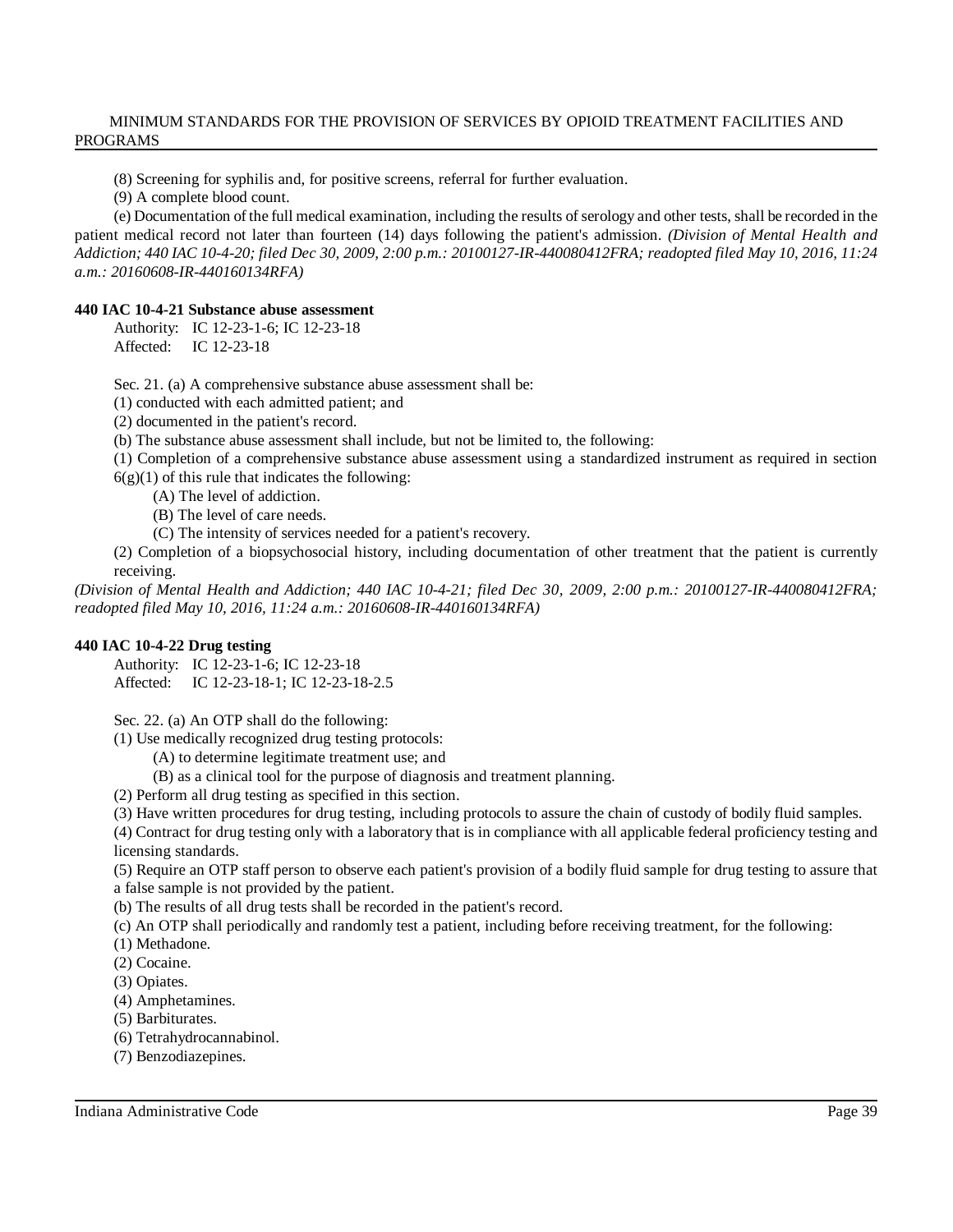(8) Any other suspected or known drug that may have been abused by the patient.

(d) A patient shall have a drug test under this section at the following times:

(1) After admission but before the patient receives treatment medication.

(2) At least eight (8) times during each twelve (12) month period after the patient's admission.

(3) As required under subsection (f) following a positive drug test.

(e) The OTP and a patient shall comply with the requirements of subsection (f) if the patient tests positive for any of the following:

(1) A controlled substance for which the patient does not have a prescription.

(2) A controlled substance that is not part of the patient's treatment plan at the OTP.

(3) An illegal drug other than a drug that is part of the patient's treatment plan at the OTP.

(f) If a patient tests positive under a test for a controlled substance or an illegal drug that is not allowed under subsection (e), the following provisions shall be met:

(1) The OTP shall refer the patient to the on-site physician for a clinical evaluation that shall be conducted not more than ten (10) days after the date of the patient's positive test.

(2) The physician shall consult with medical and behavioral staff at the OTP to conduct the evaluation.

(3) The clinical evaluation shall recommend a remedial action for the patient that may include either of the following: (A) Discharge from the OTP.

(B) Amending the patient's treatment plan to require a higher level of supervision.

(4) The OTP maynot allowthe patient to take anyopioid treatment medicationsfrom the facilityforself-administration until the patient has:

(A) completed the clinical evaluation under this subdivision; and

(B) passed a random test.

(5) The patient shall do the following:

(A) Attend the OTP daily until the on-site physician, after consultation with the medical and behavioral staff, determines that daily treatment is no longer necessary.

(B) Take a weekly random test until the patient passes a test under this subdivision.

 $(g)$  The results of a single drug test shall not be the sole basis for making significant treatment decisions; provided, however, that this subsection shall not exempt an OTP from complying with the requirements of this section. *(Division of Mental Health and Addiction; 440 IAC 10-4-22; filed Dec 30, 2009, 2:00 p.m.: 20100127-IR-440080412FRA; readopted filed May 10, 2016, 11:24 a.m.: 20160608-IR-440160134RFA)*

# **440 IAC 10-4-23 Treatment plan**

Authority: IC 12-23-1-6; IC 12-23-18 Affected: IC 12-23-18

Sec. 23. (a) An initial individualized treatment plan, based on information obtained during the admission process, shall:

(1) be established following a patient's admission to the OTP;

(2) guide the first three (3) months of the patient's treatment;

(3) be completed within fourteen (14) days following the patient's admission;

(4) identify the:

(A) goals on which the patient shall work;

(B) time frames for goal attainment; and

(C) strategies to be used by the OTP to facilitate the patient's goal attainment;

(5) include goals to address the patient's needs as identified in the:

(A) physical evaluation;

(B) substance abuse assessment;

(C) physical examination; and

(D) results of drug testing of the patient; and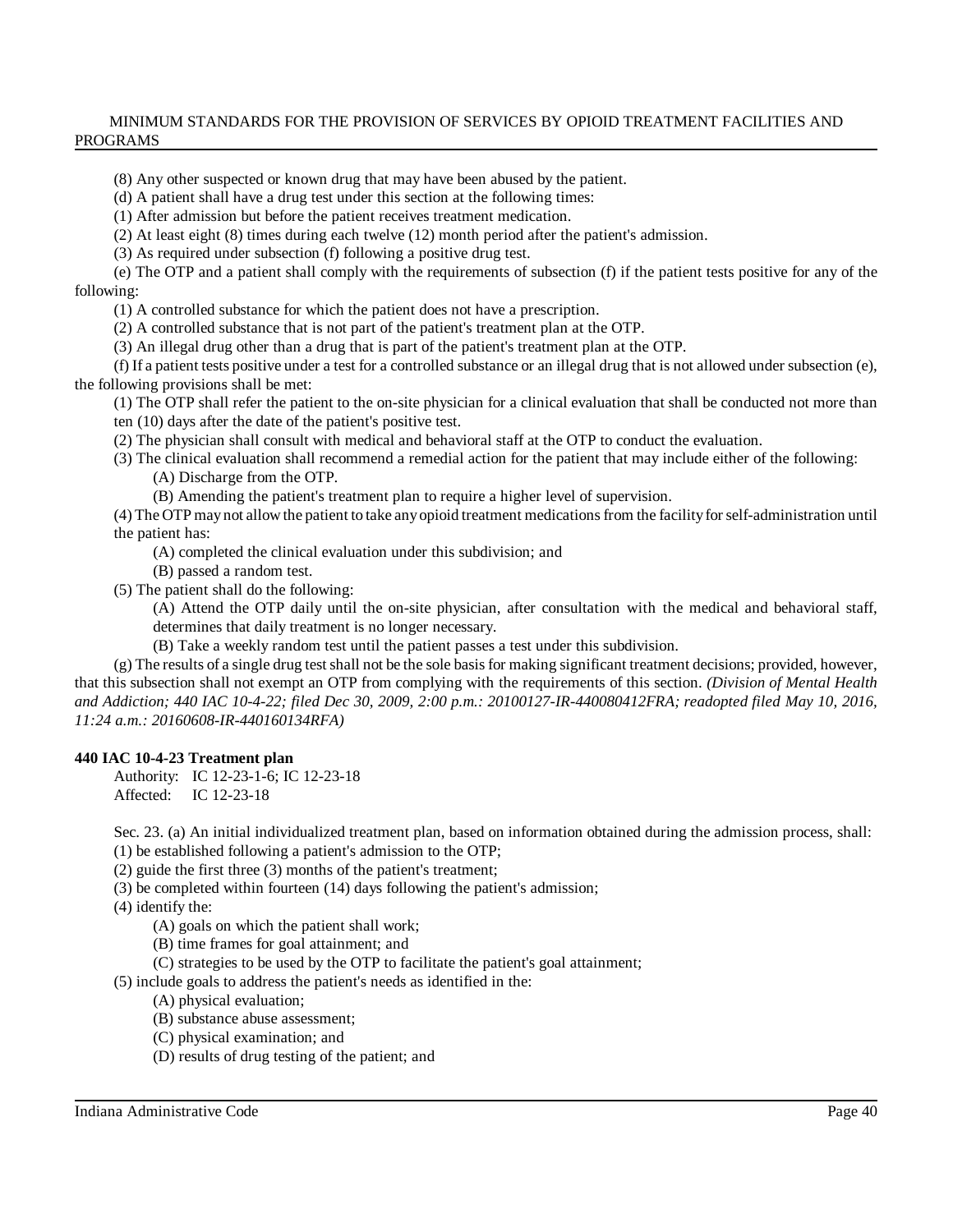(6) include the following goals:

- (A) the stabilization of the patient on treatment medication;
- (B) an assessment of the patient's readiness to discontinue treatment medication;
- (C) a discontinuation of treatment medication, as clinically indicated; and
- (D) at least one (1) of the goals in subsection (b).
- (b) The initial treatment plan may include the following goals as appropriate for the patient:

(1) An elimination of the following:

- (A) The use of illicitly obtained prescription opioid drugs.
- (B) The illicit use of nonprescription opioid drugs.
- (C) The illicit use of drugs other than opioids.
- (D) Criminal behavior.
- (E) Risky behavior related to the transmission of infectious disease.
- (F) Alcohol abuse.
- (2) An improvement in the following:
	- (A) Education or vocational training status.
	- (B) Employment status.
	- (C) Family and other social relationships.
- (c) The initial treatment plan shall include referrals for the following services, as appropriate:
- (1) Mental health services.
- (2) Other medical services.
- (3) Vocational training.
- (4) Education services.
- (5) Employment services.
- (d) The patient's treatment plan shall be reviewed and updated at the following times:
- (1) At least monthly during the first three (3) months of treatment.
- (2) Thereafter, as clinically appropriate, but not less frequently than annually.

*(Division of Mental Health and Addiction; 440 IAC 10-4-23; filed Dec 30, 2009, 2:00 p.m.: 20100127-IR-440080412FRA; readopted filed May 10, 2016, 11:24 a.m.: 20160608-IR-440160134RFA)*

#### **440 IAC 10-4-24 Patient orientation**

Authority: IC 12-23-1-6; IC 12-23-18 Affected: IC 12-23-18

Sec. 24. (a) Within seven (7) days of admission, a patient admitted to the OTP shall receive an orientation to OTP services providing information on the following:

- (1) The mission and goals of the OTP.
- (2) The hours during which services are provided.
- (3) Treatment costs.
- (4) Patient rights and responsibilities.
- (5) Counseling services.
- (6) Federal confidentiality requirements.
- (7) Attendance expectations.
- (8) The OTP's treatment philosophy and program structure.
- (9) The:
	- (A) attainment of self-administered dose privileges; and
	- (B) requirements to maintain the privileges.
- (10) Referral to services not provided by the OTP.
- (11) Rules governing patient conduct and infractions that can lead to disciplinary action or discharge from the OTP.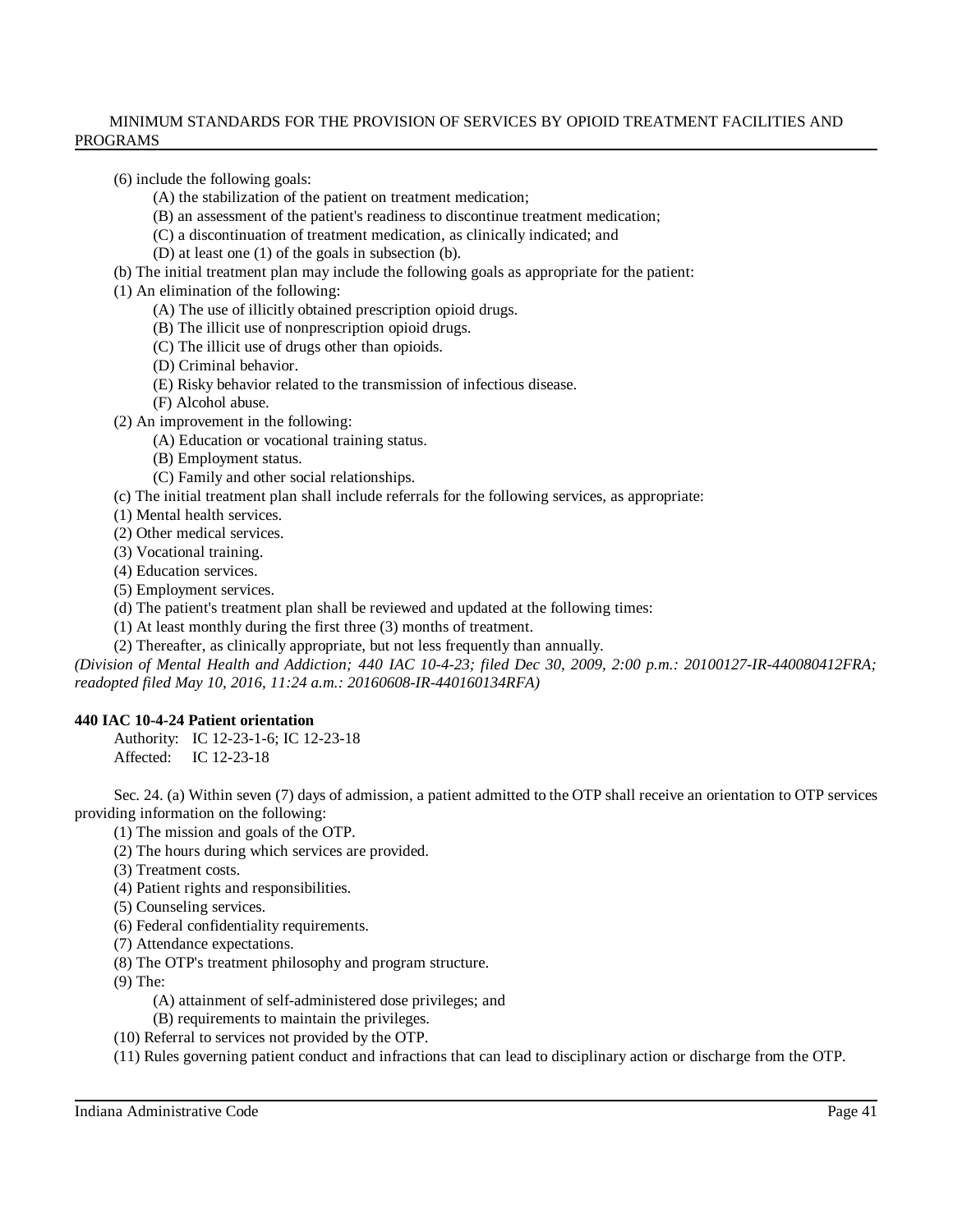(12) Information about initiating a discontinuation of medication.

(b) Information provided in the orientation shall be accompanied by the provision of written materials on all covered topics.

(c) The OTP shall require a new patient to acknowledge in writing that the patient has received a full orientation to all requirements and responsibilities associated with program enrollment.

(d) For pregnant women, the OTP shall explain the following:

(1) The risks and benefits of opioid treatment medication during pregnancy.

(2) The program requirement for prenatal medical care.

(e) Documentation of the provision of the above information shall be included in the patient's record. *(Division of Mental Health and Addiction; 440 IAC 10-4-24; filed Dec 30, 2009, 2:00 p.m.: 20100127-IR-440080412FRA; readopted filed May 10, 2016, 11:24 a.m.: 20160608-IR-440160134RFA)*

#### **440 IAC 10-4-25 Patient compliance with program rules**

Authority: IC 12-23-1-6; IC 12-23-18

Affected: IC 12-23-18

Sec. 25. (a) To remain enrolled in the program, a patient shall do the following:

(1) Comply with program rules and expectations.

(2) Demonstrate progress toward identified goals.

(b) A violation of program rules by a patient may result in either of the following:

(1) A medically supervised reduction of opioid treatment medication.

(2) The patient's termination from the program.

However, a patient's continued use of an illicit drug or drugs or a patient's nonpayment of fees is not a sufficient justification for termination or discharge of the patient from the OTP, unless the patient refuses to cooperate with the patient's treatment plan.

(c) Violations of OTP rulesfor which a patient may be subject to discharge from the OTP include, but are not limited to, the following:

(1) Threats of violence or actual violence toward staff or another patient.

(2) Other disruptive behavior.

(3) Community incidents, including, but not limited to, any of the following:

(A) Loitering near the OTP.

(B) The diversion of opioid treatment medication.

(C) The sale or purchase of illicit drugs.

(4) Continued unexcused absences from counseling and other OTP services.

(5) An involvement in criminal activities.

(6) Any other OTP rule violation.

(d) At the discretion of the medical director, a patient may be moved to a level of treatment necessary to reestablish stability if the patient does any of the following:

(1) Relapses to the illicit use of controlled substances.

(2) Abuses alcohol.

(3) Ceases to progress in treatment.

(e) The OTP shall have written policies and procedures that address the consequences of a patient testing positive for the following:

(1) A drug for which the patient does not have a prescription.

(2) A drug which is not part of the patient's treatment plan.

(f) The OTP shall provide its written policies and procedures to a patient within seven (7) days of admission. *(Division of Mental Health andAddiction; 440 IAC10-4-25;filed Dec 30, 2009, 2:00 p.m.: 20100127-IR-440080412FRA;readopted filed May 10, 2016, 11:24 a.m.: 20160608-IR-440160134RFA)*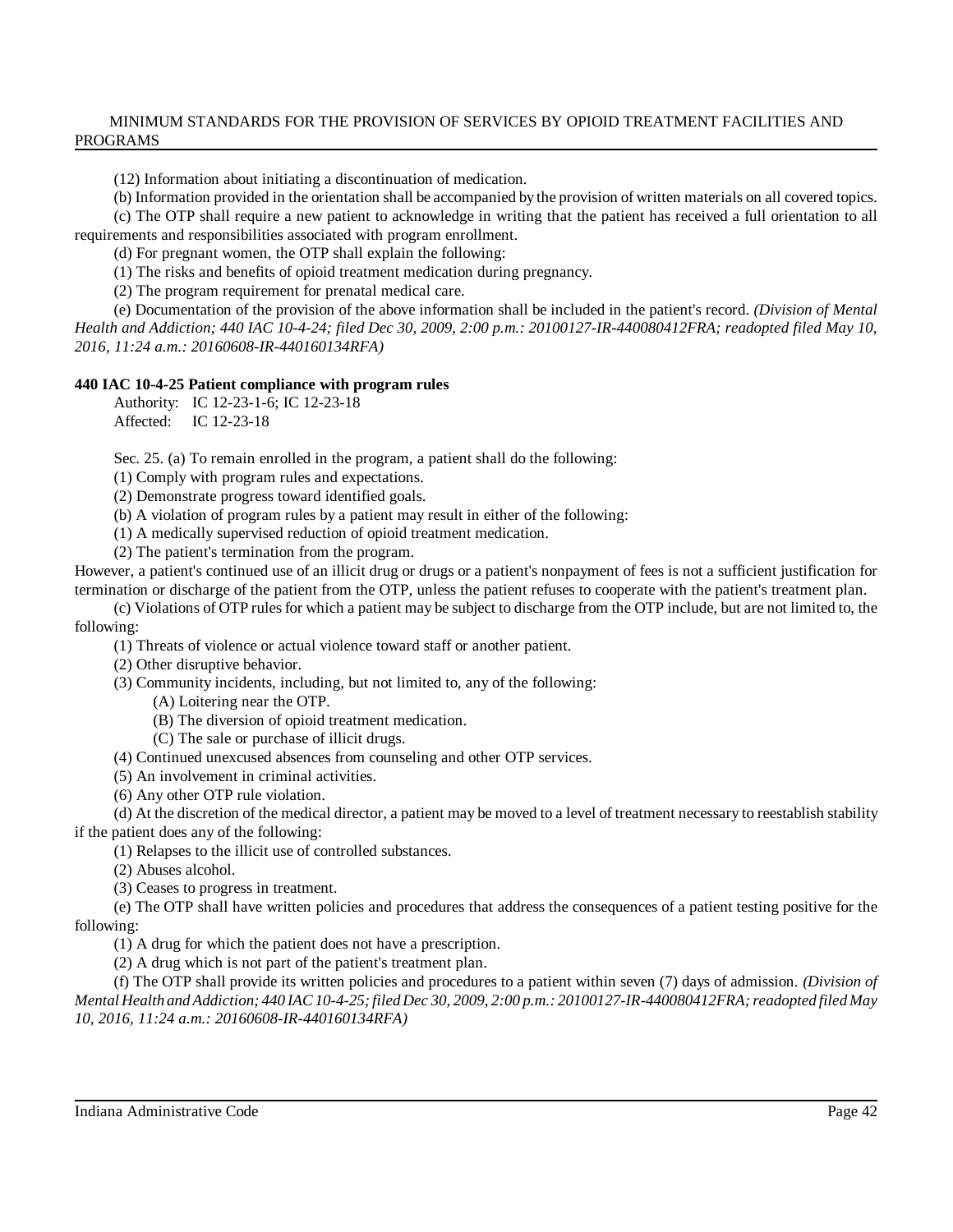#### **440 IAC 10-4-26 Self-administered medication**

Authority: IC 12-23-1-6; IC 12-23-18 Affected: IC 12-23-18-5

Sec. 26. (a) An OTP shall do the following:

(1) Comply with the requirements in this section for a patient's self-administration of opioid treatment medication.

(2) Implement practices in accordance with the principle that obtaining unsupervised doses of opioid treatment medication is a privilege given only to a patient who:

(A) will benefit from obtaining unsupervised doses; and

(B) has demonstrated responsibility in taking opioid treatment medication as prescribed and toward the patient's overall recovery program.

(3) Not provide an enrolled patient with any dose of opioid treatment medication for self-administration until the clinical staff has observed the patient's ingestion of opioid treatment medication for at least five (5) days.

(b) Treatment program decisions regarding the administering of opioid treatment medications to patients for unsupervised use, beyond the requirement in subsection (d), shall be determined by the medical director. In determining which patients may be permitted unsupervised use, the medical director shall consider the take-home criteria in subsection (e).

(c) The determinations made under subsection (b) and the basis for the determinations, consistent with the criteria under subsection (e), shall be documented in the patient's medical record.

(d) An OTP may provide unsupervised opioid treatment medication based on the patient's time in treatment pursuant to 42 CFR  $8.12(i)(3)$  unless the patient does not qualify under, and subject to the provisions of, the following:

 $(1)$  Subsection  $(a)(3)$ .

(2) Subsection (k).

(3) Section  $22(f)(4)$  of this rule.

(e) In determining whether a patient may be permitted the unsupervised use of opioid treatment medication, the medical directorshall consider the following take-home criteria in determining whether a patient isresponsible in handling opioid treatment medication for unsupervised use:

(1) The absence of recent abuse of drugs (opioid or non-narcotic), including alcohol.

(2) Regularity of clinic attendance and compliance with the patient's treatment plan.

(3) The absence of serious behavioral problems at the clinic.

(4) The absence of known recent criminal activity, for example, drug dealing.

(5) Stability of the patient's home environment and social relationships.

(6) The length of time in opioid treatment.

(7) Assurance that take-home medication can be safely and securely stored within the patient's home.

(8) Whether the patient will derive a benefit from decreasing the frequency of clinic attendance that outweighs the potential risks of diversion.

(f) Before self-administration privileges are granted:

(1) an OTP shall educate the patient regarding:

(A) the safe transportation of opioid treatment medication;

(B) storage requirements for opioid treatment medication; and

(C) emergency procedures in case of the accidental ingestion of opioid treatment medication; and

(2) the patient is required to provide:

(A) an opaque, childproof locked container for transportation of opioid treatment medication; and

(B) safe and secure home storage.

 $(g)$  The OTP shall prepare bottles for the self-administration of medication with labels containing the following information:

(1) The patient's name.

(2) The name of the program physician.

(3) The medication name.

(4) The medication dose.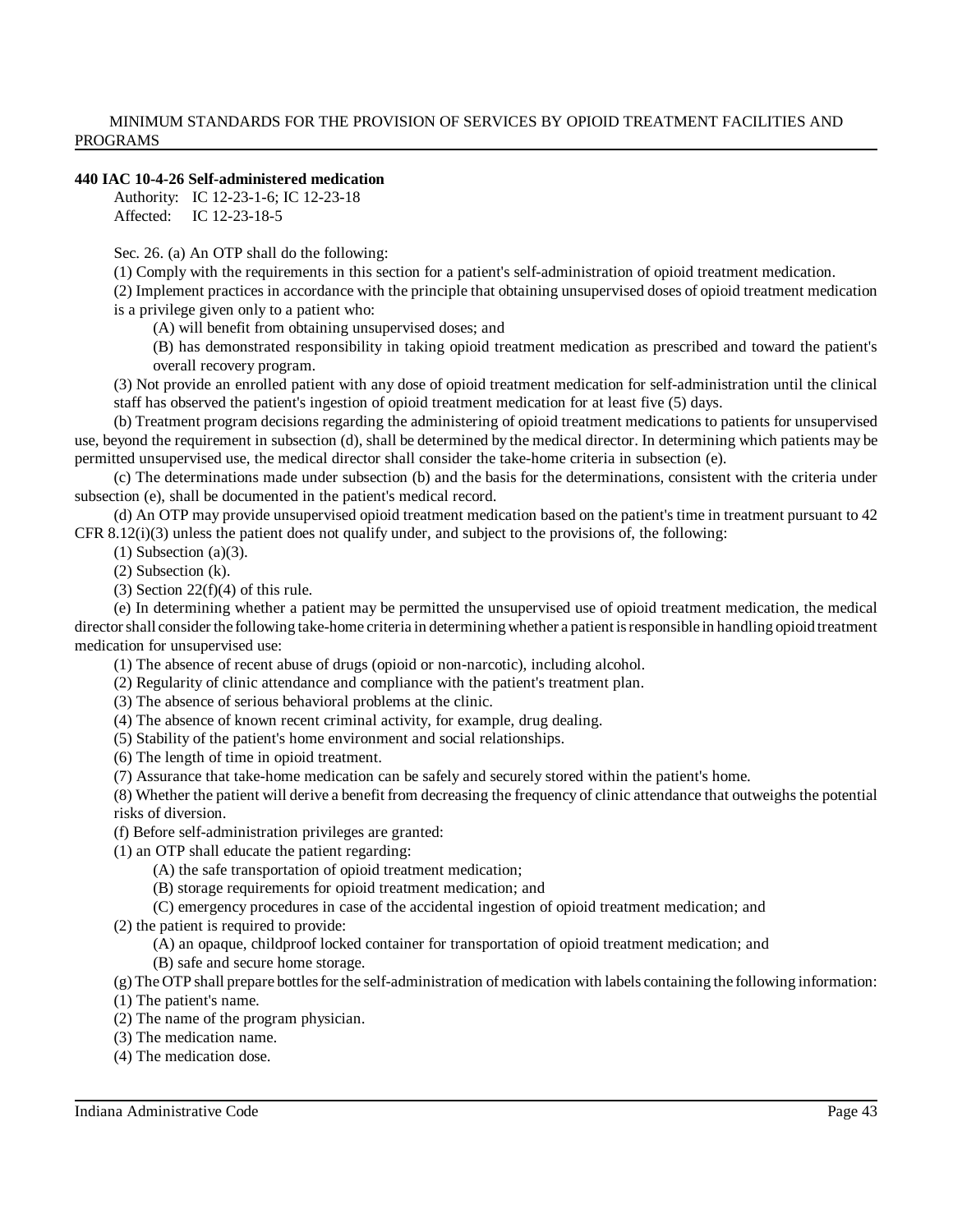(5) The date the bottle was filled.

(6) The date or dates when the medication is to be ingested.

(7) Directions for ingesting the medication.

(8) The name, address, and telephone number of the OTP.

(9) Appropriate cautionary statements, including "Caution: Federal law prohibits the transfer of this drug to a person other than the patient for whom it was dispensed".

(h) The OTP shall have written policies addressing the responsibilities of patients who are granted privileges for the self administration of opioid treatment medication, including the following:

(1) Methods of assuring a patient's appropriate use and storage of medication in the home.

(2) The return of self-administered medication bottles, including a policy and procedure that:

(A) requires bottles to be returned:

(i) immediately upon request; and

(ii) with labels intact; and

(B) addresses the consequences of a failure to return bottles as requested.

(i) Regardless of a patient's time in treatment, the medical director may deny or rescind, if clinically appropriate, a patient's privileges to receive opioid treatment medication for self-administration.

(j) Exceptions for self-administered medication may be requested, consistent with the federal requirements in 42 CFR Part 8, and submitted to the following:

(1) The SOTA.

(2) The federal Center for Substance Abuse Treatment, Division of Pharmacologic Therapy.

(k) An OTP shallsubmit exception requeststo the SOTA for allself-administered opioid treatment medication for more than seven (7) days.

(I) Any OTP request under subsection  $(i)$  or  $(k)$  for an exception to the federal regulations for self-administered medications shall include the following:

(1) The dates and results of the patient's drug tests within the past three (3) months.

(2) The patient's progress toward treatment plan goals.

(3) Documentation, as appropriate, of a private physician's recommendation that the patient is unable to travel to the OTP due to a medical condition.

(4) Documentation of employment travel hardship, as appropriate.

(5) Documentation of other travel hardship, as appropriate.

(6) For a temporary exception request due to travel, documentation that interim services are not available at the location to which the patient is temporarily traveling.

(Division of Mental Health and Addiction; 440 IAC 10-4-26; filed Dec 30, 2009, 2:00 p.m.: 20100127-IR-440080412FRA; filed *Feb 16, 2015, 1:02 p.m.: 20150318-IR-440140343FRA;readopted filed May 10, 2016, 11:24 a.m.: 20160608-IR-440160134RFA)*

# **440 IAC 10-4-27 Reduction or discontinuation of medication**

Authority: IC 12-23-1-6; IC 12-23-18 Affected: IC 12-23-18

Sec. 27. (a) An OTP shall do the following:

(1) Comply with the requirements in this section with regard to the reduction or discontinuation of treatment medication. (2) Perform routine evaluations to determine the readiness of a patient to reduce or discontinue treatment medication, with the goal of achieving complete abstinence, if clinically appropriate for the patient in the reasonable judgment of an OTP program physician. An OTP isresponsible for ongoing relapse prevention treatment for patients who reduce or discontinue medication, either directly or through a referral to an allied clinician or treatment program.

(b) A medication reduction shall involve the administration of opioid treatment medication in decreasing amounts to an individual for the following reasons:

(1) To alleviate adverse physiological or psychological effectsincidental to withdrawal from the continuous or sustained use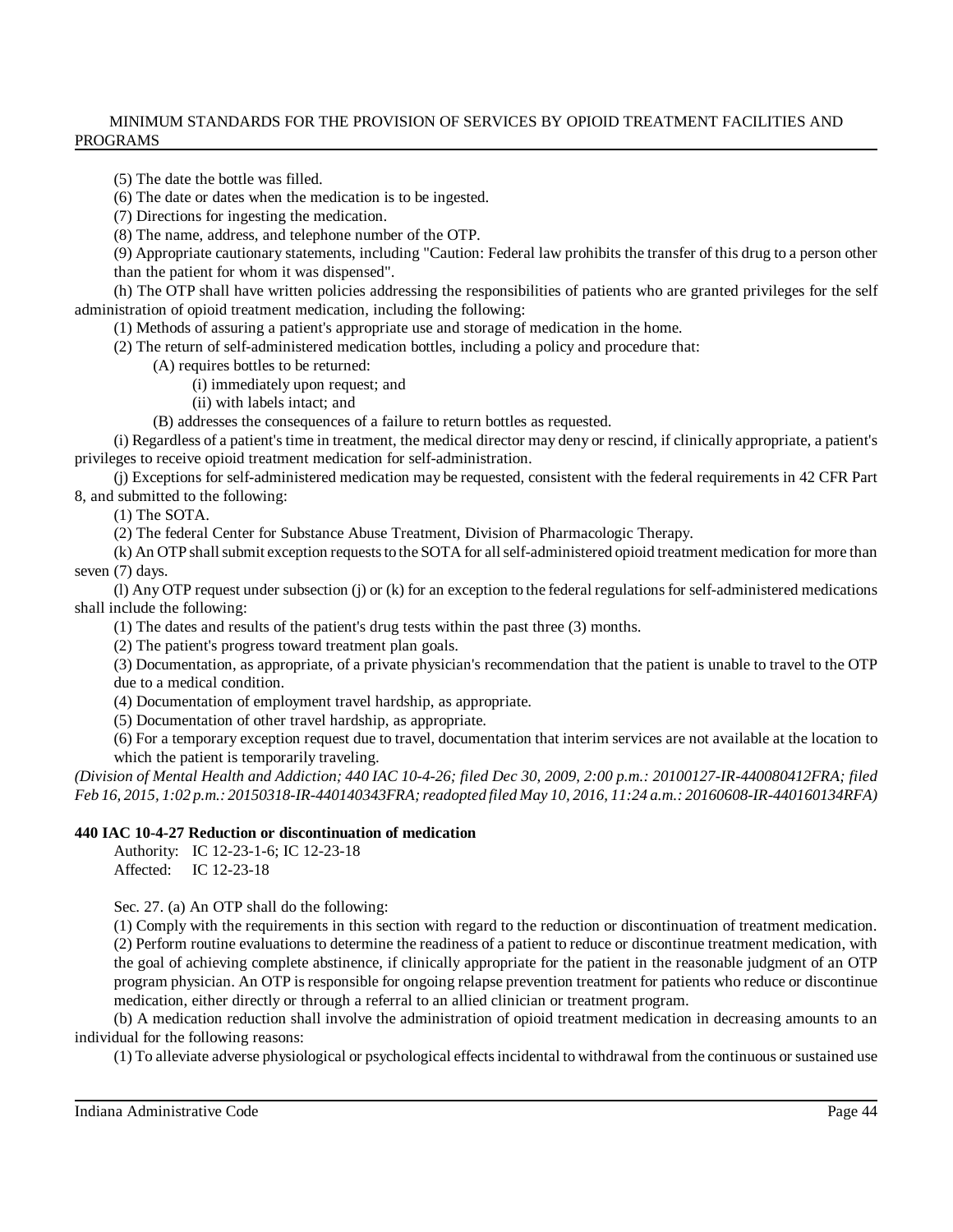of opioids.

(2) To withdraw the individual from opioid treatment medication if clinically appropriate for the patient in the reasonable judgment of an OTP program physician.

(c) A reduction or discontinuation of opioid treatment medication shall meet the following requirements:

(1) Be initiated when requested by the patient unless clinically contraindicated.

(2) Be carried out in a manner that minimizes the psychological and physical effects of the reduction or discontinuation.

(d) A reduction or a discontinuation of a patient's opioid treatment medication may be initiated by an OTP at any of the following times:

(1) When clinically appropriate for the patient.

(2) If the patient demonstrates noncompliance with therapeutic interventions.

(3) If the patient violates program rules.

(e) The tapering of opioid treatment medication shall be completed in a manner appropriate to the following:

(1) The patient's level of medication.

(2) The circumstances justifying the action.

(f) An OTP may immediately discontinue a patient's opioid treatment medication if either of the following exists:

(1) A safety concern.

(2) A concern that opioid treatment medication has been diverted.

(g) If a patient's opioid treatment medication has been immediately discontinued under subsection (f), the OTP shall offer the patient a referral to another service.

(h) An OTP may facilitate a transfer to another program or a referral to a medical facility in place of the discontinuation of opioid treatment medication undersubsection (f). *(Division of Mental Health and Addiction; 440 IAC 10-4-27; filed Dec 30, 2009, 2:00 p.m.: 20100127-IR-440080412FRA; readopted filed May 10, 2016, 11:24 a.m.: 20160608-IR-440160134RFA)*

# **440 IAC 10-4-28 Medication in extenuating circumstances**

Authority: IC 12-23-1-6; IC 12-23-18 Affected: IC 12-23-18

Sec. 28. (a) Based on reasonable clinical judgment, the medical director may grant opioid treatment medication to a patient for extenuating circumstances that prevent the patient's attendance at the OTP for a period not exceeding forty-eight (48) hours related to the following:

(1) The patient's medical condition.

(2) The patient's criminal justice requirements.

- (3) The patient's family or employment circumstances.
- (4) Other circumstances of the patient.
- (b) The bases for the medical director's action shall be the following:
- (1) The patient's conformance with the criteria listed in section 26(e) of this rule.
- (2) The nature and extent of the circumstances preventing the patient's attendance at the OTP.

(c) The action, circumstances, and outcome shall be documented in the patient's record.

(d) The OTP shall do the following:

(1) Inform the division in writing within twenty-four (24) hours if the OTP administers any opioid treatment medication under this section.

(2) Submit an exception request to the state authority if extenuating circumstances prevent the patient's attendance at the OTP for a period greater than forty-eight (48) hours.

*(Division of Mental Health and Addiction; 440 IAC 10-4-28; filed Dec 30, 2009, 2:00 p.m.: 20100127-IR-440080412FRA; readopted filed May 10, 2016, 11:24 a.m.: 20160608-IR-440160134RFA)*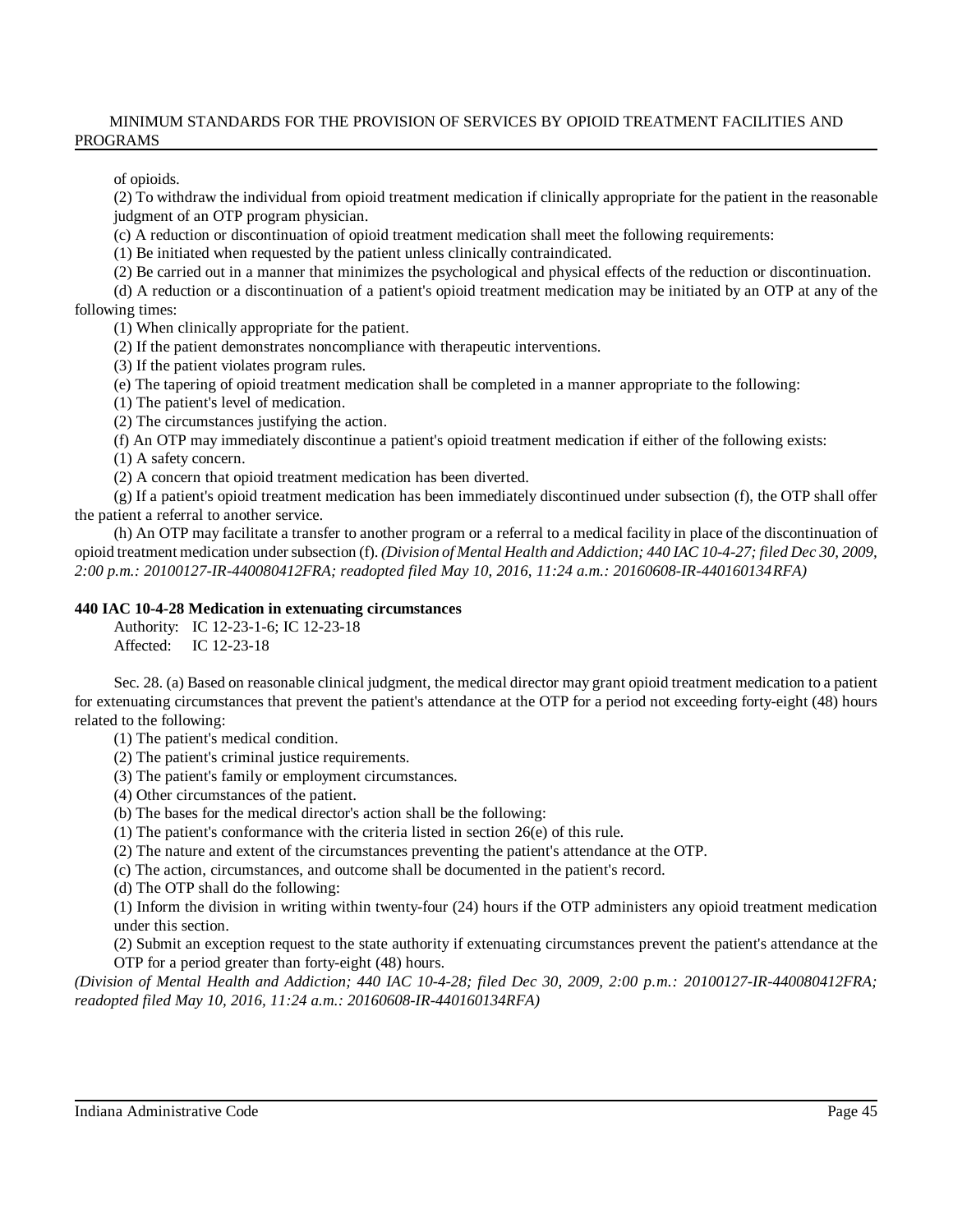### **440 IAC 10-4-29 Interim services**

Authority: IC 12-23-1-6; IC 12-23-18 Affected: IC 12-23-18

Sec. 29. (a) An OTP shall have written policies and procedures concerning guest dosing pertaining to both:

(1) the OTP's patients; and

(2) a patient receiving interim services at the OTP.

(b) A patient who has not met the criteria in section 26(e) of this rule to qualify for self-administration privileges shall first be evaluated for the availability of interim services at an OTP in close proximity to a location where the patient will be present.

(c) An OTP shall make arrangements for interim services on behalf of the patient.

(d) An OTP whose enrolled patient is receiving interim services at another OTP shall document the interim services to be received in the patient's record.

(e) If an OTP provides interim services to a patient enrolled at another OTP, the OTP providing those services shall record information concerning the servicesin a log maintained for that purpose. *(Division of Mental Health and Addiction; 440 IAC 10-4- 29; filed Dec 30, 2009, 2:00 p.m.: 20100127-IR-440080412FRA; readopted filed May 10, 2016, 11:24 a.m.: 20160608-IR-440160134RFA)*

#### **440 IAC 10-4-30 Patient transfer**

Authority: IC 12-23-1-6; IC 12-23-18 Affected: IC 12-23-18

Sec. 30. (a) An OTP shall have written policies and procedures concerning a patient's transfer from one (1) OTP to another. (b) For all transferring patients, the transferring OTP shall do the following:

(1) With written authorization from the patient:

(A) contact the receiving OTP to inform the receiving OTP of the transfer; and

(B) provide all relevant patient records, including necessary treatment information, to the receiving OTP.

(2) Provide the reason for the transfer.

(c) If a patient's transfer is within the state of Indiana, the OTP shall take appropriate action in the central registry to assure that the patient:

(1) has been removed from the census of the transferring OTP; and

(2) can be entered in the receiving OTP's census.

(d) A transferring patient is required to meet the admission criteria of the OTP to which the patient is transferring, that is, the receiving OTP.

(e) A receiving OTPshall evaluate a transferring patient upon admission to assure that the patient is placed in the appropriate level of treatment.

(f) If the patient fails or refuses to provide the necessary consent for the transfer of relevant patient records to the receiving OTP, the receiving OTP shall not be required to admit the patient. *(Division of Mental Health and Addiction; 440 IAC 10-4-30; filed Dec 30, 2009, 2:00 p.m.: 20100127-IR-440080412FRA; readopted filed May 10, 2016, 11:24 a.m.: 20160608-IR-440160134RFA)*

### **440 IAC 10-4-31 Outcome measures**

Authority: IC 12-23-1-6; IC 12-23-18 Affected: IC 12-23-18

Sec. 31. (a) Among the goals established for all patients are the following outcome measures:

(1) An elimination of the following:

(A) The use of prescription opioids.

(B) The illegal use of nonprescription opioids.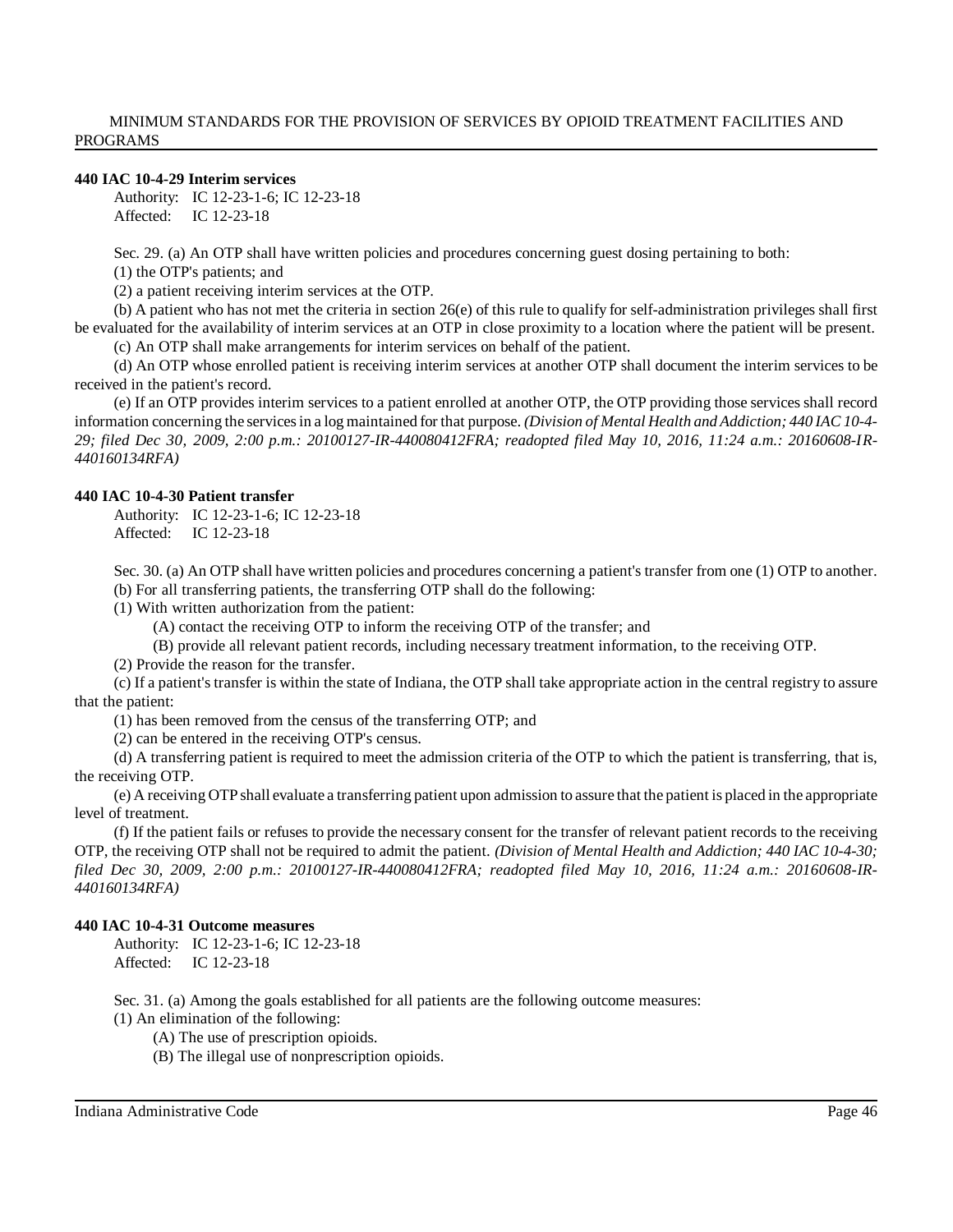- (C) The illegal use of drugs other than opioids.
- (D) Criminal behavior.
- (E) Risky behavior related to the spread of infectious disease.
- (F) Alcohol abuse.
- (2) An improvement in the following:
	- (A) Education or vocational training.
		- (B) Employment.
		- (C) Family relationships.
- (b) An OTP shall evaluate the above outcome measures for each patient at the following times at a minimum:
- (1) Upon the patient's admission to the OTP.
- (2) By December 31 of each year.

(Division of Mental Health and Addiction; 440 IAC 10-4-31; filed Dec 30, 2009, 2:00 p.m.: 20100127-IR-440080412FRA; *readopted filed May 10, 2016, 11:24 a.m.: 20160608-IR-440160134RFA)*

# **440 IAC 10-4-32 Quality assurance**

Authority: IC 12-23-1-6; IC 12-23-18 Affected: IC 12-23-18-5.7

Sec. 32. An OTP shall do the following:

- (1) Participate in and meet the requirements of all quality assurance efforts required by the division.
- (2) Prepare and maintain current quality assurance and quality control plans that include the following:
	- (A) An annual review of program policies and procedures.
	- (B) At least an annual review and evaluation of patient outcomes, including, but not limited to, a review of random samples of the following:
		- (i) The records of patients, including pregnant patients, currently in treatment.
		- (ii) The records of patients who voluntarily withdrew from treatment, including the following:
			- (AA) Patients who completed medically supervised dosage reduction.
			- (BB) Patients who left treatment against medical advice.
	- (C) The records of patients who have undergone a medically supervised dosage reduction as a result of involuntary discharge from the program.

(3) Use the results of the reviews and evaluations for the following purposes:

- (A) To modify the OTP's provision of services as appropriate.
- (B) To increase the efficacy of the OTP's services.

*(Division of Mental Health and Addiction; 440 IAC 10-4-32; filed Dec 30, 2009, 2:00 p.m.: 20100127-IR-440080412FRA; readopted filed May 10, 2016, 11:24 a.m.: 20160608-IR-440160134RFA)*

# **440 IAC 10-4-33 Central registry**

Authority: IC 12-23-1-6; IC 12-23-18 Affected: IC 12-23-18-5.6

Sec. 33. (a) The division shall establish and maintain an electronic central registry to collect the following:

(1) Information concerning each patient served by Indiana OTPs.

(2) Information specific to each OTP.

(b) An OTP shall do the following:

(1) Provide information required by the division concerning patients receiving treatment.

(2) Report patient specific information to the central registry in a form such that an individual patient may not be personally identified.

(3) Enter de-identified patientspecific information into the central registrymaintained bythe division at the following times: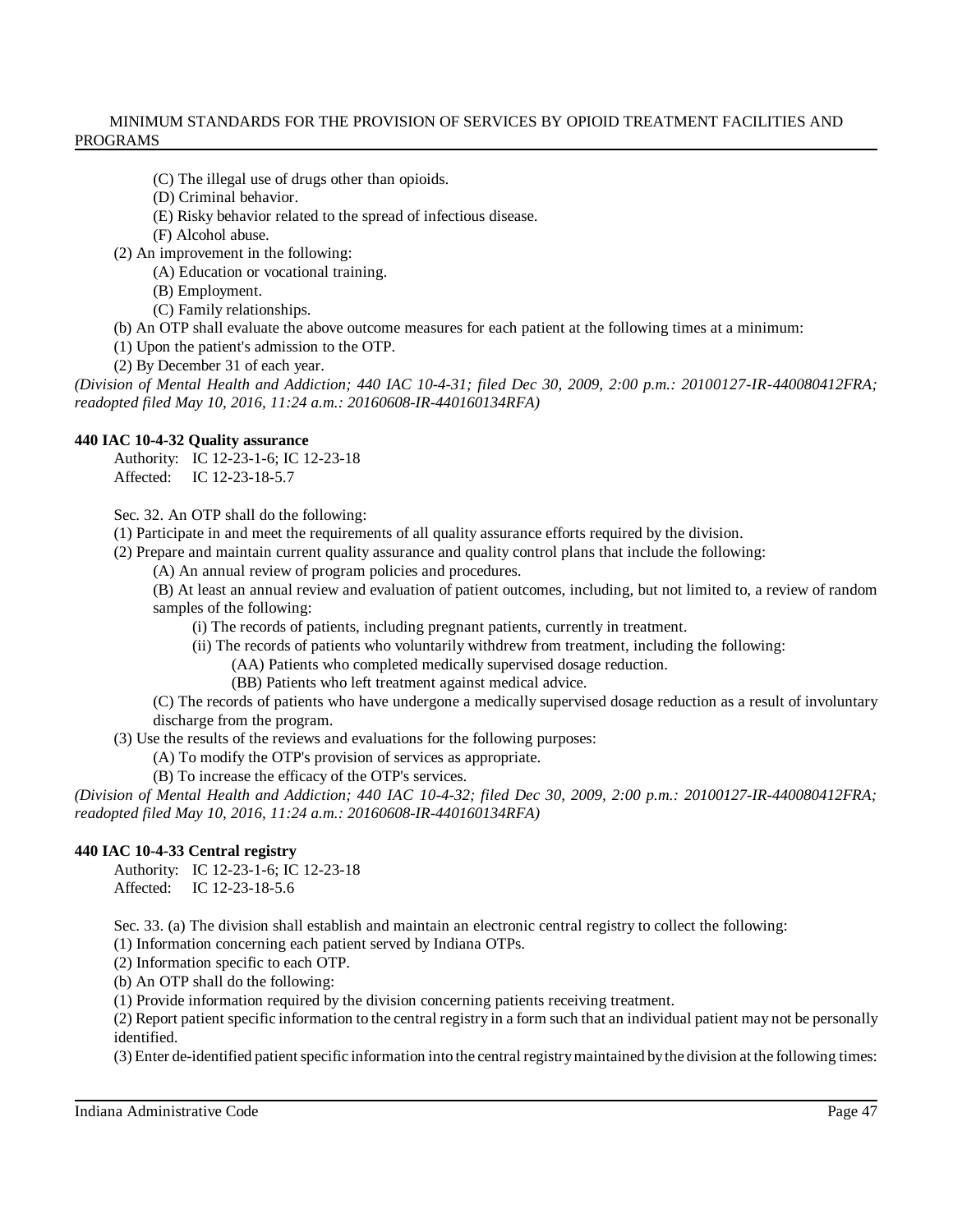- (A) Immediately upon admission of a patient.
- (B) Within twenty-four (24) hours of:
	- (i) a patient's discharge; or
	- (ii) the transfer of a patient to another OTP.
- (C) Not less frequently than annually for patients remaining in treatment.
- (D) At other intervals required by the division.

(4) Enter information into the central registry regarding an evaluation of each patient's progress in treatment via recovery indicators at the following times:

(A) By December 31 of each year.

- (B) Within thirty (30) days of a patient's discharge.
- (5) Enter additional specific information into the central registry as required by the division.

(c) The information in the central registry is confidential. *(Division of Mental Health and Addiction; 440 IAC 10-4-33; filed Dec 30, 2009, 2:00 p.m.: 20100127-IR-440080412FRA;readopted filed May 10, 2016, 11:24 a.m.: 20160608-IR-440160134RFA)*

#### **440 IAC 10-4-34 Submission of data to the central registry**

Authority: IC 12-23-1-6; IC 12-23-18 Affected: IC 12-23-18-5.6

Sec. 34. (a) An OTP shall report and maintain information in the central registry, or by other means designated by the division, to assure that the division collects all information required by IC 12-23-18-5.7 *[IC 12-23-18-5.7 wasrepealed by P.L.28- 2012, SECTION 17, effective July 1, 2012.]*, including the following:

- (1) The number of OTPs in Indiana.
- (2) The number of patients receiving opioid treatment in Indiana.
- (3) The length of time each patient received opioid treatment.
- (4) The average length of time all patients received opioid treatment.
- (5) The cost of each patient's opioid treatment.
- (6) The average cost of opioid treatment.
- (7) The number of patients who are:
	- (A) determined to be no longer in need of services; and
	- (B) no longer receiving opioid treatment.
- (8) The number of individuals, by geographic area, who are on a waiting list to receive opioid treatment.
- (9) The patient information reported to the central registry.

(10) The number of patients who tested positive under a test for a controlled substance or illegal drug not allowed under section 22 of this rule.

- (11) The number of patients in subdivision (10) who were discharged from the OTP.
- (12) Any other information the division determines to be relevant to assure the quality of an OTP.
- (b) An OTP shall enter in the central registry all data in subsection (a) for:
- (1) all patients treated during the calendar year; and

(2) the period ending on December 31 of each calendar year by January 15 of the following year.

*(Division of Mental Health and Addiction; 440 IAC 10-4-34; filed Dec 30, 2009, 2:00 p.m.: 20100127-IR-440080412FRA; readopted filed May 10, 2016, 11:24 a.m.: 20160608-IR-440160134RFA)*

#### **440 IAC 10-4-35 Incident reporting**

Authority: IC 12-23-1-6; IC 12-23-18 Affected: IC 12-23-18

Sec. 35. (a) An OTP shall notify the division in the manner designated by the division within twenty-four (24) hours after an OTP is notified of the occurrence of any of the following events: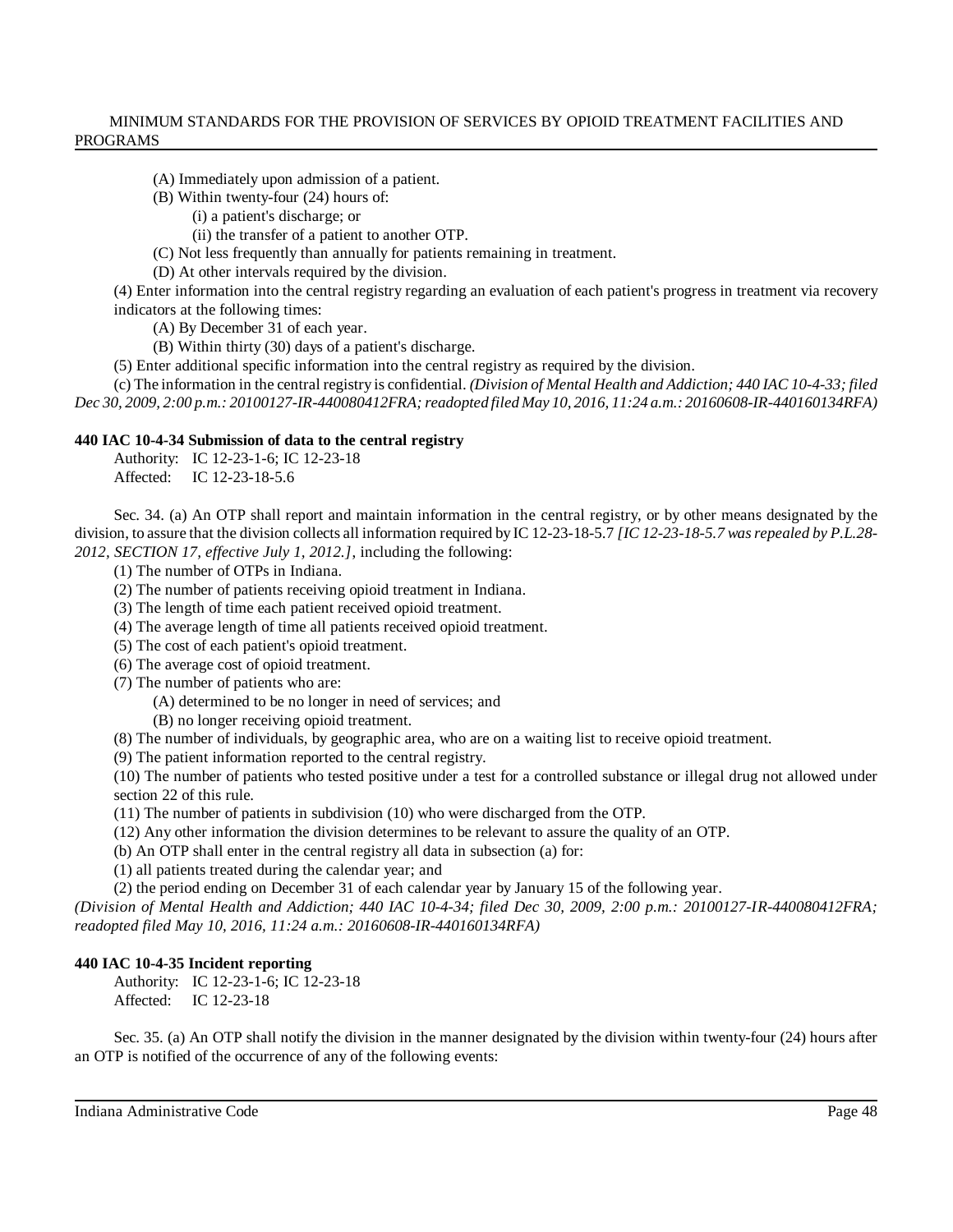(1) A serious patient injury with the potential loss of functioning or the marked deterioration of a patient's condition occurring under unanticipated or unexpected circumstances.

(2) A chemical poisoning occurring within the OTP resulting in harm or injury to a patient.

(3) An unexplained loss or theft of a controlled substance.

(4) The death of either of the following:

(A) An enrolled patient.

(B) An individual residing with an enrolled patient if the death is related to the ingestion of opioid treatment medication.

(5) A disruption, exceeding four (4) hours, in the continued safe operation of the OTP or in the provision of patient care, caused by any of the following:

(A) Internal or external disasters.

(B) Strikes by health care workers.

(C) Unscheduled revocation of vital services.

(6) Any fire or explosion.

(b) An OTP shall send a written report to the division within ten (10) business days of the occurrence of any of the events listed in subsection (a).

(c) A death report shall including the following information:

(1) A deceased patient's:

(A) opioid treatment medication; and

(B) dosage of opioid treatment medication at the time of death.

(2) The date and the results of a deceased patient's last drug test.

(3) The number of days per week a deceased patient was attending the OTP at the time of death.

(4) Whether any take-home bottles were:

(A) returned to the OTP after the patient's death; or

(B) unaccounted for after the patient's death.

(5) The nature and extent of the outreach provided to a deceased patient's family.

(6) Whether a coroner's inquest is expected concerning the patient's death.

(7) When available, the coroner's report shall be forwarded to the division.

*(Division of Mental Health and Addiction; 440 IAC 10-4-35; filed Dec 30, 2009, 2:00 p.m.: 20100127-IR-440080412FRA; readopted filed May 10, 2016, 11:24 a.m.: 20160608-IR-440160134RFA)*

# **440 IAC 10-4-36 Community education and outreach**

Authority: IC 12-23-1-6; IC 12-23-18 Affected: IC 12-23-18

Sec. 36. (a) The OTP shall develop and implement a plan for a community education program designed to provide information to, but not limited to, the following sectors of the community where the OTP is located:

(1) Law enforcement.

(2) Local coordinating councils.

(3) The medical community, including the following:

(A) Obstetricians.

(B) Pediatricians.

(C) Hospitals.

(4) Health departments.

(5) Mental health and addiction service providers.

(6) Courts.

(7) Government agencies.

(8) Schools.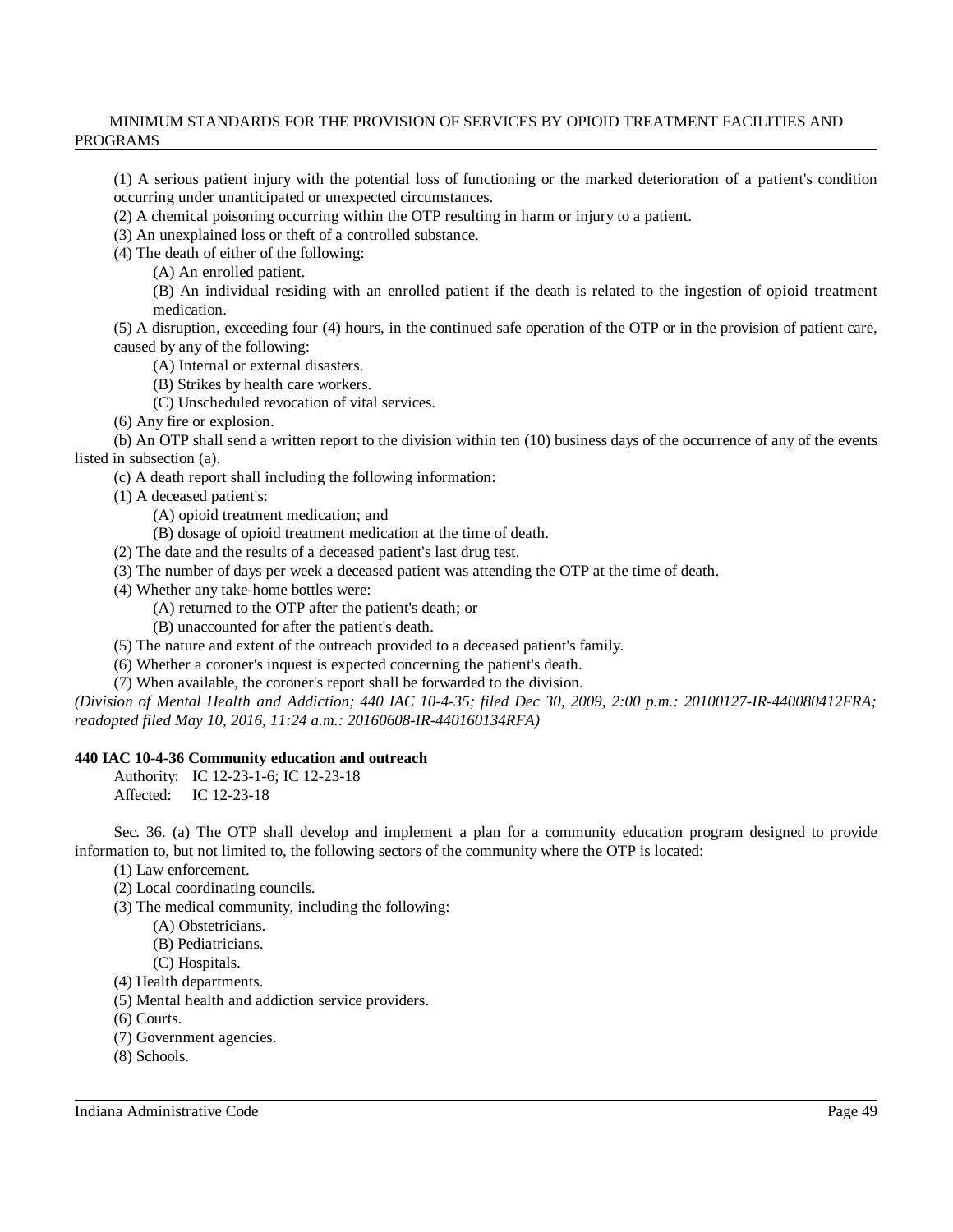(b) The community education program plan shall meet the following requirements:

(1) Contain educational objectives.

(2) Be reviewed, signed, and dated annually.

*(Division of Mental Health and Addiction; 440 IAC 10-4-36; filed Dec 30, 2009, 2:00 p.m.: 20100127-IR-440080412FRA; readopted filed May 10, 2016, 11:24 a.m.: 20160608-IR-440160134RFA)*

# **440 IAC 10-4-37 Program monitoring**

Authority: IC 12-23-1-6; IC 12-23-18 Affected: IC 12-23-18

Sec. 37. The division shall conduct the following program monitoring:

(1) An annual on-site inspection of each OTP to assess compliance with the program requirements of this article.

(2) Monitoring of each OTP's diversion control plan under section 2 of this rule.

(3) Other monitoring activities as needed to:

(A) investigate complaints; and

(B) assure compliance with:

(i) this rule;

(ii) other applicable state rules; and

(iii) federal regulations.

*(Division of Mental Health and Addiction; 440 IAC 10-4-37; filed Dec 30, 2009, 2:00 p.m.: 20100127-IR-440080412FRA; readopted filed May 10, 2016, 11:24 a.m.: 20160608-IR-440160134RFA)*

#### **440 IAC 10-4-38 Program fees**

Authority: IC 12-23-1-6; IC 12-23-18 Affected: IC 12-23-18-3; IC 12-23-18-4

Sec. 38. (a) Each OTP shall annually, as set forth herein, submit fees to the division to be deposited in the OTP fund administered by the division, hereinafter referred to as "the fund".

(b) Money in the fund shall be used to pay all expenses of administering the following:

(1) The requirements of IC 12-23-18.

(2) The OTP fund.

Money in the fund does not revert to the state general fund.

(c) An OTP shall pay an annual fee for each patient treated by the OTP during each calendar year; provided, however, that an OTP shall not be required to pay the fee for an individual being treated temporarily under guest dosing arrangements with another OTP.

(d) The following methodology shall be used to calculate the fee for each patient for the calendar year:

(1) The division's expensesfrom the preceding calendar year to paythe cost ofimplementing and administering IC 12-23-18 shall be divided by the number of patients treated by all OTPs during the preceding calendar year as reported by each OTP to the central registry.

(2) The resulting number represents the fee per patient for the present calendar year; provided, however, the fee shall not exceed seventy-five dollars (\$75) for each OTP patient who was treated by the OTP during the preceding calendar year.

(e) The division shall calculate the per patient fee by February 15 of each year based on the division's expenses for the preceding calendar year to pay the cost of the implementation and administration of IC 12-23-18.

(f) On or before February 15 of each year, the division shall give each OTP written notice of the fee per patient due by May 15 of that year.

(g) By May 15 of each year, each OTP shall submit to the division the fee determined by the division in subsection (f). *(Division of Mental Health and Addiction; 440 IAC 10-4-38; filed Dec 30, 2009, 2:00 p.m.: 20100127-IR-440080412FRA; readopted filed May 10, 2016, 11:24 a.m.: 20160608-IR-440160134RFA)*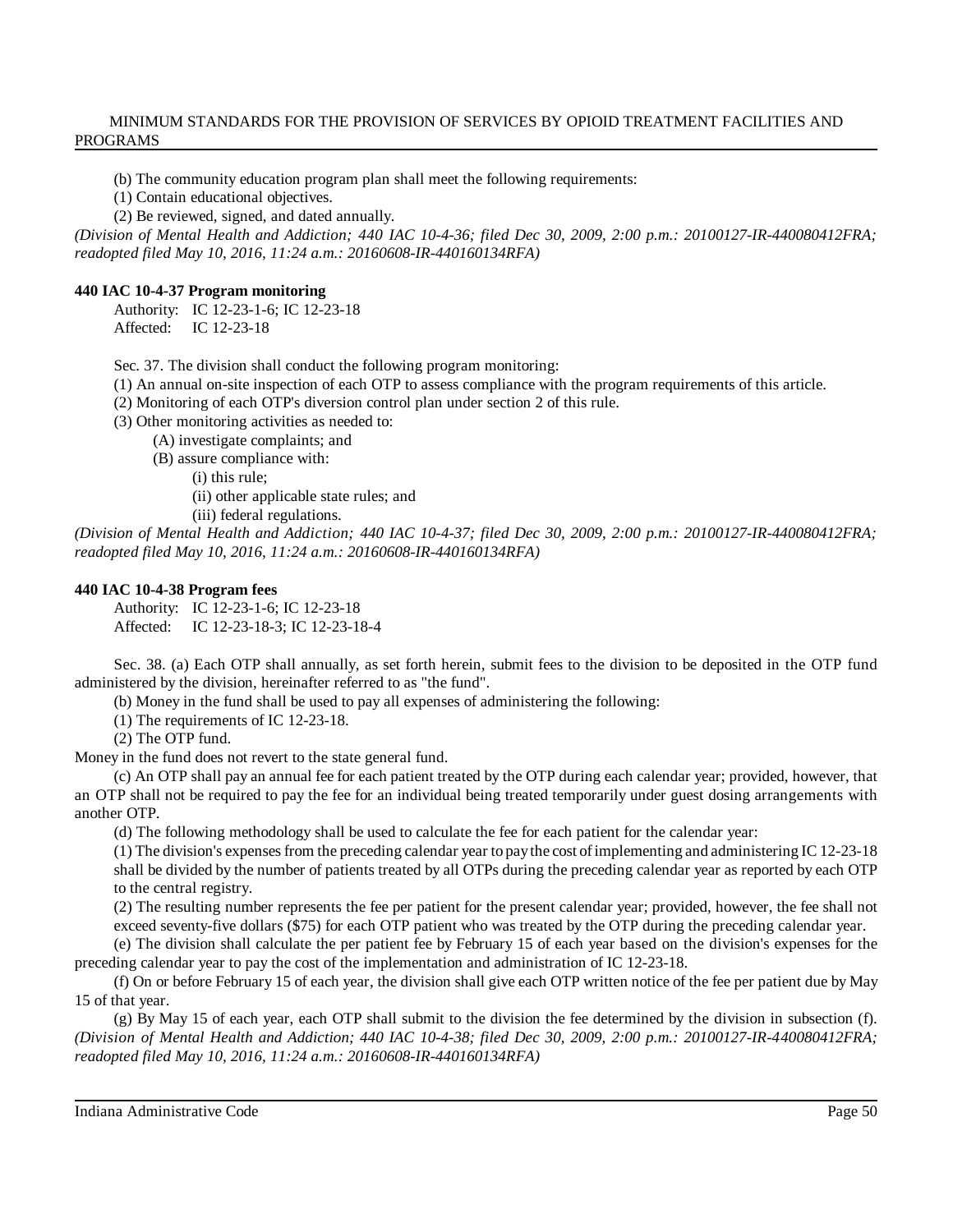#### **440 IAC 10-4-39 Conditional status for specific approval of opioid treatment program**

Authority: IC 12-23-1-6; IC 12-23-18

Affected: IC 12-23-18

Sec. 39. The division shall do the following:

(1) Issue to an OTP a notice of conditional status of the specific approval granted under this rule upon the division's investigation and determination of any of the following conditions:

(A) A substantive change in the OTP's accreditation status other than revocation of the accreditation.

(B) A failure to do the following:

(i) Renew accreditation within ninety (90) days following the expiration of an OTP's current accreditation.

(ii) Complywith the provisions ofsection 2 ofthisrule concerning the requirementsfor a diversion control plan. (iii) Comply with this article.

(C) Any conduct or practice in the operation of an OTP that is found to be detrimental to the health or welfare of the patients or the staff of the OTP.

(D) The physical health or safety of the patients or the staff of the OTP is compromised by a physical or sanitary condition of a physical facility of the OTP.

(E) The violation of, or failure to comply with, a federal or state statute, rule, or regulation, including IC 12-23-18, 42 CFR Part 8, or this rule, in the course of the operation of an OTP.

(2) Determine the time period of an OTP's conditional status; provided, however, that the time period maynot exceed twelve (12) months from the effective date of conditional status.

(3) Give the OTP written notice of the following:

(A) The requirements that the OTP has not met.

(B) The intermediate steps required by the division that the OTP shall take in order to meet the requirements in clause (A).

(C) The time period granted by the division for the OTP to meet the requirements in clause (A).

(4) Terminate the specific approval of the OTP for a failure to meet the division's requirements in subdivision (3).

*(Division of Mental Health and Addiction; 440 IAC 10-4-39; filed Dec 30, 2009, 2:00 p.m.: 20100127-IR-440080412FRA; readopted filed May 10, 2016, 11:24 a.m.: 20160608-IR-440160134RFA)*

# **440 IAC 10-4-40 Termination of specific approval of opioid treatment program**

Authority: IC 12-23-1-6; IC 12-23-18 Affected: IC 12-23-18

Sec. 40. (a) The division shall terminate the specific approval of an OTP if any of the following occurs:

(1) The OTP that has a conditional status fails to meet the division's requirements within the allotted time period.

(2) The accreditation of the OTP is revoked.

(3) The OTP's federal Drug Enforcement Agency registration is terminated.

(4) The OTP's controlled substances registration certificate issued by the Indiana board of pharmacy is terminated.

(5) The OTP's facility certification is terminated.

(b) If the division terminates an opioid treatment program's specific approval, the division shall give written notice to the following:

(1) The Indiana family and social services administration.

(2) The Indiana department of administration.

*(Division of Mental Health and Addiction; 440 IAC 10-4-40; filed Dec 30, 2009, 2:00 p.m.: 20100127-IR-440080412FRA; readopted filed May 10, 2016, 11:24 a.m.: 20160608-IR-440160134RFA)*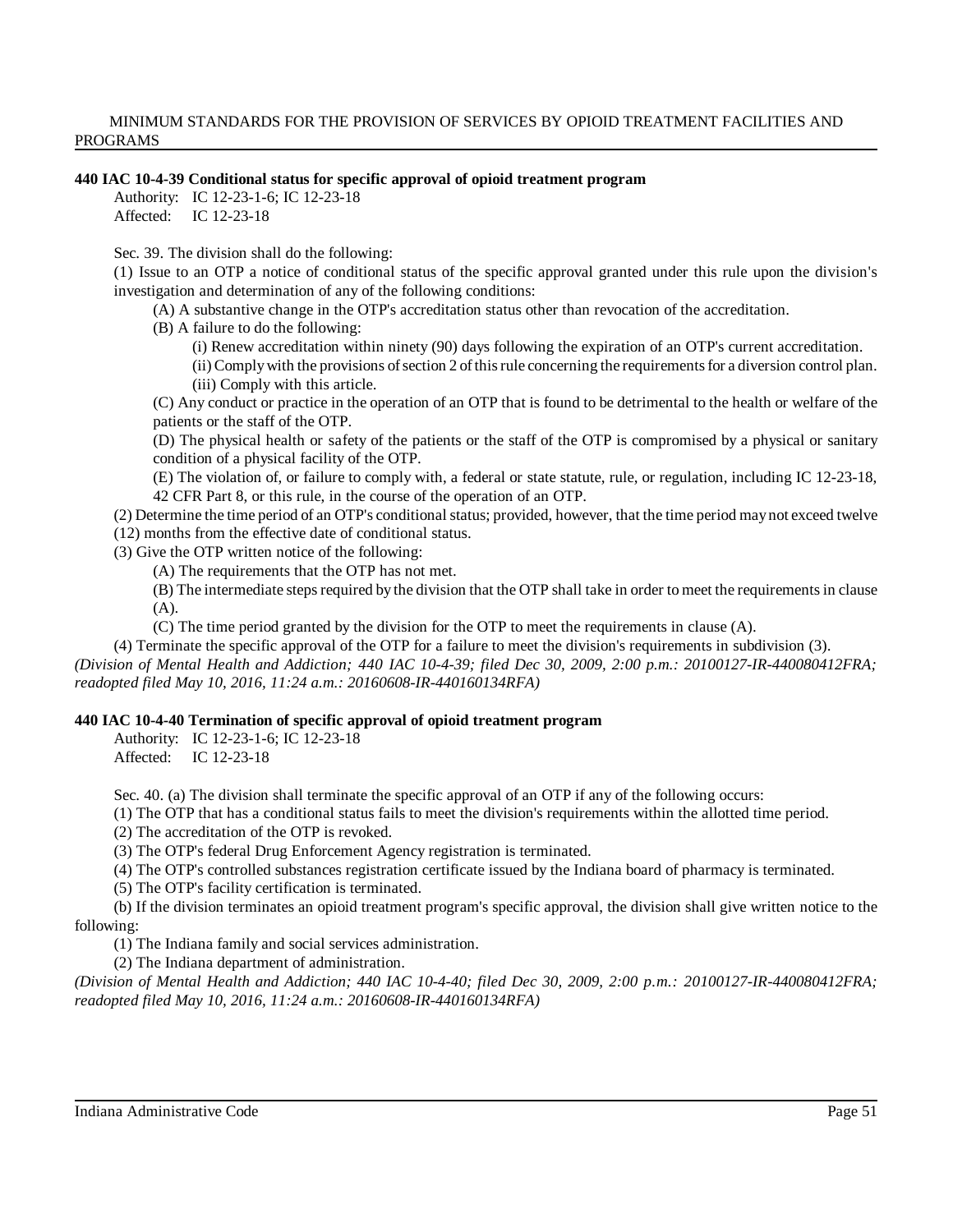#### **440 IAC 10-4-41 Penalties and appeals**

Authority: IC 12-23-1-6; IC 12-23-18 Affected: IC 4-21.5; IC 12-23-18-5.8

Sec. 41. (a) The division director may take any of the following actions based on any grounds described in subsection (b): (1) Issue a letter of correction to the OTP.

(2) Reinspect the OTP.

(3) Issue a notice of conditional status of the OTP's specific approval.

(4) Deny the renewal of or revoke the OTP's specific approval.

(5) Impose a civil penalty in an amount not exceeding ten thousand dollars (\$10,000).

(b) The division director may take action under subsection (a) based on any of the following grounds:

(1) Violating, or failing to comply with, either of the following:

(A) IC 12-23-18. (B) This rule.

(2) Permitting, aiding, or abetting the commission of any illegal act in an OTP facility.

(3) Conduct or a practice found by the director to be detrimental to the welfare of an OTP patient.

(c) IC 4-21.5, the administrative orders and procedures act, applies to an action under this rule. *(Division of Mental Health and Addiction; 440 IAC 10-4-41; filed Dec 30, 2009, 2:00 p.m.: 20100127-IR-440080412FRA; readopted filed May 10, 2016, 11:24 a.m.: 20160608-IR-440160134RFA)*

#### **440 IAC 10-4-42 Phase treatment**

Authority: IC 12-23-1-6; IC 12-23-18 Affected: IC 12-23-18

Sec. 42. (a) An OTP shall follow the maximum take home schedule as follows:

(1) For patient time in treatment starting day one (1) through day ninety (90), the patient shall be allowed no more than one (1) take home dose of medication per week.

(2) For patient time in treatment starting day ninety-one (91) through day one hundred eighty (180), the patient shall be allowed no more than two (2) take home doses of medication per week.

(3) For patient time in treatment starting day one hundred eighty-one (181) through day two hundred seventy (270), the patient shall be allowed no more than three (3) take home doses of medication per week.

(4) For patient time in treatment starting day two hundred seventy-one (271) through day three hundred sixty-five (365), the patient shall be allowed no more than six (6) take home doses of medication per week.

(5) For patient time in treatment after one (1) year, the patient shall be allowed no more than seven (7) take home doses of opioid treatment medications per week unless the OTP obtained prior authorization from the division.

(b) The OTP shall obtain prior authorization from the division before anypatient is prescribed more than seven (7) take home doses of opioid treatment medications at one (1) time. The division may approve the authorization only under the following circumstances:

(1) The program physician has issued an order for the opioid treatment medication.

(2) The patient has not tested positive under a drug test for a drug for which the patient does not have a prescription for six (6) months.

(3) The OTP has determined that the benefit to the patient in receiving the take home opioid treatment medication outweighs the potential risk of diversion of the take home opioid treatment medication.

*(Division of Mental Health and Addiction; 440 IAC 10-4-42; filed Feb 16, 2015, 1:02 p.m.: 20150318-IR-440140343FRA; readopted filed May 10, 2016, 11:24 a.m.: 20160608-IR-440160134RFA)*